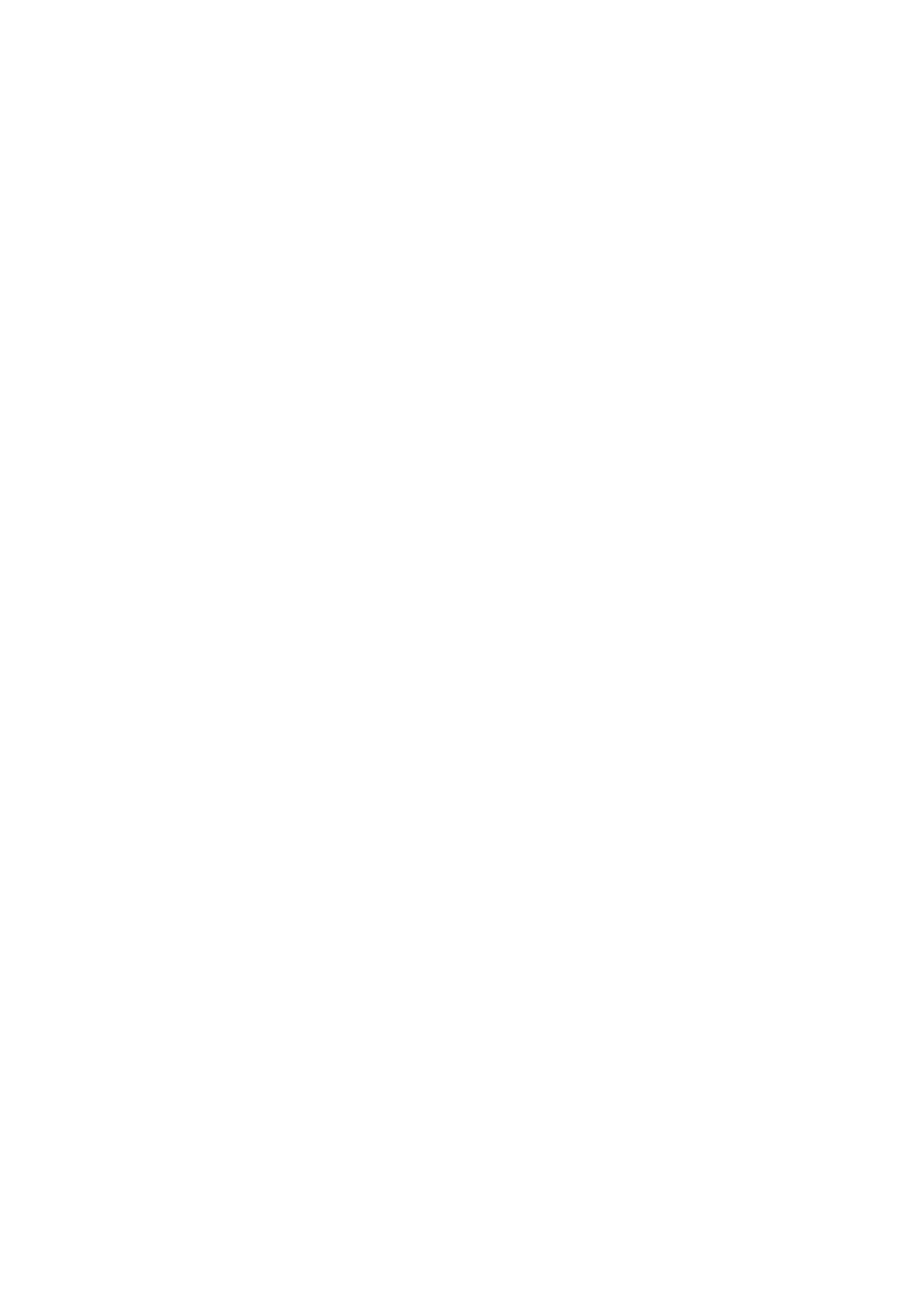## **UNITED STATES SECURITIES AND EXCHANGE COMMISSION Washington, D.C. 20549**

# **SCHEDULE 14C**

# **Information Statement Pursuant to Section 14(c) of the Securities**

# **Exchange Act of 1934 (Amendment No. )**

Check the appropriate box:

☒ Preliminary Information Statement o Confidential, for Use of the Commission Only (as permitted by Rule 14c-5(d)(2)) o Definitive Information Statement

# **CELLULAR TECHNICAL SERVICES COMPANY, INC.**

| Payment of Filing Fee (Check the appropriate box):<br>×<br>No fee required<br>Fee computed on table below per Exchange Act Rules 14c-5(g) and 0-11<br>$\mathbf 0$<br>Title of each class of securities to which transaction applies:<br>(1)<br>Aggregate number of securities to which transaction applies:<br>(2)<br>Per unit price or other underlying value of transaction computed pursuant to Exchange Act Rule 0-11 (set forth the amount on which the filing fee is calculated and state how it was determined):<br>(3)<br>Proposed maximum aggregate value of transaction:<br>(4)<br>Total fee paid:<br>(5)<br>Fee paid previously with preliminary materials.<br>$\circ$<br>Check box if any part of the fee is offset as provided by Exchange Act Rule 0-11(a)(2) and identify the filing for which the offsetting fee was paid previously. Identify the previous filing by registration statement<br>$\mathsf{o}\,$<br>number, or the Form or Schedule and the date of its filing.<br>Amount Previously Paid:<br>(1)<br>Form, Schedule or Registration Statement No.:<br>(2) |  |
|-----------------------------------------------------------------------------------------------------------------------------------------------------------------------------------------------------------------------------------------------------------------------------------------------------------------------------------------------------------------------------------------------------------------------------------------------------------------------------------------------------------------------------------------------------------------------------------------------------------------------------------------------------------------------------------------------------------------------------------------------------------------------------------------------------------------------------------------------------------------------------------------------------------------------------------------------------------------------------------------------------------------------------------------------------------------------------------------|--|
|                                                                                                                                                                                                                                                                                                                                                                                                                                                                                                                                                                                                                                                                                                                                                                                                                                                                                                                                                                                                                                                                                         |  |
|                                                                                                                                                                                                                                                                                                                                                                                                                                                                                                                                                                                                                                                                                                                                                                                                                                                                                                                                                                                                                                                                                         |  |
|                                                                                                                                                                                                                                                                                                                                                                                                                                                                                                                                                                                                                                                                                                                                                                                                                                                                                                                                                                                                                                                                                         |  |
|                                                                                                                                                                                                                                                                                                                                                                                                                                                                                                                                                                                                                                                                                                                                                                                                                                                                                                                                                                                                                                                                                         |  |
|                                                                                                                                                                                                                                                                                                                                                                                                                                                                                                                                                                                                                                                                                                                                                                                                                                                                                                                                                                                                                                                                                         |  |
|                                                                                                                                                                                                                                                                                                                                                                                                                                                                                                                                                                                                                                                                                                                                                                                                                                                                                                                                                                                                                                                                                         |  |
|                                                                                                                                                                                                                                                                                                                                                                                                                                                                                                                                                                                                                                                                                                                                                                                                                                                                                                                                                                                                                                                                                         |  |
|                                                                                                                                                                                                                                                                                                                                                                                                                                                                                                                                                                                                                                                                                                                                                                                                                                                                                                                                                                                                                                                                                         |  |
|                                                                                                                                                                                                                                                                                                                                                                                                                                                                                                                                                                                                                                                                                                                                                                                                                                                                                                                                                                                                                                                                                         |  |
|                                                                                                                                                                                                                                                                                                                                                                                                                                                                                                                                                                                                                                                                                                                                                                                                                                                                                                                                                                                                                                                                                         |  |
|                                                                                                                                                                                                                                                                                                                                                                                                                                                                                                                                                                                                                                                                                                                                                                                                                                                                                                                                                                                                                                                                                         |  |
|                                                                                                                                                                                                                                                                                                                                                                                                                                                                                                                                                                                                                                                                                                                                                                                                                                                                                                                                                                                                                                                                                         |  |
| (3)<br>Filing Party:                                                                                                                                                                                                                                                                                                                                                                                                                                                                                                                                                                                                                                                                                                                                                                                                                                                                                                                                                                                                                                                                    |  |
| Date Filed:<br>(4)                                                                                                                                                                                                                                                                                                                                                                                                                                                                                                                                                                                                                                                                                                                                                                                                                                                                                                                                                                                                                                                                      |  |
|                                                                                                                                                                                                                                                                                                                                                                                                                                                                                                                                                                                                                                                                                                                                                                                                                                                                                                                                                                                                                                                                                         |  |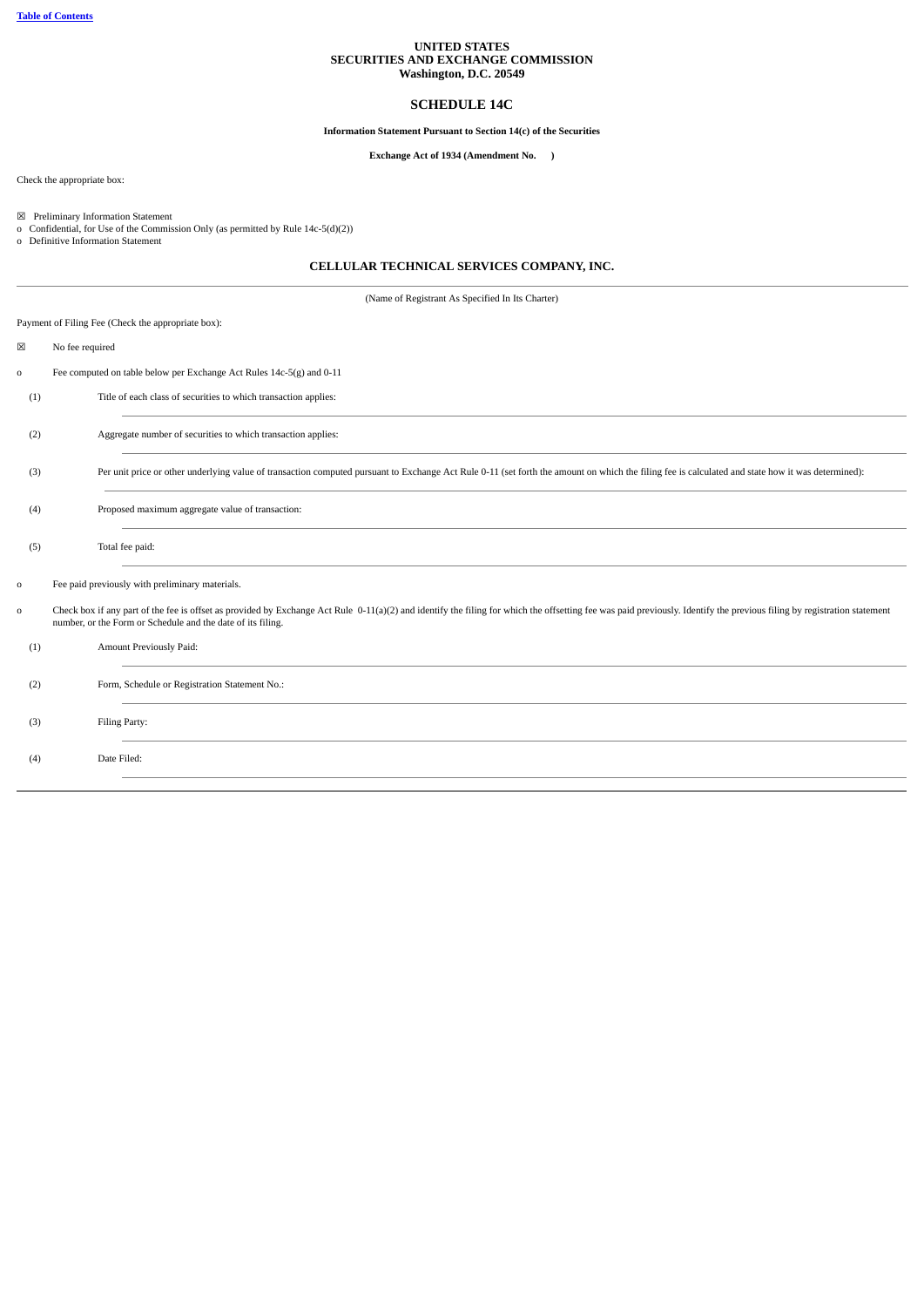#### **CELLULAR TECHNICAL SERVICES COMPANY, INC 4400 Biscayne Blvd. Suite 980 Miami, Florida 33137**

Dear Stockholders:

We are writing to advise you that we intend to amend our Restated Certificate of Incorporation to (i) change our name to SafeStitch Medical, Inc., (ii) increase the number of authorized shares of all classes of our capital stock, (iii) eliminate the classification and staggering of our Board of Directors, (iv) delete the provision restricting our ability to acquire common stock from certain of our stockholders holding 5% or more of our outstanding voting securities, (v) delete all supermajority voting requirements, (vi) delete the provision setting<br>forth compromise procedures in the SafeStitch Medical, Inc. 2007 Incentive Compensation Plan.

The foregoing actions were approved on November 13, 2007 by our Board of Directors. In addition, the amendment to our Restated Certificate of Incorporation and the SafeStitch Medical, Inc. 2007 Incentive Compensation Plan were approved by the holders of approximately 79% of our issued and outstanding common stock. Approval of the amendment to our Restated Certificate of Incorporation required the approval of an aggregate of greater than two-thirds of our issued and outstanding common stock, and approval of the SafeStitch Medical, Inc. 2007 Incentive Compensation Plan required the approval of an aggregate of greater than one-half of our issued and outstanding common stock, each of which were approved on November 13, 2007 by a written consent in lieu of a special meeting of the stockholders in accordance with the relevant sections of the Delaware General Corporation Law. We will file the Certificate of Amendment to our Restated Certificate of Incorporation, a copy of which is attached hereto as Annex A, with the Secretary of State of Delaware on or about December ), 2007.<br>The SafeStitch Medical, Inc. 2007 approval discussed herein.

The actions described in this Information Statement were taken shortly after the consummation of that certain Share Transfer, Exchange and Contribution Agreement (the "Exchange Agreement"), dated as of July 25, 2007, by and among the Company, SafeStitch LLC, a Virginia limited liability company ("SafeStitch"), and all of the members of SafeStitch (the "SafeStitch Members"), who collectively held 100% of the membership interests (the "Membership Interests") in SafeStitch. Pursuant to the terms of the Exchange Agreement, the SafeStitch Members have transferred all of their Membership Interests to the Company in exchange for an aggregate of 11,256,369 newly issued shares of the Company's common stock, par value \$0.001 per share.

### **WE ARE NOT ASKING YOU FOR A PROXY AND YOU ARE REQUESTED NOT TO SEND US A PROXY.**

No action is required by you. The accompanying Information Statement is furnished only to inform our stockholders of the actions described above before they take place in accordance with Rule 14c-2 of the Securities Exchange Act of 1934, as amended. This Information Statement is first mailed to you on or about December , 2007.

<span id="page-2-0"></span>Please feel free to call us at (305) 575-6000 should you have any questions on the enclosed Information Statement. We thank you for your continued interest in Cellular Technical Services Company, Inc.

> For the Board of Directors of Cellular Technical Services Company, Inc.

By: /s/ Jane H. Hsiao, Ph.D., MBA Jane H. Hsiao, Ph.D., MBA Chairman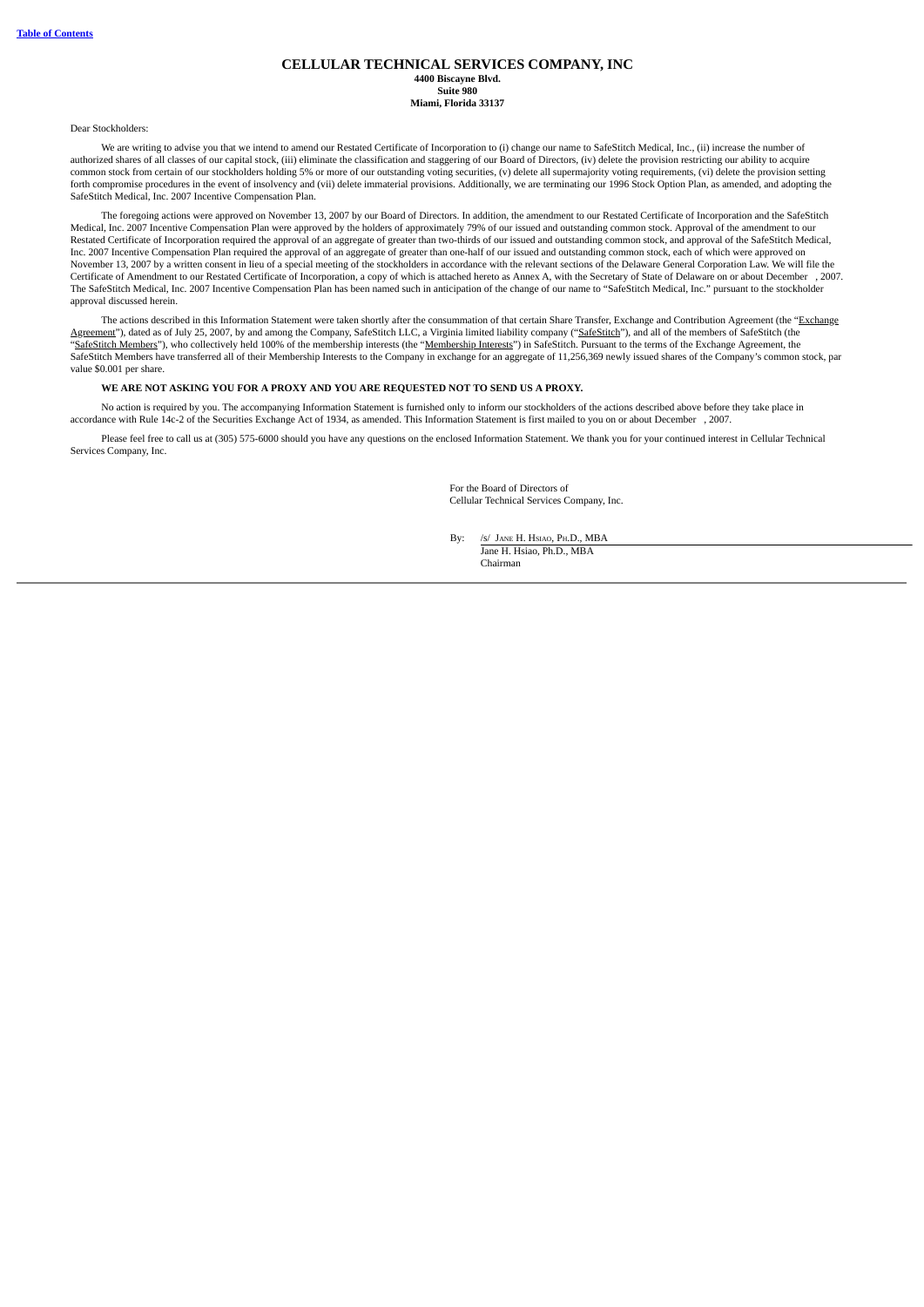[GENERAL](#page-4-0) [OUR PRINCIPAL STOCKHOLDERS](#page-6-0) [THE AMENDMENT](#page-9-0) [COMPENSATION OF DIRECTORS AND EXECUTIVE OFFICERS](#page-10-0) [SUMMARY COMPENSATION TABLE](#page-11-0) [COMPENSATION PLANS](#page-14-0) [WHERE YOU CAN OBTAIN ADDITIONAL INFORMATION](#page-20-0)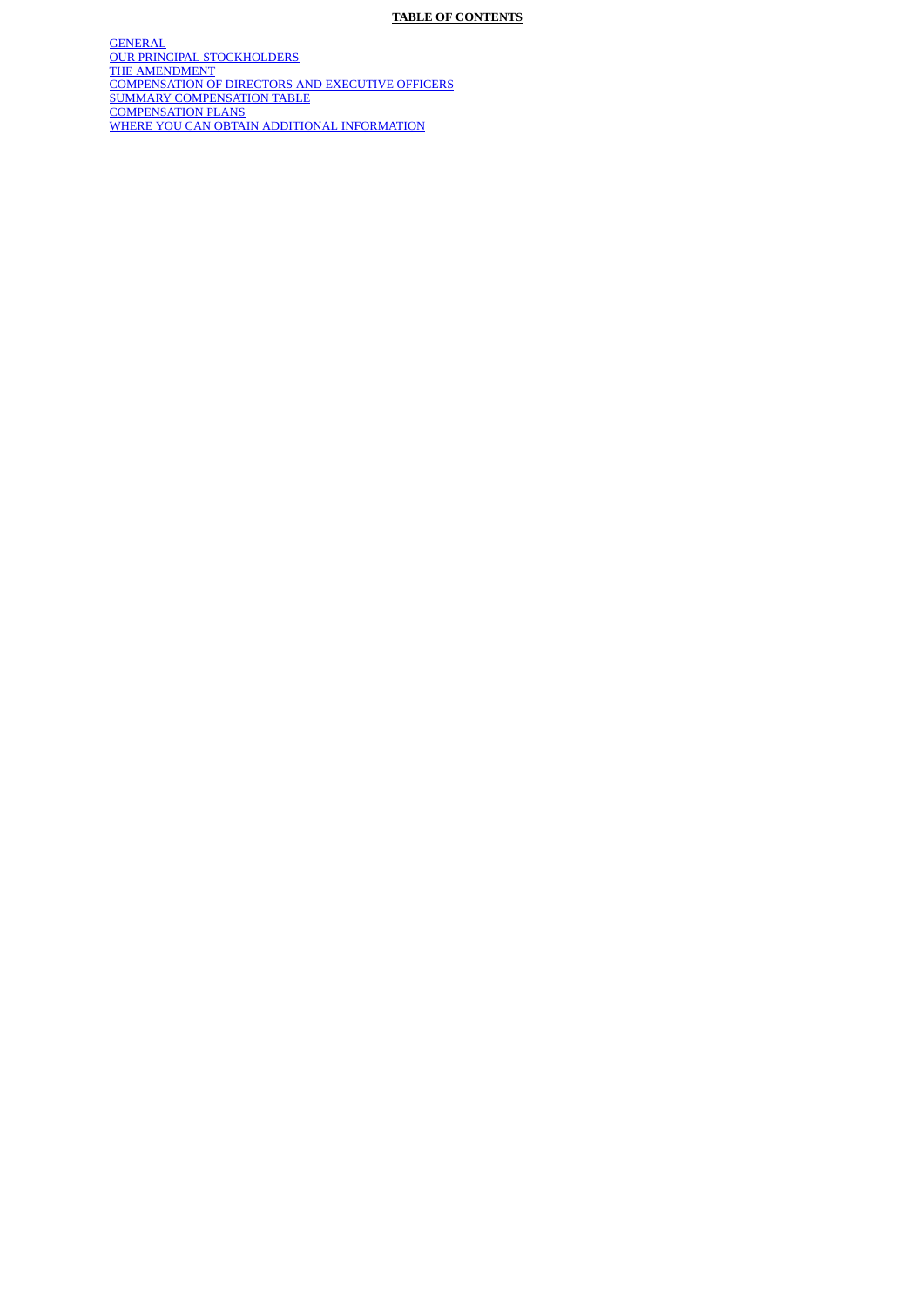## **CELLULAR TECHNICAL SERVICES COMPANY, INC.**

**4400 Biscayne Blvd. Suite 980**

#### **Miami, Florida 33137**

**INFORMATION STATEMENT REGARDING ACTION TAKEN BY WRITTEN CONSENT OF MAJORITY STOCKHOLDERS IN LIEU OF A SPECIAL MEETING**

#### **WE ARE NOT ASKING YOU FOR A PROXY, AND YOU ARE REQUESTED NOT TO SEND US A PROXY.**

#### **GENERAL**

<span id="page-4-0"></span>This Information Statement is being furnished to the stockholders of Cellular Technical Services Company, Inc., a Delaware corporation (the "Company" or "CTSC"), in connection with the adoption of our Amended and Restated Certificate of Incorporation by written consent of our Board of Directors and the holders of a two-thirds majority of our issued and<br>outstanding common stock in lieu of a speci (iv) delete the provision restricting our ability to acquire common stock from certain of our stockholders holding 5% or more of our outstanding voting securities, (v) delete all supermajority voting requirements, (vi) delete the provision setting forth compromise procedures in the event of insolvency and (vii) delete immaterial provisions (collectively, the "Amendment"). This action will become effective on the date of filing the Amendment with the Delaware Secretary of State in accordance with the written consent of our directors and the holders of approximately 79% of our issued and outstanding common stock, which is in excess of the two-thirds majority of our issued and outstanding common stock required in accordance with the relevant sections of the Delaware General Corporation Law.

Additionally, on November 13, 2007, our Board of Directors adopted the SafeStitch Medical, Inc. 2007 Incentive Compensation Plan (the "2007 Plan"). This action was approved by written consent on the same date by the holders of approximately 79% of our issued and outstanding common stock, which is in excess of the majority of our issued and outstanding voting securities required. As of November 13, 2007, there are no options outstanding under our existing 1996 Stock Option Plan, and we have concluded that it is preferable to adopt a new securities required. As of November 13, 2 incentive plan rather than amend our 1996 Stock Option Plan, which will be terminated on or about December , 2007.

As of October 2, 2007, there were 16,093,027 shares of our common stock issued and outstanding and each such share is entitled to one vote upon any matter submitted to our stockholders. We have never issued any preferred stock. The following stockholders who as of such date collectively owned approximately 79% of our outstanding common stock, which<br>was in excess of the required majority of o Plan.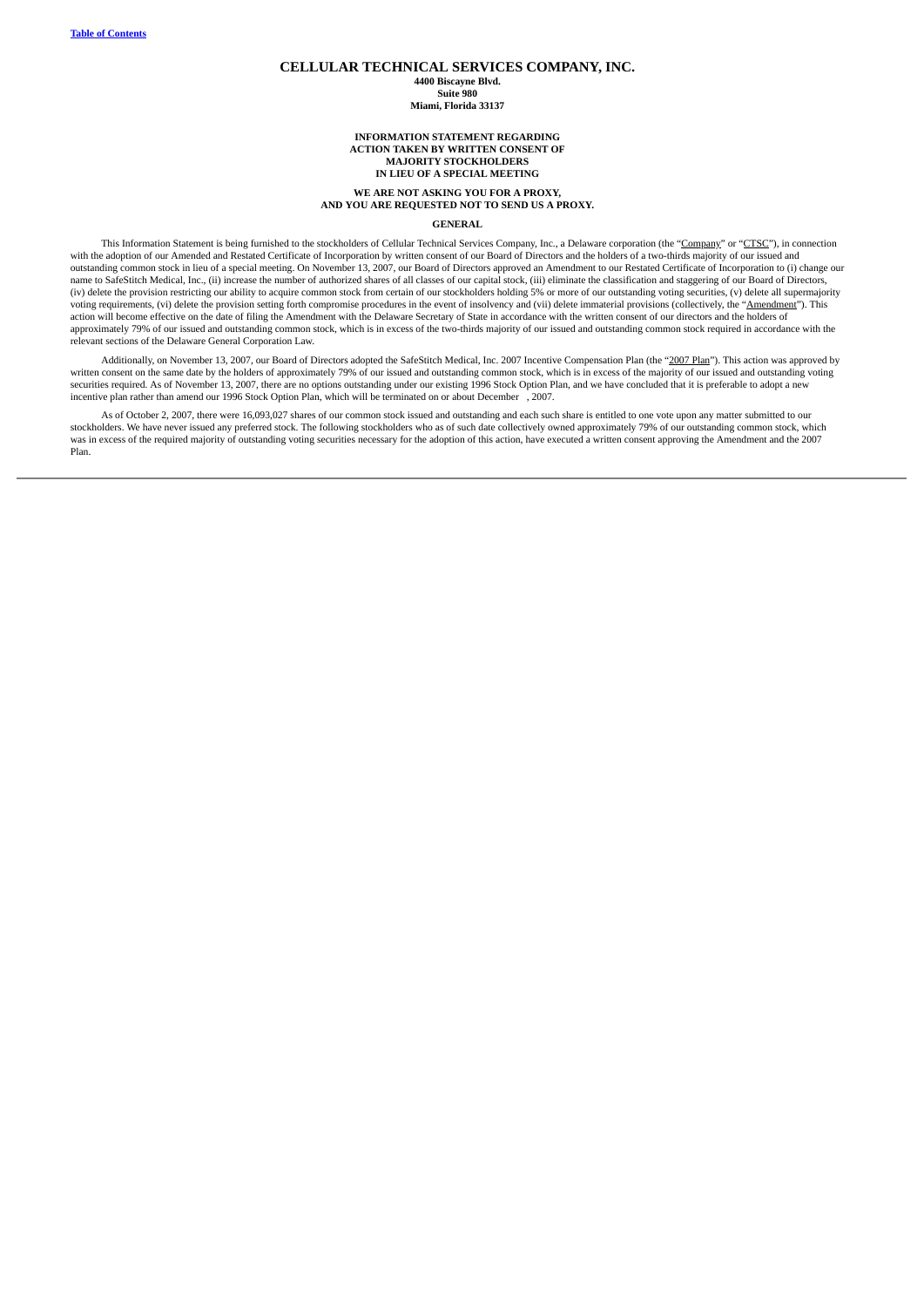|                                        |                         | Percentage of<br><b>Outstanding Common</b> |
|----------------------------------------|-------------------------|--------------------------------------------|
| <b>Name and Address of Stockholder</b> | <b>Number of Shares</b> | <b>Shares</b>                              |
| <b>Frost Gamma Investments Trust</b>   | 4,018,965               | 25%                                        |
| 4400 Biscayne Boulevard                |                         |                                            |
| Suite 1500                             |                         |                                            |
| Miami, Florida 33137                   |                         |                                            |
| Dr. Jane H. Hsiao, Ph.D., MBA          | 2,803,965               | 17.4%                                      |
| 4400 Biscayne Boulevard                |                         |                                            |
| Suite 1500                             |                         |                                            |
| Miami, Florida 33137                   |                         |                                            |
| Dr. Charles Filipi                     | 2,814,092               | 17.5%                                      |
| 12370 Rose Lane                        |                         |                                            |
| Omaha, Nebraska 68154                  |                         |                                            |
| Jeffrey G. Spragens                    | 1,689,456               | 10.5%                                      |
| 4400 Biscayne Boulevard<br>Suite 1500  |                         |                                            |
| Miami, Florida 33137                   |                         |                                            |
| Joy F. Spragens Family Trust           | 562,818                 | 3.5%                                       |
| Dated November 18, 2003                |                         |                                            |
| c/o Kathleen Flannigan Norris          |                         |                                            |
| 4841 Rodman Street, N.W.               |                         |                                            |
| Washington, DC 20016                   |                         |                                            |
| <b>RSLS Investments LLC</b>            | 562,818                 | 3.5%                                       |
| c/o Judy Gibson                        |                         |                                            |
| Mint Management Company                |                         |                                            |
| 1125-A Inman Avenue                    |                         |                                            |
| Edison, NJ 08820                       |                         |                                            |
| Steven D. Rubin                        | 240,128                 | 1.5%                                       |
| 4400 Biscayne Boulevard                |                         |                                            |
| Suite 1500                             |                         |                                            |

Miami, Florida 33137

The elimination of the need for a meeting of stockholders to approve the actions described in this Information Statement is made possible by Section 228 of the Delaware General Corporation Law, which provides that the written consent of the holders of outstanding shares of voting stock, having not less than the minimum number of votes that would be necessary to authorize or take such action at a meeting at which all shares entitled to vote thereon were present and voted, may be substituted for such a meeting. In order to eliminate the costs involved in holding a special meeting, our Board of Directors elected to utilize the written consent of the holders of in excess of a two-thirds majority in interest of our voting securities.

Our Board of Directors unanimously approved the Exchange Agreement, for which, as permitted by applicable Delaware law, we did not obtain and are not soliciting stockholder approval. Delaware law requires, however, that we obtain stockholder approval to amend our Restated Certificate of Incorporation to (i) change our name to SafeStitch Medical, Inc., (ii) increase the number of authorized shares of all classes of our capital stock, (iii) eliminate the classification and staggering of our Board of Directors, (iv) delete the provision restricting<br>our ability to acquire c provision setting forth compromise procedures in the event of insolvency and (vii) delete immaterial provisions. Additionally, applicable tax law and Securities and Exchange Commission rules require that we obtain stockholder approval of the 2007 Plan. Accordingly, we have obtained the written consent of at least two-thirds of our stockholders approving these actions and are mailing to our remaining stockholders this Information Statement disclosing that we have obtained such consent. Also, the transactions pursuant to the Exchange Agreement resulted in a change of a majority of our directors and, accordingly, we have mailed an information statement disclosing this change to our stockholders.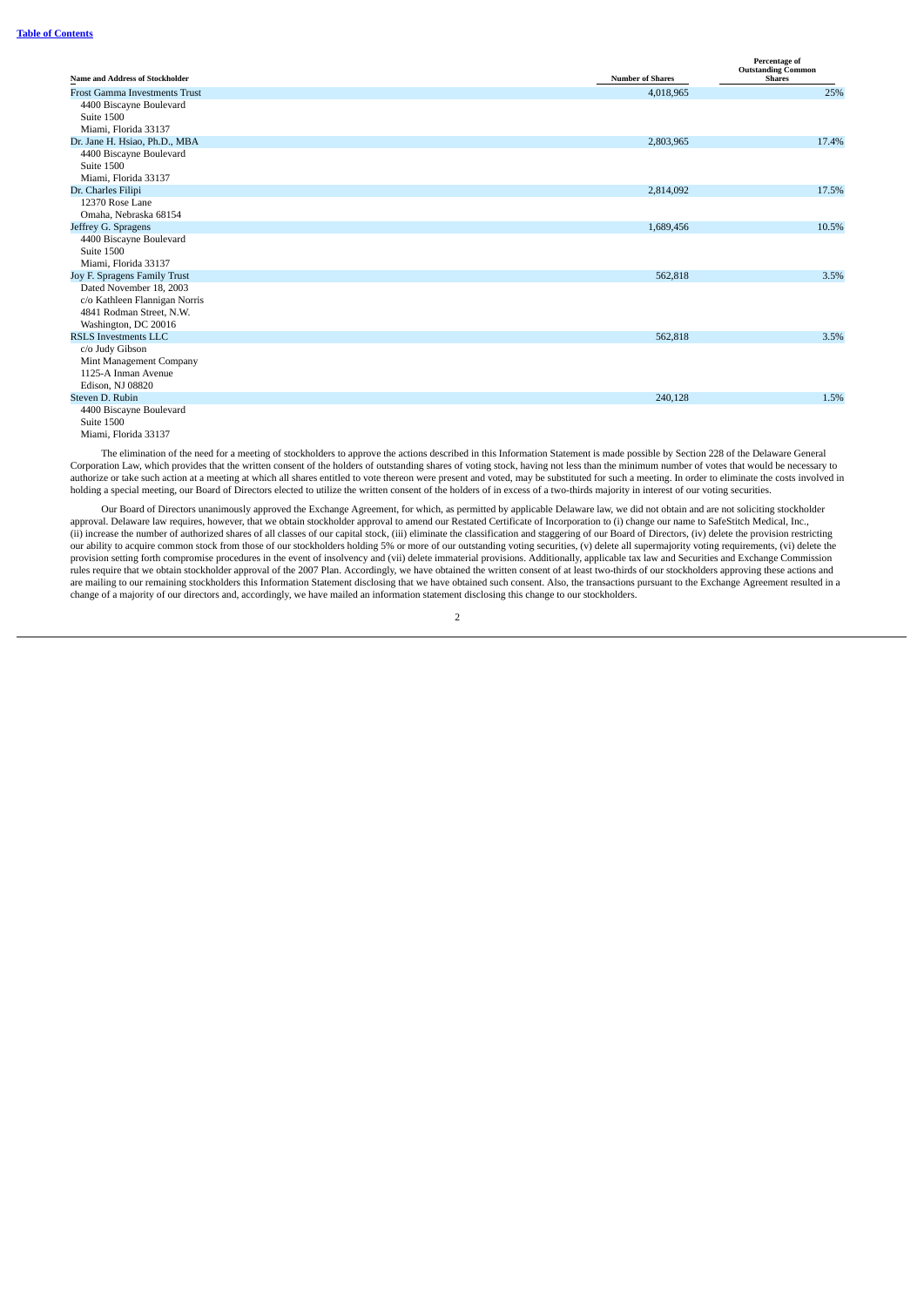Pursuant to Section 228 of the Delaware General Corporation Law, we are required to provide prompt notice of the taking of those actions described above without a meeting of<br>stockholders to all stockholders who did not con December , 2007 to stockholders of record, and is being delivered to inform you of the corporate actions described herein before they take effect in accordance with Rule 14c-2 of the Securities Exchange Act of 1934, as amended.

The entire cost of furnishing this Information Statement will be borne by the Company. We will request brokerage houses, nominees, custodians, fiduciaries and other like parties to forward this Information Statement to the beneficial owners of our voting securities held of record by them, and we will reimburse such persons for out-of-pocket expenses incurred in forwarding such material.

# **No Dissenter's Rights**

<span id="page-6-0"></span>No dissenter's rights are afforded to our stockholders under Delaware law as a result of the adoption of the Amendment or the 2007 Plan.

## **OUR PRINCIPAL STOCKHOLDERS**

Our voting securities are composed of our common stock, par value \$0.001 per share, of which 16,093,027 shares were outstanding on October 2, 2007. The holders of our common<br>stock are entitled to one vote for each outstand regarding record ownership of our common stock as of November 2, 2007 held by:

- persons who own beneficially more than 5% of our outstanding voting securities;
- our directors;
- named executive officers; and
- all of our directors and officers as a group.

| Name and Title of Beneficial Owner                      | Number of<br>Outstanding<br><b>Shares</b><br><b>Beneficially</b><br>Owned(1) | Percentage of<br>Outstanding<br><b>Shares</b><br>of Common<br><b>Stock</b> |
|---------------------------------------------------------|------------------------------------------------------------------------------|----------------------------------------------------------------------------|
|                                                         |                                                                              |                                                                            |
| Phillip Frost                                           | 4,804,348(2)                                                                 | 28.4%                                                                      |
| 4400 Biscayne Boulevard<br>Suite 1500                   |                                                                              |                                                                            |
| Miami, Florida 33137                                    |                                                                              |                                                                            |
| Frost Gamma Investments Trust                           |                                                                              |                                                                            |
|                                                         | 4,804,348(2)                                                                 | 28.4%                                                                      |
| 4400 Biscayne Boulevard<br>Suite 1500                   |                                                                              |                                                                            |
|                                                         |                                                                              |                                                                            |
| Miami, Florida 33137                                    |                                                                              |                                                                            |
| Jane H. Hsiao, Ph.D., MBA, Chairman of the Board        | 3,589,348(3)                                                                 | 21.3%                                                                      |
| 4400 Biscayne Boulevard                                 |                                                                              |                                                                            |
| Suite 1500                                              |                                                                              |                                                                            |
| Miami, Florida 33137                                    |                                                                              |                                                                            |
| Jeffrey G. Spragens, Chief Executive Officer, President | 2,834,7.30(4)                                                                | 17.6%                                                                      |
| and Director                                            |                                                                              |                                                                            |
| 4400 Biscayne Boulevard                                 |                                                                              |                                                                            |
| Suite 1500                                              |                                                                              |                                                                            |
| Miami, Florida 33137                                    |                                                                              |                                                                            |
| Dr. Charles Filipi, Medical Director and Director       | 2,814,092                                                                    | 17.5%                                                                      |
| 12370 Rose Lane                                         |                                                                              |                                                                            |
| Omaha, Nebraska 68154                                   |                                                                              |                                                                            |
|                                                         |                                                                              |                                                                            |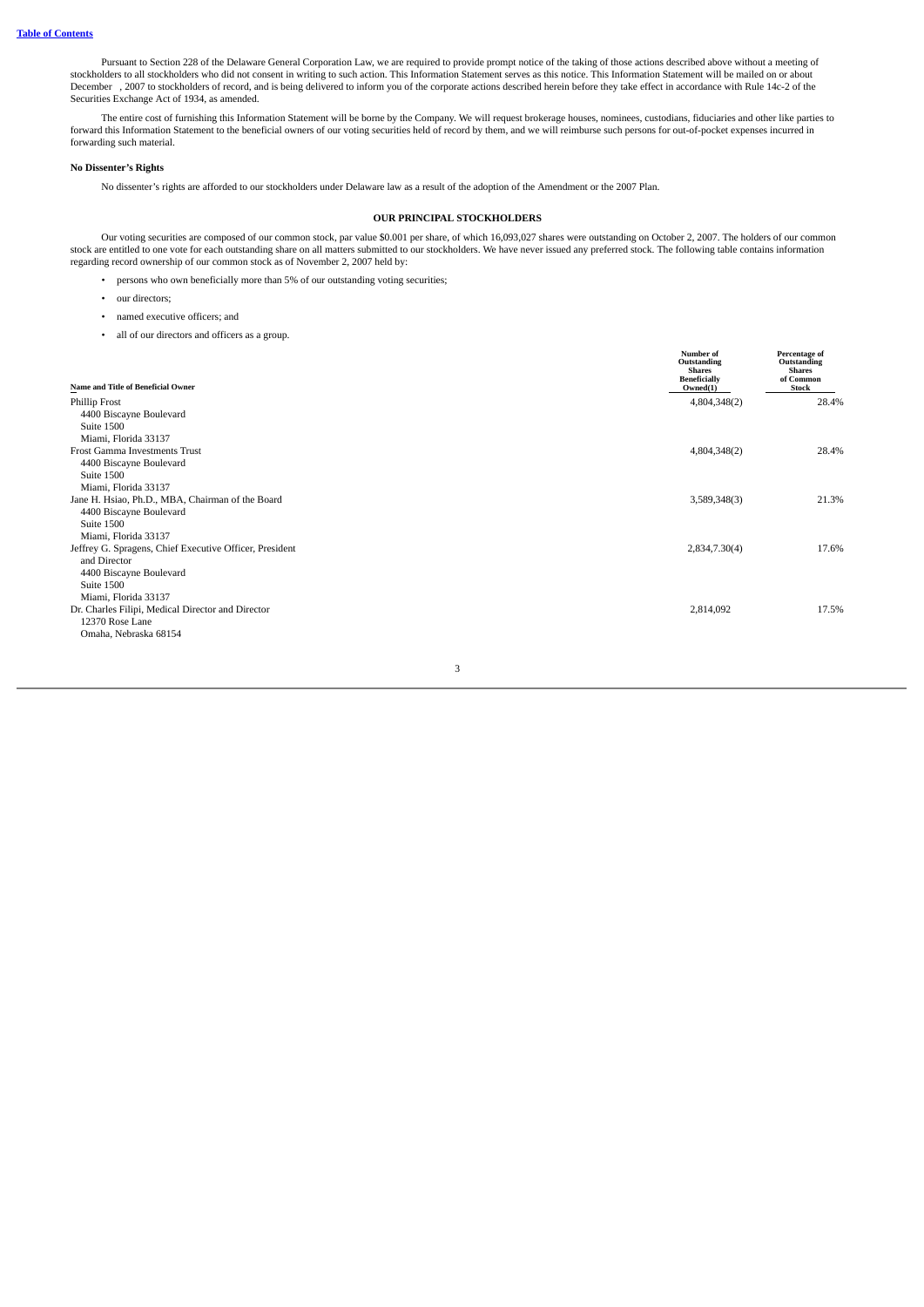|                                                                                                      | Number of<br>Outstanding<br><b>Shares</b><br><b>Beneficially</b> | Percentage of<br>Outstanding<br><b>Shares</b><br>of Common |
|------------------------------------------------------------------------------------------------------|------------------------------------------------------------------|------------------------------------------------------------|
| Name and Title of Beneficial Owner                                                                   | Owned(1)                                                         | <b>Stock</b>                                               |
| Dr. Stewart B. Davis, Chief Operating Officer and Secretary<br>4400 Biscayne Boulevard<br>Suite 1500 | 22,167(5)                                                        | $\ast$                                                     |
| Miami, Florida 33137                                                                                 |                                                                  |                                                            |
| Kenneth Block, Chief Financial Officer                                                               | 7,500                                                            | $\star$                                                    |
| 20 East Sunrise Highway                                                                              |                                                                  |                                                            |
| Valley Stream, New York 11581                                                                        |                                                                  |                                                            |
| Dr. Kenneth Heithoff, Director                                                                       | $\bf{0}$                                                         | $\ast$                                                     |
| 5775 Wayzata Boulevard                                                                               |                                                                  |                                                            |
| Suite 190                                                                                            |                                                                  |                                                            |
| Minneapolis, Minnesota 55416                                                                         |                                                                  |                                                            |
| Richard Pfenniger, Jr., Director                                                                     | 115,000                                                          | $\ast$                                                     |
| 7200 Corporate Center Drive                                                                          |                                                                  |                                                            |
| Suite 600                                                                                            |                                                                  |                                                            |
| Miami, Florida 33426                                                                                 |                                                                  |                                                            |
| Steven D. Rubin, Director                                                                            | 1,025,511(6)                                                     | 6.1%                                                       |
| 4400 Biscayne Boulevard<br>Suite 1500                                                                |                                                                  |                                                            |
| Miami, Florida 33137                                                                                 |                                                                  |                                                            |
| Kevin Wayne, Director                                                                                | $\mathbf{0}$                                                     | $\ast$                                                     |
| 24 Pine Tree Lane                                                                                    |                                                                  |                                                            |
| Lowell, Massachusetts 01854                                                                          |                                                                  |                                                            |
| Stephen Katz, Former Chairman of the Board of Directors                                              | 318,103(7)                                                       | 2.0%                                                       |
| Former Chief Executive Officer and Former President                                                  |                                                                  |                                                            |
| 20 East Sunrise Highway                                                                              |                                                                  |                                                            |
| Valley Stream, New York 11581                                                                        |                                                                  |                                                            |

\* less than 1%.

(1) All shares beneficially owned represent solely shares of common stock unless otherwise indicated.

(2) Frost Gamma Investments Trust holds 4,018,965 shares of the Company's common stock. Dr. Phillip Frost is the trustee and Frost Gamma, Limited Partnership is the sole and exclusive beneficiary of Frost Gamma Investments Trust. Dr. Frost is one of two limited partners of Frost Gamma, Limited Partnership. The general partner of Frost Gamma Limited Partnership is Frost Gamma Inc. and the sole shareholder of Frost Gamma, Inc. is Frost-Nevada Corporation. Dr. Frost is also the sole shareholder of Frost-Nevada<br>Corporation. The number of shares included above als Frost Gamma Investments Trust is a principal member of The Frost Group, LLC. Dr. Frost and the Frost Gamma Investments Trust disclaims beneficial ownership of these warrants to purchase common stock, except to the extent of any pecuniary interest therein.

(3) Includes warrants to purchase 785,383 shares of CTSC common stock held by The Frost Group, LLC. Dr. Hsiao is a member of The Frost Group, LLC. Dr. Hsiao disclaims beneficial ownership of the securities held by The Frost Group, LLC, except to the extent of her pecuniary interest therein.

(4) Includes 562,818 shares owned by each of the Joy Fowler Spragens Family Trust, and RSLS Investments LLC. The Trust is an irrevocable trust established by Joy Fowler Spragens, the spouse of Mr. Spragens, for the benefit of her descendants and relatives who are unrelated to Mr. Spragens. Although Mr. Spragens is the manager of RSLS<br>Investments LLC, the LLC is 100% owned by his adult chi Family Trust and RSLS Investment LLC. Includes warrants held by Mr. Spragens to purchase 20,138 shares of CTSC common stock.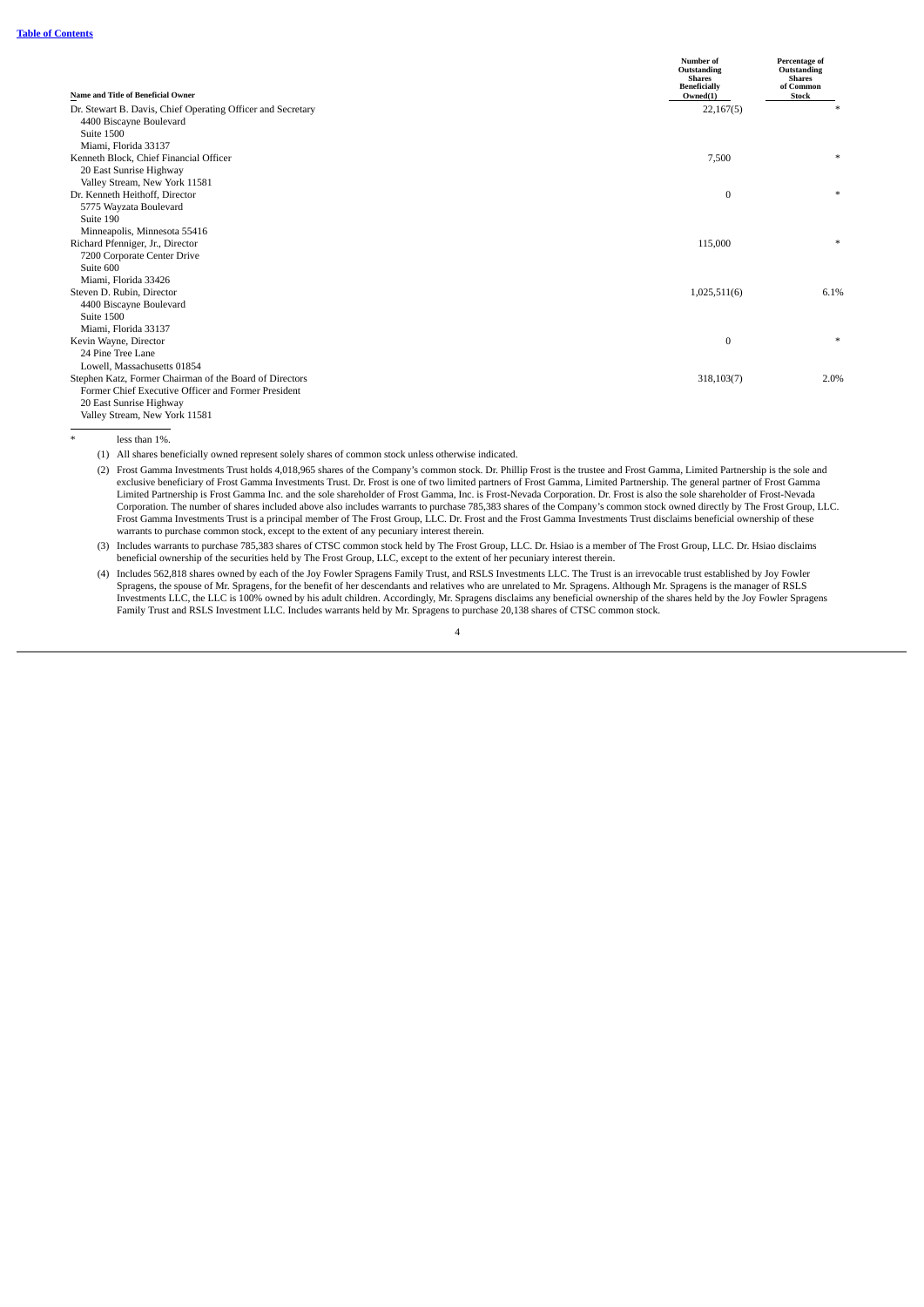- (5) Includes options to purchase 22,167 shares of CTSC common stock. Dr. Davis holds options to purchase an additional 66,500 shares of CTSC common stock, 1/3 of which become exercisable on September 11th of each of 2008, 2009 and 2010.
- (6) Includes warrants to purchase 785,383 shares of CTSC common stock held by The Frost Group, LLC. Mr. Rubin is a member of The Frost Group, LLC. Mr. Rubin disclaims beneficial ownership of the securities held by The Frost Group, LLC, except to the extent of his pecuniary interest therein.
- (7) Includes 41,273 shares held by a partnership controlled by Mr. Katz.

## **Change of Control**

On September 4, 2007, we completed the acquisition of SafeStitch LLC, a privately-held Virginia limited liability company ("SafeStitch"), pursuant to a Share Transfer, Exchange and Contribution Agreement, dated as of July 25, 2007 (the "Share Exchange Agreement"), by and among us, SafeStitch and the members of SafeStitch (the "SafeStitch Members") holding 100% of the outstanding membership interests in SafeStitch (the "Membership Interests"). In accordance with the Share Exchange Agreement, we acquired the Membership Interests in exchange for 11,256,369 shares of our common stock (the "Share Exchange").

Additionally, we granted warrants to purchase a total of 805,521 shares of our common stock (the "Warrants") to The Frost Group, LLC and Jeffrey G. Spragens in connection with a line of credit of up to \$4 million that was provided to us by The Frost Group, LLC and Jeffrey G. Spragens simultaneously with the closing of the Share Exchange. The Warrants have a ten year term and an assumed exercise price of \$0.25 per share of common stock. Dr. Phillip Frost has a controlling interest in The Frost Group, LLC and is the largest beneficial holder of our common stock. Dr. Jane Hsiao and Steven D. Rubin, two of our directors, are members of The Frost Group, LLC. Jeffrey G. Spragens is our Chief Executive Officer, President and a director. Frost Gamma Investments Trust, Dr. Phillip Frost, Dr. Jane Hsiao, Steven D. Rubin and Jeffrey G. Spragens were beneficial owners of membership interests in SafeStitch prior to the consummation of the Share Exchange.

Prior to the Share Exchange, Frost Gamma Investments Trust and Dr. Phillip Frost each beneficially owned (as such term is defined in Rule 13d-3 of the Exchange Act of 1934, as amended) 1,425,000 shares of our common stock, representing 29.5% of our then-outstanding voting securities, and Dr. Jane Hsiao beneficially owned 215,000 shares of our common stock,<br>representing 4.5% of our then-outstandi 4,799,348 shares of our common stock, and Dr. Jane Hsiao beneficially owned 3,589,348 shares of common stock, representing 28.4% and 21.3%, respectively, of our then outstanding voting securities. In addition, Dr. Charles Filipi and Jeffrey G. Spragens, who previously did not own any shares of our common stock, beneficially owned 2,814,092 and 2,834,230 shares of common stock, respectively, or 17.5% and 17.6%, respectively, of our then outstanding voting securities.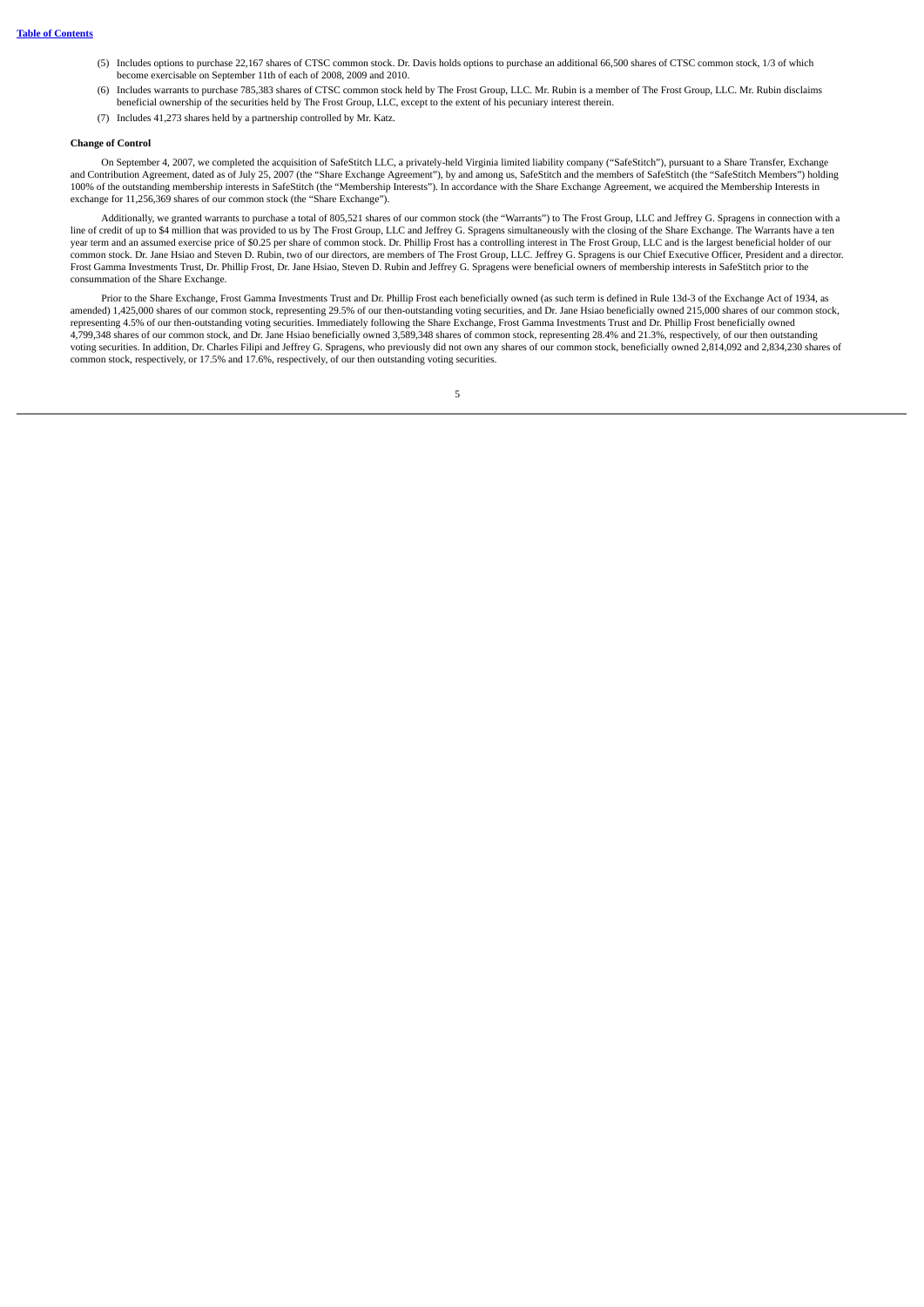## **THE AMENDMENT**

<span id="page-9-0"></span>We originally incorporated as NCS Ventures Corp. in 1988 and changed our name to Cellular Technical Services Company, Inc. in May 1991 when we entered the business of developing and providing real-time information processing and information management systems for the wireless communications industry. Following the consummation of the transactions contemplated by the Exchange Agreement, we decided to change our name to SafeStitch Medical, Inc.

Furthermore, the Amendment will increase the aggregate number of shares of all classes of capital stock that the Company may issue from 35,000,000 to 250,000,000, which is composed of 225,000,000 shares of common stock, par value \$0.001 per share, and 25,000,000 shares of preferred stock, par value \$0.01 per share. This increase in authorized share capital does not affect the number of shares of stock presently outstanding, nor does it affect the number of shares that you own; however, our issuance of additional shares may dilute your percentage ownership of the Company.

Our Board of Directors is presently divided into three classes, and the terms of the directors in each such class expire in three consecutive years. At each annual meeting of stockholders, the successors to the class of directors whose terms then expire are elected to hold office for new three-year terms and until their successors have been elected and qualified. The Amendment eliminates this staggered arrangement with the effect that all directors on the board comprise a single class; therefore, all positions on the Board of Directors may be subject to an election in any given year.

Any vacancy occurring in the board of directors, including any vacancy created by reason of an increase in the number of directors, shall be filled for the unexpired term by the concurring vote of a majority of the directors then in office, whether or not a quorum, and any director so chosen shall hold office for the remainder of the full term of the director whose departure caused the vacancy and until such director's successor shall have been elected and qualified.

In order that we have maximum flexibility to acquire our own capital stock, the Amendment eliminates the restrictive provision in our Restated Certificate of Incorporation that requires the affirmative vote of the holders of a majority of the total number of the outstanding shares of our common stock prior to our purchase of any common stock from (i) any person who or which is the beneficial owner, directly or indirectly, of five percent (5%) or more of the voting power of our outstanding common stock and (ii) who or which has beneficially owned such common stock for less than two years.

Also, the Amendment eliminates all supermajority voting provisions contained in our Restated Certificate of Incorporation, which require a two-thirds vote of stockholders to change the structure of the Board of Directors, remove a Director, amend our bylaws or amend those provisions set forth in our Certificate of Incorporation which require such supermajority approval. Pursuant to the Amendment, a simple majority will be sufficient to take the foregoing actions.

In an attempt to address instances of financial hardship, our Restated Certificate of Incorporation contains a provision providing for certain compromise procedures in the event it became necessary for us to reorganize or restructure. This provision, which involves the intervention of a Delaware court of equity, could potentially bind the Company or otherwise limit our options in the event of financial difficulty. The Amendment deletes this provision, which allows us maximum flexibility should financial hardship ever arise.

Finally, the Amendment deletes non-material provisions from our Certificate of Incorporation, including the name of our original incorporator.

Overall, we believe that the Amendment, including the authorization of additional share capital, will enhance our ability to grow our business and respond to potential mergers and acquisitions; we cannot assure you, however, that this Amendment will result in our effecting a merger or acquisition or otherwise make our Company more attractive to acquisition candidates or potential investors.

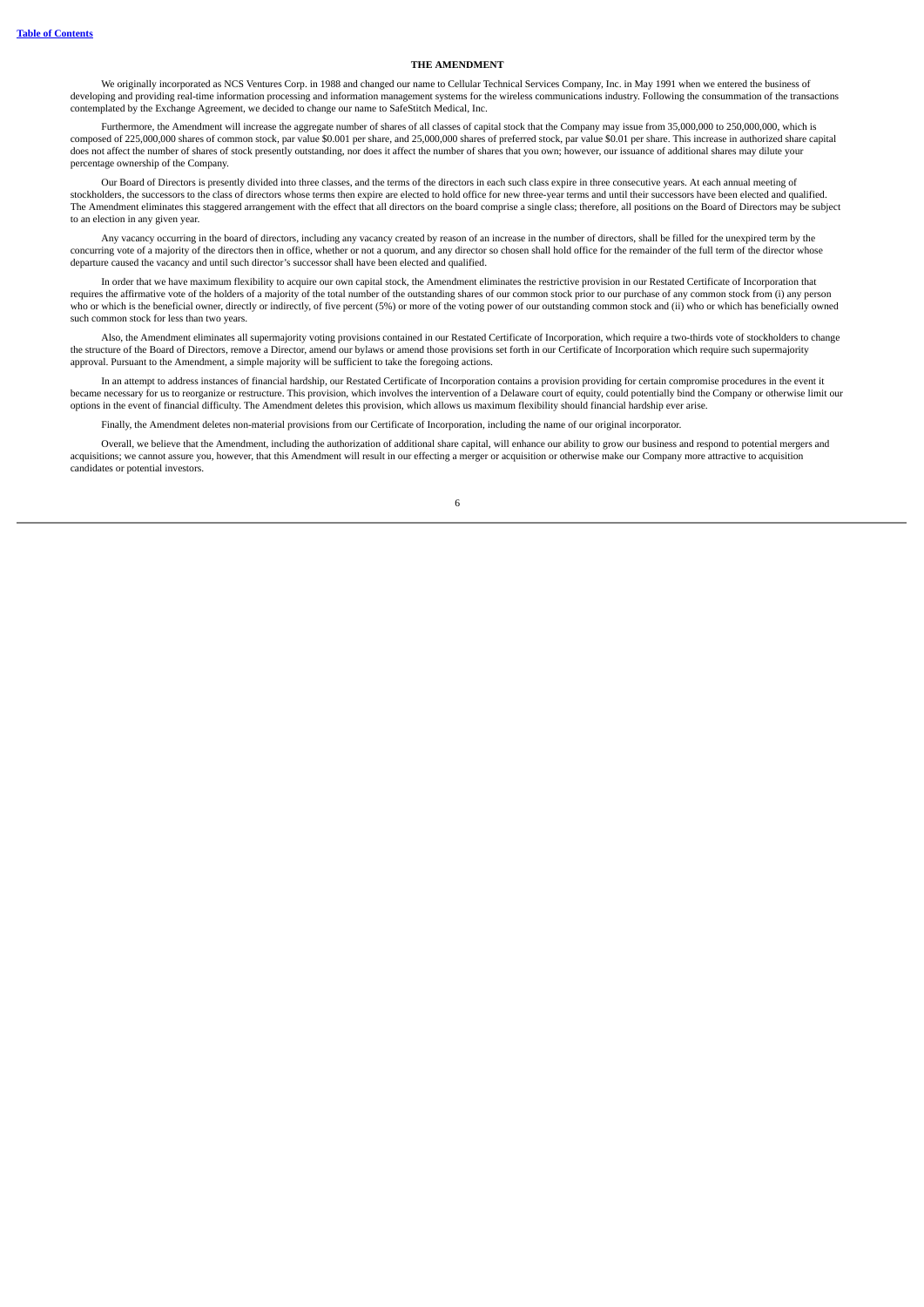## **COMPENSATION OF DIRECTORS AND EXECUTIVE OFFICERS**

## <span id="page-10-0"></span>**Executive Compensation. Compensation Discussion and Analysis**

The primary goals of our board of directors with respect to executive compensation will be to attract and retain talented and dedicated executives, to tie annual and long-term cash and stock incentives to achievement of specified performance objectives, and to create incentives which will result in stockholder value creation. To achieve these goals, we plan to form a compensation committee to recommend executive compensation packages to our board of directors that are generally based on a mix of salary, discretionary bonus and equity awards. Although we have not adopted any formal guidelines for allocating total compensation between equity compensation and cash compensation, we intend to implement and maintain compensation plans that tie a substantial portion of our executives' overall compensation to achievement of corporate goals.

#### **Benchmarking of Cash and Equity Compensation**

We have not retained a compensation consultant to review our policies and procedures with respect to executive compensation. We may retain the services of third-party executive<br>compensation specialists from time to time in independent members of our board of directors and publicly available data relating to the compensation practices and policies of other companies within and outside our industry.

### **Elements of Compensation**

We will evaluate individual executive performance with a goal of setting compensation at levels the board of directors or any applicable committee thereof believes are comparable with executives in other companies of similar size and stage of development while taking into account our relative performance and our own strategic goals. The compensation received by our executive officers consists of the following elements:

*Base Salary.* Base salaries for our executives are established based on the scope of their responsibilities and individual experience, taking into account competitive market compensation paid by other companies for similar positions within the pharmaceutical industry. Our medical director has been with SafeStitch since inception and has a base salary of \$150,000. Our current chief operating officer was hired in May 2007 at an annual base salary of \$130,000. Our current chief financial officer has been with CTSC since 2005 and has an annual base salary of \$40,000.

*Discretionary Annual Bonus.* In addition to base salaries, our compensation committee has the authority to award discretionary annual bonuses to our executive officers. The annual incentive bonuses are intended to compensate officers for achieving corporate goals and value-creating milestones. Each executive officer is eligible for a discretionary annual bonus up to an amount equal to a specified percentage of such executive officer's salary.

*Long-Term Incentive Program.* We believe that long-term performance is achieved through an ownership culture that encourages such performance by our executive officers through the use of stock and stock-based awards. We believe that the use of equity and equity-based awards offers the best approach to achieving our compensation goals. We have not adopted formal stock ownership guidelines.

We have just adopted, subject to the effectiveness of the Board and stockholder actions described earlier in this Information Statement, the SafeStitch Medical, Inc. 2007 Incentive Compensation Plan, pursuant to which we may grant stock-based incentive compensation.

*Severance and Change-in-Control Benefits.* None of our executive officers are presently entitled to severance or change of control benefits. We believe that severance and change-in-control benefits may become an essential element of our executive compensation package in the future and assist us in recruiting and retaining talented individuals.

*Restricted Stock Grants or Awards.* We have not granted any restricted stock or restricted stock awards pursuant to our equity benefit plans to any of our executive officers. However, our compensation committee, in its discretion, may in the future elect to make such grants to our executive officers if it deems it advisable.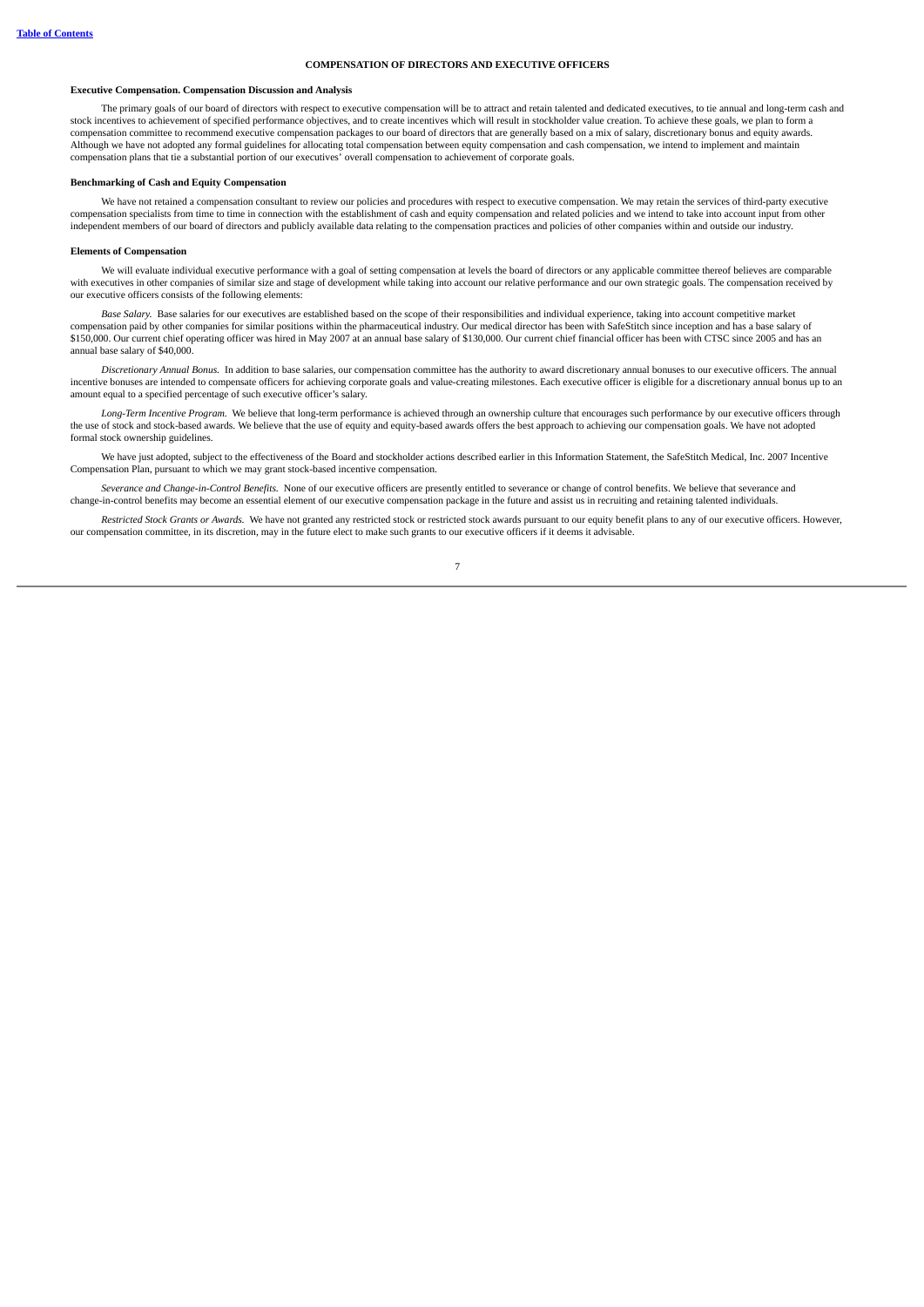Other Compensation. We intend to continue to maintain the current benefits and perquisites for our executive officers; which are nominal, however, our compensation committee, in its discretion, may in the future revise, am

The following table sets forth information concerning compensation, paid or accrued, for the Named Executive Officers (as said term is defined in Item 402 of Regulation S-B) for services in all capacities to CTSC during the fiscal years ended December 31, 2006 and 2005.

|                      |                         |                                                                                             | <b>Option Awards</b>                                                                        |                                                                                                                               |                                          |                              |                                                                                 | <b>Stock Awards</b>                                                                           |                                                                                                                                                  |                                                                                                                                                                               |
|----------------------|-------------------------|---------------------------------------------------------------------------------------------|---------------------------------------------------------------------------------------------|-------------------------------------------------------------------------------------------------------------------------------|------------------------------------------|------------------------------|---------------------------------------------------------------------------------|-----------------------------------------------------------------------------------------------|--------------------------------------------------------------------------------------------------------------------------------------------------|-------------------------------------------------------------------------------------------------------------------------------------------------------------------------------|
| Name                 | Option<br>Grant<br>Date | Number Of<br><b>Securities</b><br>Underlying<br>Unexercised<br>Options<br>$(f)$ Exercisable | Number of<br><b>Securities</b><br>Underlying<br>Unexercised<br>Options<br>(#) Unexercisable | Equity<br>Incentive<br>Plan<br>Awards:<br>Number<br>of Securities<br>Underlying<br>Unexercised<br>Unearned<br>Options<br>(f#) | Option<br>Exercise<br>Price<br>(S/Share) | Option<br>Expiration<br>Date | Number of<br>Shares or<br>Units of<br>Stock<br>That<br>Have not<br>Vested $(f)$ | Market<br>Value of<br><b>Shares</b><br>or Units<br>of Stock<br>That<br>Have not<br>Vested (S) | Equity<br>Incentive<br>Plan<br>Awards:<br>Number of<br>Unearned<br>Shares.<br>Units.<br>or Other<br><b>Rights</b><br>That Have<br>Not Vested (#) | Equity<br>Incentive<br>Plan<br>Awards:<br>Market<br>or Payout<br>Value of<br>Unearned<br>Shares,<br>Units, or<br>Other<br><b>Rights</b><br><b>That Have</b><br>Not Vested (#) |
| <b>Stephen Katz</b>  | 6/10/2004               | 15,000                                                                                      |                                                                                             | U                                                                                                                             | 0.730000                                 | 6/10/2014                    |                                                                                 |                                                                                               |                                                                                                                                                  |                                                                                                                                                                               |
|                      | 9/23/2002               | 4,000                                                                                       | 1,000                                                                                       |                                                                                                                               | 0.990000                                 | 9/23/2012                    |                                                                                 |                                                                                               |                                                                                                                                                  |                                                                                                                                                                               |
|                      | 9/23/2002               | 5,000                                                                                       |                                                                                             |                                                                                                                               | 0.990000                                 | 9/23/2012                    |                                                                                 |                                                                                               |                                                                                                                                                  |                                                                                                                                                                               |
|                      | 9/10/2001               | 3,750                                                                                       |                                                                                             |                                                                                                                               | 2.745000                                 | 9/10/2011                    | $\bf{0}$                                                                        | $\bf{0}$                                                                                      | $\Omega$                                                                                                                                         | $\mathbf{0}$                                                                                                                                                                  |
|                      | 9/10/2001               | 11,250                                                                                      |                                                                                             |                                                                                                                               | 2.745000                                 | 9/10/2011                    |                                                                                 |                                                                                               |                                                                                                                                                  |                                                                                                                                                                               |
|                      | 6/14/1999               | 3,400                                                                                       |                                                                                             |                                                                                                                               | 3.281250                                 | 6/14/2009                    |                                                                                 |                                                                                               |                                                                                                                                                  |                                                                                                                                                                               |
|                      | 6/21/2000               | 41,794                                                                                      |                                                                                             |                                                                                                                               | 8.000000                                 | 6/21/2010                    |                                                                                 |                                                                                               |                                                                                                                                                  |                                                                                                                                                                               |
|                      | 6/21/2000               | 23,206                                                                                      |                                                                                             |                                                                                                                               | 8.000000                                 | 6/21/2010                    |                                                                                 |                                                                                               |                                                                                                                                                  |                                                                                                                                                                               |
|                      | 3/22/2000               | 5,000                                                                                       |                                                                                             |                                                                                                                               | 11.344000                                | 3/22/2010                    |                                                                                 |                                                                                               |                                                                                                                                                  |                                                                                                                                                                               |
| <b>Kenneth Block</b> | O                       |                                                                                             |                                                                                             | υ                                                                                                                             |                                          |                              | $\bf{0}$                                                                        | $\theta$                                                                                      | $\Omega$                                                                                                                                         |                                                                                                                                                                               |

## **SUMMARY COMPENSATION TABLE**

<span id="page-11-0"></span>

|                                        | Year |        | Stock | Optio | Non-Equity<br>Incentive<br>Plan<br>Compensation | Nonqualified<br>Deferred<br>Compensation<br><b>Earnings</b> | All Other<br>Compensation | Total |        |
|----------------------------------------|------|--------|-------|-------|-------------------------------------------------|-------------------------------------------------------------|---------------------------|-------|--------|
| <b>Stephen Katz</b>                    | 2006 |        |       |       |                                                 |                                                             |                           |       |        |
| Chairman of the Board of Directors and | 2005 |        |       |       |                                                 |                                                             |                           |       |        |
| <b>Chief Executive Officer</b>         |      |        |       |       |                                                 |                                                             |                           |       |        |
| Kenneth Block                          | 2006 | 40,000 |       |       |                                                 |                                                             |                           |       | 40,000 |
| Chief Financial Officer                | 2005 | 40,000 |       |       |                                                 |                                                             |                           |       | 40,000 |

Stephen Katz, former Chairman of the Board of Directors and Chief Executive Officer of CTSC, served without cash compensation. He received a stock grant (73,000 shares) in August 2007.

Kenneth Block, Chief Financial Officer, was and is employed by CTSC on a part-time, as needed basis, and has received the compensation as indicated in the "Summary Compensation Table." He also received a stock grant (2,500 shares) in August 2007.

#### **Aggregated Option Exercises in 2006 and Year-End Option Values**

The following table sets forth information with respect to the Outstanding Equity Awards as of December 31, 2006 for the Named Executive Officers.

Since December 31, 2006, no additional options were granted. In connection with the Share Exchange, Stephen Katz agreed to the cancellation of certain outstanding stock options beld by him in exchange for the grant of 2,00 disposition was approved by the board of directors of CTSC in advance and in accordance with Rules 16b-3(e) and 16b-3(d)(1) promulgated under the Exchange Act, for the purpose of exempting the dispositions under Rule 16b-3 of the Exchange Act. Mr. Block also received a grant of 2,500 shares of our common stock in August 2007 for his services as an officer, for services performed in connection with the Share Exchange and for prior merger and acquisition services over the past several years.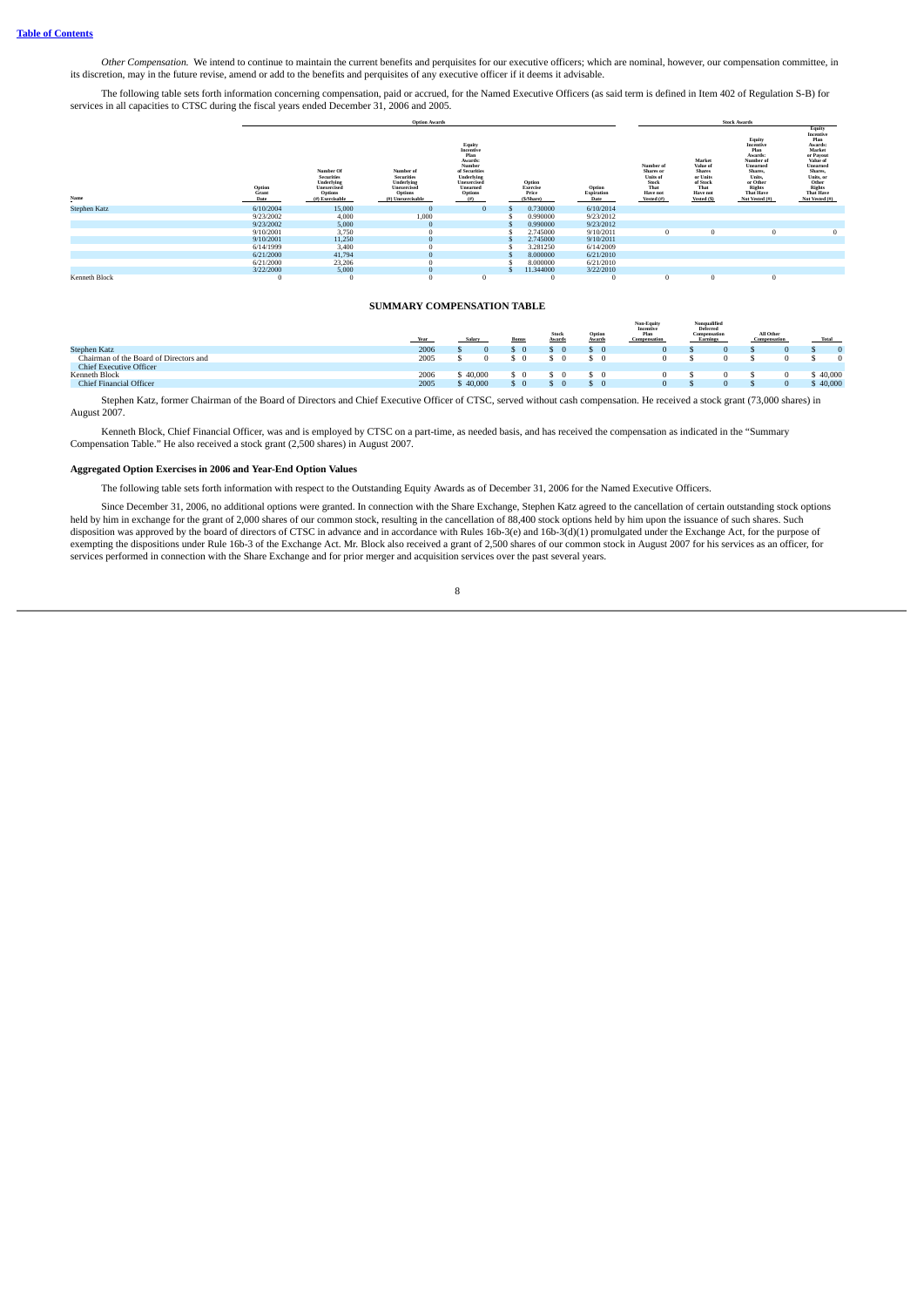#### **Director Compensation**

The following table sets forth information with respect to compensation of directors of CTSC during fiscal year 2006.

| Name                     | Fees<br>Earned<br>or Paid<br>in Cash (S) | <b>Stock</b><br>Awards $(S)(1)$ | Option<br>Awards $(5)(2)$ | Non-Equity<br>Incentive<br>Plan<br><b>Compensation (S)</b> | Nonqualified<br><b>Deferred</b><br>Compensation<br>Earnings (\$) | All Other<br>Compensation (\$) | Total (\$) |
|--------------------------|------------------------------------------|---------------------------------|---------------------------|------------------------------------------------------------|------------------------------------------------------------------|--------------------------------|------------|
| Joshua J. Angel          |                                          |                                 |                           |                                                            |                                                                  |                                |            |
| Dr. Phillip Frost        |                                          |                                 |                           |                                                            |                                                                  |                                |            |
| Dr. Jane Hsiao           |                                          |                                 |                           |                                                            |                                                                  |                                |            |
| Stephen Katz             |                                          |                                 |                           |                                                            |                                                                  |                                |            |
| <b>Richard Pfenniger</b> |                                          |                                 |                           |                                                            |                                                                  |                                |            |
| Lawrence Schoenberg      |                                          |                                 |                           |                                                            |                                                                  |                                |            |

- (1) In 2007, existing and now-former directors received the following grants of Company common stock in consideration for their services on CTSC's board of directors and as officers, if applicable, and for services performed in connection with the Share Exchange and for prior merger and acquisition services performed by such persons over the past<br>several years: Stephen Katz — 71,000 shares, L Trust) — 15,000 shares, Dr. Jane Hsiao — 15,000 shares, Richard Pfenniger — 15,000 shares, Steven D. Rubin — 15,000 shares. Additionally, in connection with the Share Exchange, Messrs. Angel and Schoenberg agreed to the cancellation of certain outstanding stock options held by each of them in exchange for the grant of 2,000 shares of our common stock to each of them, resulting in the cancellation of 3,200 and 20,000 stock options held by Messrs. Angel and Schoenberg, respectively, upon the issuance of such shares. Such dispositions were approved by the board of directors of CTSC in advance and in accordance with Rules 16b-3(c) and 16b-3(d)(1), promulgated under the Exchange Act, for the purpose of exempting the dispositions under Rule 16b-3 of the Exchange Act. See also Item 7. Certain Relationships and Related Transactions and Director Independence for information on other grants.
	- (2) At December 31, 2006, we had outstanding options to purchase 172,600 shares of our common stock. Prior to the closing of the Share Exchange, 111,600 of the options, which were cancelled, had exercise prices greater than the fair market value of CTSC's common stock at such time. The 59,800 options remaining were held by Messrs. Angel (17,400), Katz (25,000) and Schoenberg (17,400) and had weighted average exercise prices of \$0.73, \$0.83 and \$0.73, respectively. Messrs. Angel and Katz have subsequently exercised all of their options.

We are currently considering compensation policies for directors of CTSC. In the future, we may adopt a policy of paying independent directors an annual retainer and a fee for attendance at board of directors and committee meetings. We anticipate reimbursing each director for reasonable travel expenses related to such director's attendance at board of directors and committee meetings.

# **Stock Option Plans**

Immediately prior to the closing of the Share Exchange, CTSC had options to purchase 59,800 shares of common stock outstanding under its existing option plan and no options were outstanding to purchase shares of SafeStitch.

#### **New Incentive Compensation Plan**

We have just adopted, subject to the effectiveness of the Board and stockholder actions described earlier in this Information Statement, the SafeStitch Medical, Inc. 2007 Incentive Compensation Plan, pursuant to which we may grant stock-based incentive compensation.

#### **Employment Agreement**

SafeStitch entered into a letter agreement with Dr. Stewart B. Davis on May 16, 2007, pursuant to which he became Chief Operating Officer of SafeStitch. The letter agreement has a term of one year. The letter agreement provides for a salary of \$130,000 per year, the award of options to purchase 50,000 shares of common stock at an

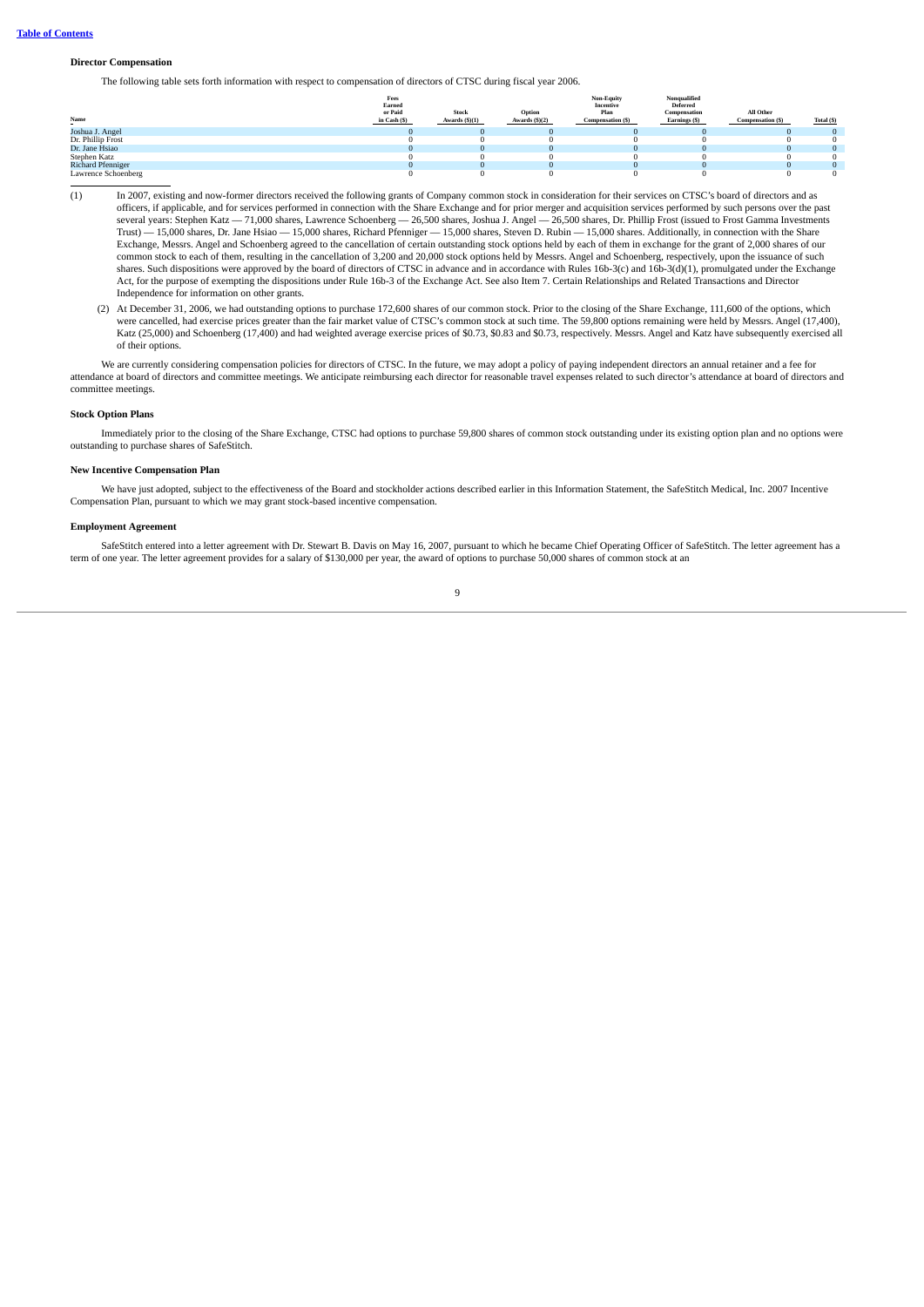exercise price of \$2.60 per share, vesting 25% per year, and eligibility for yearly bonuses in cash or stock based on performance. In accordance with the letter agreement and in consideration for Dr. Davis' continued services as Chief Operating Officer of the Company, we have granted Dr. Davis an aggregate of 88,667 options to purchase CTSC common stock, which vest in accordance with the letter agreement.

#### **Corporate Governance**

CTSC's common stock is currently quoted on the National Association of Securities Dealers, Inc.'s, OTC Bulletin board, or "OTCBB". Accordingly, we are not required to have an audit, compensation or nominating committee. However, we plan to submit a listing application to list our shares on the American Stock Exchange ("AMEX"). We cannot assure you that we will be successful in listing our shares with the AMEX. We currently monitor developments in the area of corporate governance to ensure we will be in compliance with the standards and regulations required by the AMEX. A summary of our corporate governance measures follows:

#### **Independent Directors**

We believe a majority of the members of our board of directors are independent from management. When making determinations from time to time regarding independence, the board of directors will reference the listing standards adopted by the AMEX as well as the independence standards set forth in the Sarbanes-Oxley Act of 2002 and the rules and regulations promulgated by the SEC under that Act. In particular, our audit committee will periodically evaluate and report to the board of directors on the independence of each member of the board of directors. Our audit committee will analyze whether a director is independent by evaluating, among other factors, the following:

1. Whether the member of the board of directors has any material relationship with us, either directly, or as a partner, member, manager, stockholder or officer of an organization that has a relationship with us;

2. Whether the member of the board of directors is a current employee of our company or our subsidiaries or was an employee of our company or our subsidiaries within three years preceding the date of determination;

3. Whether the member of the board of directors is, or in the three years preceding the date of determination has been, affiliated with or employed by (i) any of our present internal or external auditors or any affiliate of such auditor, or (ii) any of our former internal or external auditors or any affiliate of such auditor, which performed services for us within three years preceding the date of determination;

4. Whether the member of the board of directors is, or in the three years preceding the date of determination has been, part of an interlocking directorate, in which any of our executive officers serve on the compensation committee of another company that concurrently employs the member as an executive officer;

5. Whether the member of the board of directors receives any compensation from us, other than fees or compensation for service as a member of the board of directors and any committee of the board of directors and reimbursement for reasonable expenses incurred in connection with such service and for reasonable educational expenses associated with board of directors or committee membership matters;

6. Whether an immediate family member of the member of the board of directors is currently or was an executive officer of ours within three years preceding the date of determination;

7. Whether an immediate family member of the member of the board of directors is, or in the three years preceding the date of determination has been, affiliated with or employed in a professional capacity by (i) any of our present internal or external auditors, or (ii) any of our former internal or external auditors which performed services for us within three years preceding the date of determination; and

8. Whether an immediate family member of the member of the board of directors is, or in the three years preceding the date of determination has been, part of an interlocking directorate, in which any of our executive officers serve on the compensation committee of another company that concurrently employs the immediate family member of the member of the board of directors as an executive officer.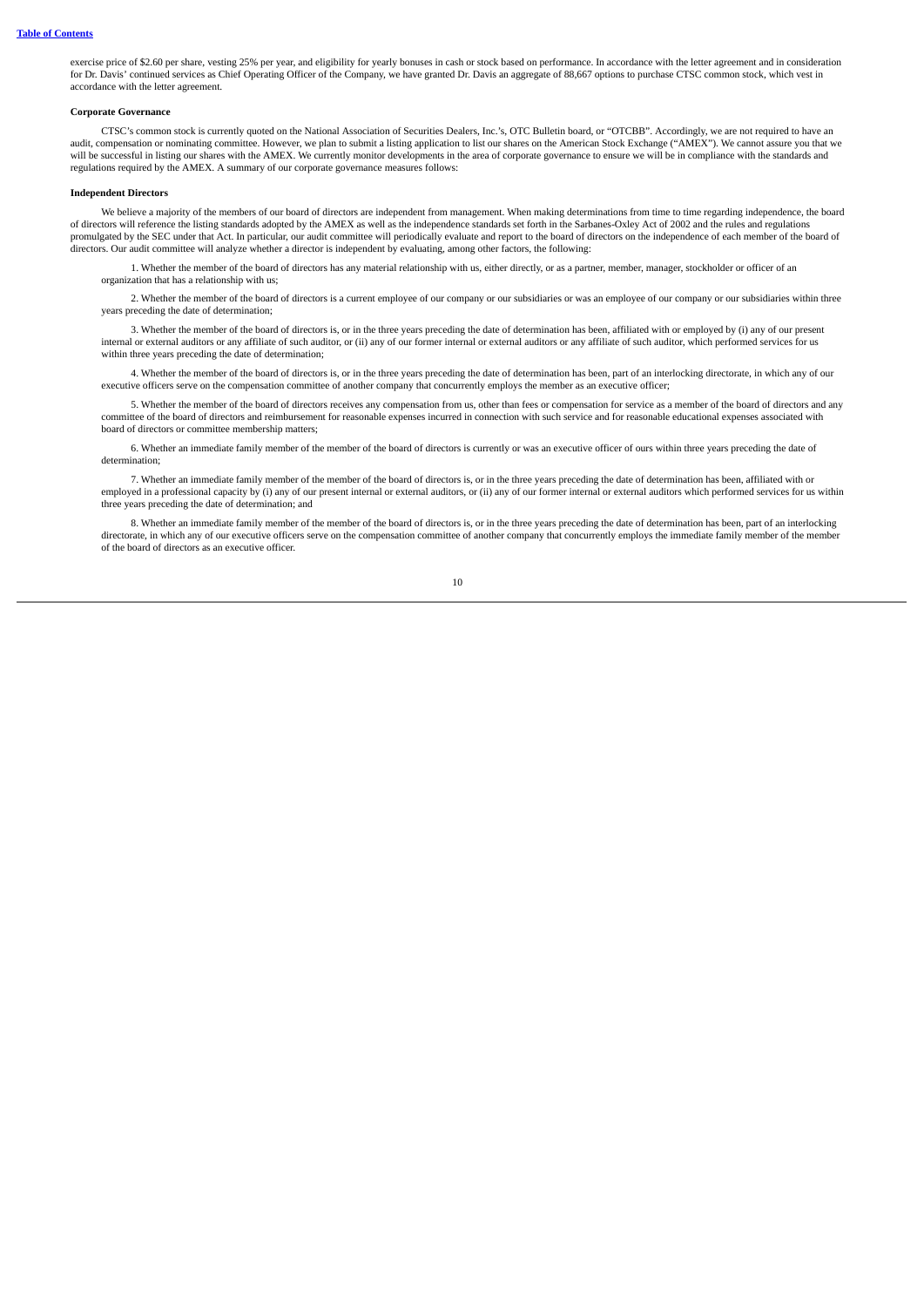The above list is not exhaustive and we anticipate that the audit committee will consider all other factors which could assist it in its determination that a director will have no material relationship with us that could compromise that director's independence.

Our non-management directors will hold formal meetings, separate from management, at least two times per year.

We have no formal policy regarding attendance by our directors at annual stockholders meetings, although we encourage such attendance and anticipate most of our directors will attend these meetings.

Steven D. Rubin has participated in discussions with our executive officers regarding their compensation.

#### **Personal Loans to Executive Officers and Directors**

We currently prohibit extensions of credit in the form of personal loans from us to our directors and executive officers.

#### **Communications with the Board of Directors**

<span id="page-14-0"></span>Anyone who has a concern about our conduct, including accounting, internal accounting controls or audit matters, may communicate directly with the audit committee, when established, and until then, with any member of our board of directors. These communications may be confidential or anonymous, and may be mailed, e-mailed, submitted in writing or reported by phone. All of these concerns will be forwarded to the appropriate directors for their review.

#### **COMPENSATION PLANS**

Our Board of Directors and a majority of our stockholders approved our 2007 Plan on November 13, 2007. We have reserved 2,000,000 shares of our common stock for issuance, in<br>the aggregate, under the 2007 Plan, subject to a purchase shares of common stock have been granted under the 2007 Plan.

The following is a summary of the material provisions of the 2007 Plan. This summary is qualified in its entirety by reference to full text of the 2007 Plan, which is attached to this Information Statement as Annex B and is hereby incorporated by reference herein. You are urged to read the full text of the 2007 Plan.

*Background and Purpose.* On November 13, 2007, our board of directors adopted the company's 2007 Plan, which was approved on the same date by a written consent of the holders of a majority of our issued and outstanding voting securities in lieu of a special meeting of the stockholders in accordance with the relevant sections of the Delaware General Corporation Law.

*Purpose.* The purpose of the 2007 Plan is to assist our company and its subsidiaries and affiliates in attracting, motivating, retaining and rewarding high-quality executives and other employees, officers, directors, consultants and other persons who provide services to our company and its subsidiaries and affiliates. The 2007 Plan is intended to enable those persons to acquire or increase a proprietary interest in our company in order to strengthen the mutuality of interests between them and our stockholders, and to provide those such persons with performance incentives to expend their maximum efforts in the creation of stockholder value.

The effective date of the 2007 Plan is November 13, 2007. As of the date of this Information Statement, no awards have been granted under the 2007 Plan.

Stockholder approval of the 2007 Plan is required (i) to comply with certain exclusions from the limitations of Section 162(m) of the Internal Revenue Code of 1986, which we refer to as the Code, as described below, (ii) to comply with the incentive stock options rules under Section 422 of the Code and (iii) for purposes of complying with the stockholder approval requirements for the listing of shares on the American Stock Exchange, upon which we intend to apply for listing.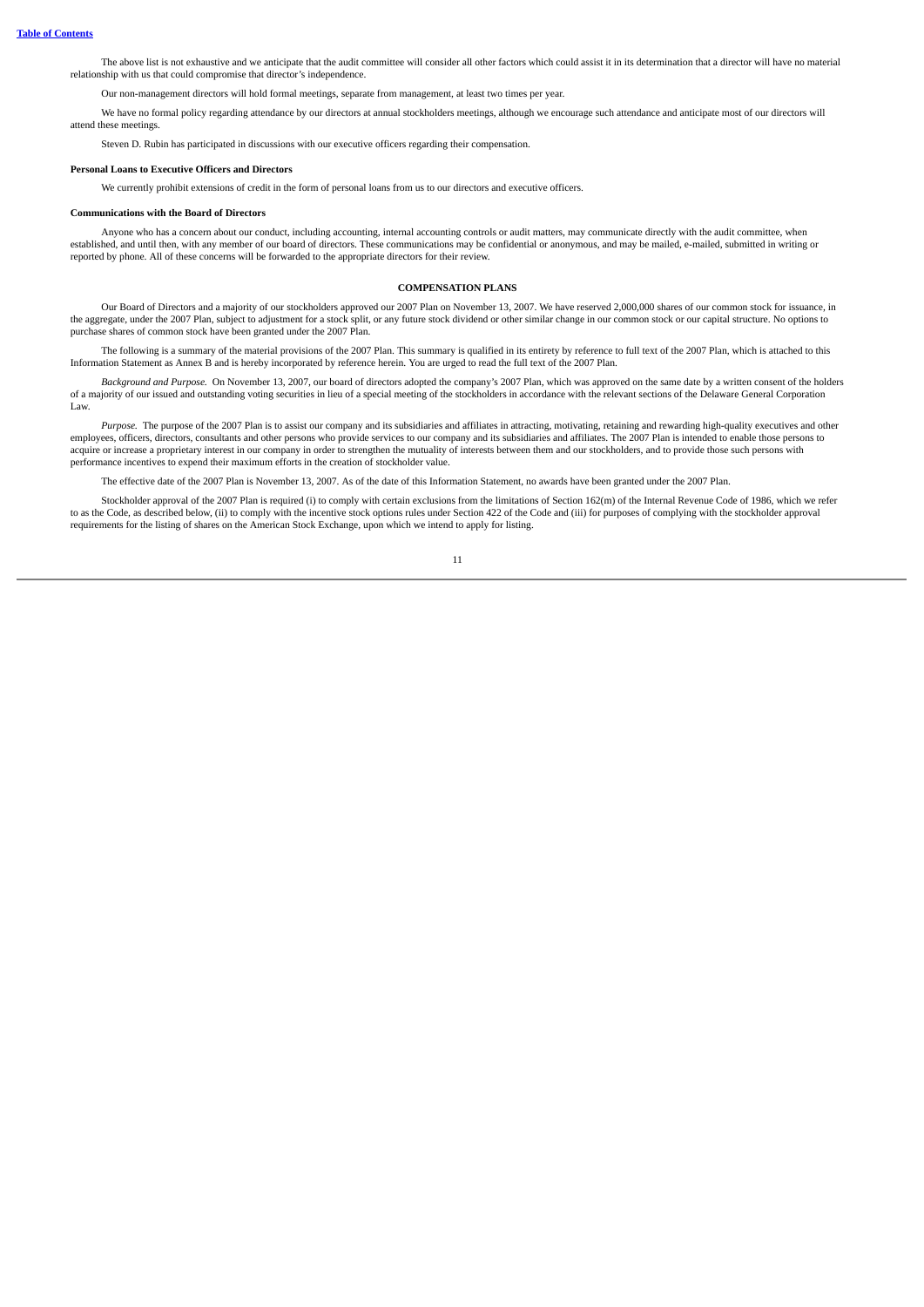*Shares Available for Awards; Annual Per-Person Limitations.* Under the 2007 Plan, 2,000,000 shares of our company's common stock are reserved and available for delivery under the 2007 Plan. If any shares subject to an award are forfeited, expire or otherwise terminate without issuance of shares, or are settled for cash or otherwise do not result in the issuance of shares, then the shares subject to such forfeiture, expiration, termination, cash settlement or non-issuance will again become available for awards under the 2007 Plan. If any option or other award is exercised through the tendering of shares (either actually or by attestation) or withheld upon exercise of an award to pay the exercise price or any tax withholding requirements, then only the net of the shares tendered or withheld will count towards the limit. Awards issued in substitution for awards previously granted by a company acquired by our company or one of our subsidiaries or affiliates, or with which our company or one of our subsidiaries or affiliates combines, do not reduce the limit on grants of awards under the 2007 Plan. The maximum number of shares of our common stock that may be issued under the 2007 Plan as a result of the exercise of incentive stock options is 2,000,000, subject to the adjustments described above.

#### No additional awards will be made under our 1996 Stock Option Plan.

The 2007 Plan imposes individual limitations on the amount of certain awards in part to comply with Code Section 162(m). Under these limitations, during any 12-month period, no eligible person may be granted (i) stock options or stock appreciation rights with respect to more than 1,000,000 shares of our common stock, or (ii) shares of restricted stock, shares of deferred stock, performance shares and other stock based-awards with respect to more than 500,000 shares of our common stock, in each case, subject to adjustment in certain circumstances. The maximum amount that may be paid out as performance units (which are described below) with respect to any 12-month performance period is \$2,000,000 (pro-rated for any 12-month performance period that is less than 12 months), and for any performance period that is more than 12 months, is 2,000,000 multiplied by the number of full months that are in the performance period.

The committee that administers the 2007 Plan is authorized to adjust the limitations described above and is authorized to adjust outstanding awards (including adjustments to exercise prices of options and other affected terms of awards) in the event that a dividend or other distribution (whether in cash, shares of common stock or other property), recapitalization, forward or reverse split, reorganization, merger, consolidation, spin-off, combination, repurchase, share exchange or other similar corporate transaction or event affects our common stock so that an adjustment is appropriate. The committee is also authorized to adjust performance conditions and other terms of awards in response to these kinds of events or in response to changes in applicable laws, regulations or accounting principles.

*Eligibility.* The persons eligible to receive awards under the 2007 Plan are the officers, directors, employees, consultants and other persons who provide services to our company or any of its subsidiaries or affiliates. An employee on leave of absence may be considered as still in our employ for purposes of eligibility for participation in the 2007 Plan.

*Administration.* The 2007 Plan is to be administered by a committee designated by our board of directors consisting of not less than two directors; provided, however, that except as otherwise expressly provided in the 2007 Plan, our board of directors may exercise any power or authority granted to the committee under the 2007 Plan. Subject to the terms of the 2007 Plan, the committee is authorized to select eligible persons to receive awards, determine the type, number and other terms and conditions of, and all other matters relating to, awards, prescribe award agreements (which need not be identical for each participant), and the rules and regulations for the administration of the 2007 Plan, construe and interpret the 2007 Plan and award agreements, correct defects, supply omissions or reconcile inconsistencies therein, and make all other decisions and determinations as the committee may deem necessary or advisable for the administration of the 2007 Plan.

*Stock Options and Stock Appreciation Rights.* The committee is authorized to grant stock options, including both incentive stock options, which we refer to as "ISOs", which can result in potentially favorable tax treatment to the recipient, and non-qualified stock options, and stock appreciation rights entitling the recipient to receive the amount by which the fair market value of a share of our common stock on the date of exercise exceeds the grant price of the stock appreciation right. The exercise price per share subject to an option and the grant price of a stock appreciation right are determined by the committee, but may not be less than the fair market value of a share of our common stock on the date of grant. For purposes of the 2007 Plan, the term "fair market value" means the fair

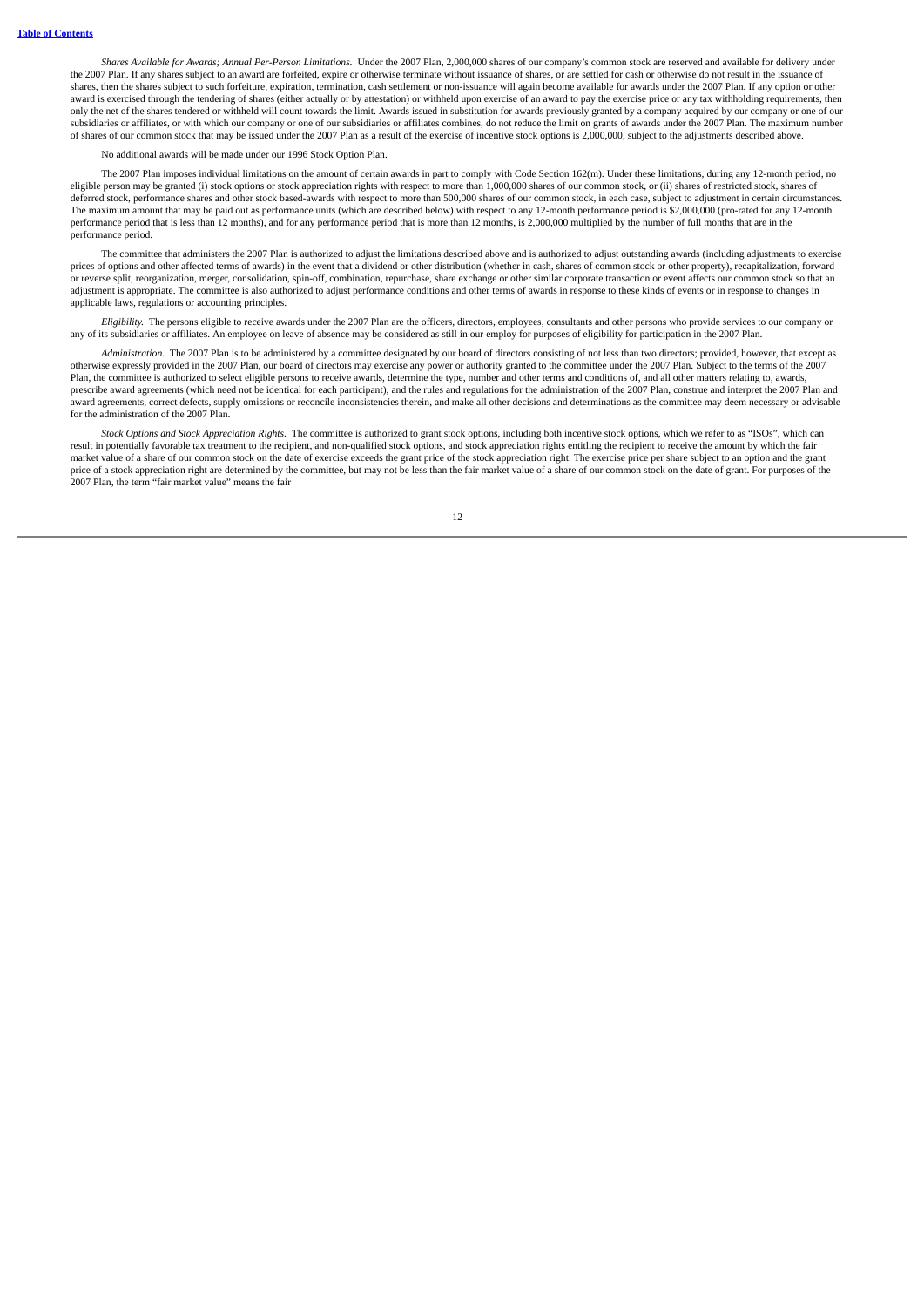market value of our common stock, awards or other property as determined by the committee or under procedures established by the committee. Unless otherwise determined by the committee, the fair market value of a share of our common stock as of any given date is the closing sales price per share as reported on the principal stock exchange or market on which our common stock is traded on the date as of which such value is being determined or, if there is no sale on that date, then on the last previous day on which a sale was reported. The maximum term of each option or stock appreciation right, the times at which each option or stock appreciation right will be exercisable, and provisions requiring forfeiture of unexercised options or stock appreciation rights at or following termination of employment generally are fixed by the committee, except that no option or stock appreciation right may have a term exceeding ten years. Methods of exercise and settlement and other terms of the stock appreciation right are determined by the committee. The committee, thus, may permit the exercise price of options awarded under the 2007 Plan to be paid in cash, shares, other awards or other property (including loans). Options may be exercised by payment of the exercise price in cash, shares of our common stock, outstanding awards or other property having a fair market value equal to the exercise price, as the committee may determine from time to time.

*Restricted and Deferred Stock.* The committee is authorized to grant restricted stock and deferred stock. Restricted stock is a grant of shares of our common stock which may not be sold or disposed of, and which will be subject to any risks of forfeiture and other restrictions as the committee may impose. An eligible person granted restricted stock generally has all of the rights of a stockholder of our company, unless otherwise determined by the committee. An award of deferred stock confers upon the recipient the right to receive shares of our common stock at the end of a specified deferral period, subject to any risks of forfeiture and other restrictions as the committee may impose. Prior to settlement, an award of deferred stock carries no voting or dividend rights or other rights associated with share ownership, although dividend equivalents may be granted, as discussed below.

*Dividend Equivalents.* The committee is authorized to grant dividend equivalents conferring on recipients the right to receive, currently or on a deferred basis, cash, shares of our common stock, other awards or other property equal in value to dividends paid on a specific number of shares of our common stock or other periodic payments. Dividend equivalents may be granted alone or in connection with another award, may be paid currently or on a deferred basis and, if deferred, may be deemed to have been reinvested in additional shares of our common stock, awards or otherwise as specified by the committee.

Bonus Stock and Awards in Lieu of Cash Obligations. The committee is authorized to grant shares of our common stock as a bonus free of restrictions, or to grant shares of common stock or other awards in lieu of obligations of our company to pay cash under the 2007 Plan or other plans or compensatory arrangements, subject to any terms that the committee may specify.

*Other Stock-Based Awards.* The committee is authorized to grant awards that are denominated or payable in, valued by reference to, or otherwise based on or related to shares of our common stock. The committee determines the terms and conditions of those awards.

*Performance Awards.* The committee is authorized to grant performance awards to eligible persons on terms and conditions established by the committee. The performance criteria to be achieved during any performance period and the length of the performance period is determined by the committee upon the grant of the performance award. Performance awards may be valued by reference to a designated number of shares of our common stock (in which case they are referred to as performance shares) or by reference to a designated amount of property including cash (in which case they are referred to as performance units). Performance awards may be settled by delivery of cash, shares or other property, or any combination of those things, as determined by the committee. Performance awards granted to persons whom the committee expects will, for the year in which a deduction arises, be "covered employees" (as defined below) will, if and to the extent intended by the committee, be subject to provisions that should qualify those awards as "performance-based compensation" not subject to the limitation on tax deductibility by our company under Code Section 162(m). For purposes of Section 162(m), the term "covered employee" means our company's chief executive officer and each other person whose compensation is required to be disclosed in the company's filings with the SEC by reason of the employee being among our 4 highest compensated officers for the taxable year (other than our chief executive officer). If and to the extent required under Section 162(m) of the Code, any power or authority relating to a performance award intended to qualify under Section 162(m) of the Code is to be exercised by the committee and not our board of directors.

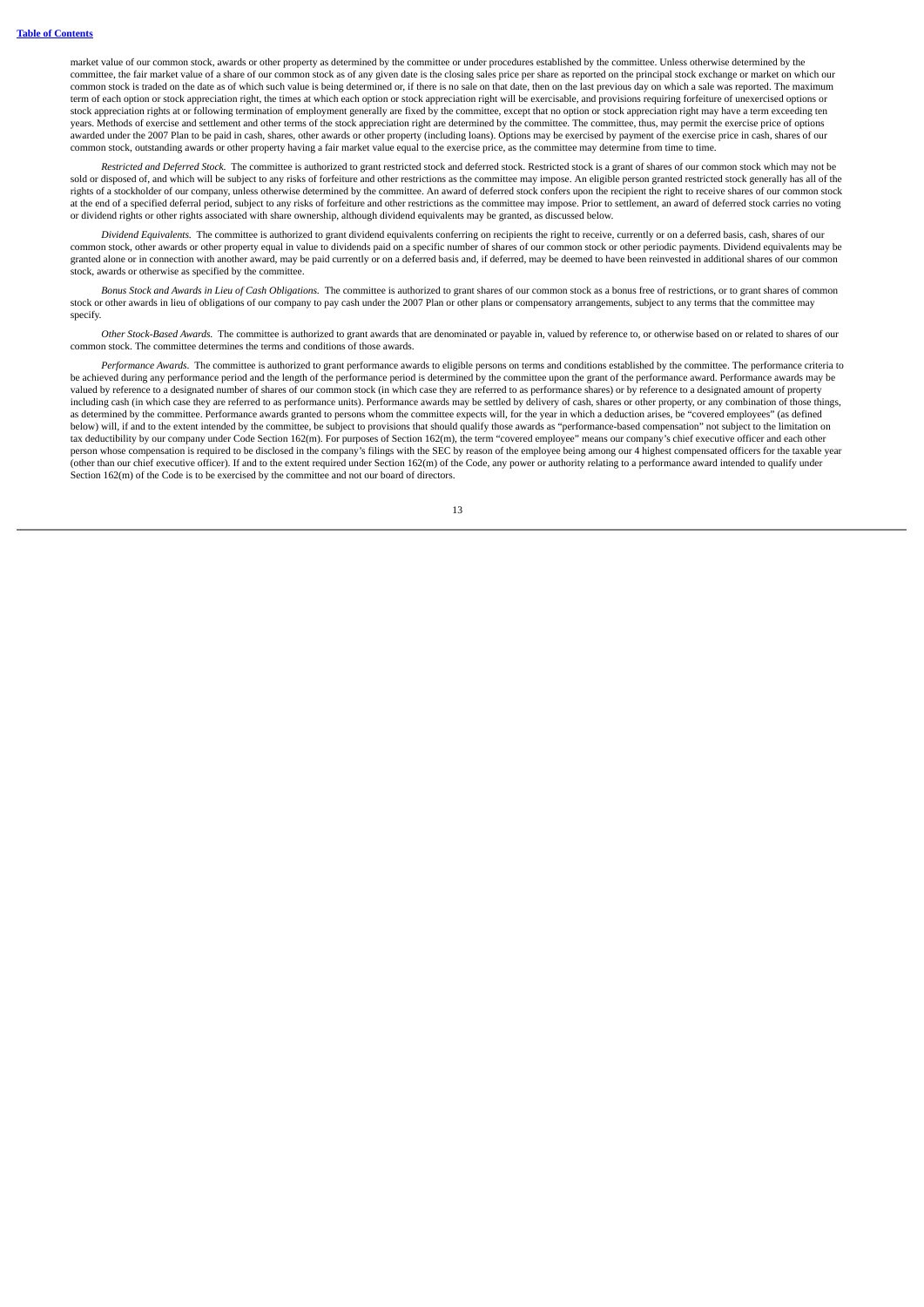If and to the extent that the committee determines that these provisions of the 2007 Plan are to be applicable to any award, one or more of the following business criteria for our company and its subsidiaries, on a consolidated basis, and/or for any of our subsidiaries or affiliates, or for business or geographical units of our company and/or any of our subsidiaries or affiliates (except with respect to the total stockholder return and earnings per share criteria), will be used by the committee in establishing performance goals for awards under the 2007 Plan: (1) earnings per share; (2) revenues or margins; (3) cash flow; (4) operating margin; (5) return on assets, net assets, investment, capital, operating revenue or equity; (6) economic value added; (7) direct contribution; (8) income; net income; pretax income; earnings before interest and taxes; earnings before interest, taxes, depreciation and amortization; earnings after interest expense and before extraordinary or special items; operating income; net operating income; income before interest income or expense, unusual items and income taxes, local, state or federal and excluding budgeted and actual bonuses which might be paid under any ongoing bonus plans of the company; (9) working capital or working capital management, including inventory turnover and days sales outstanding; (10) management of fixed costs or variable costs; (11) identification or consummation of investment opportunities or completion of specified projects in accordance with corporate business plans, including strategic mergers, acquisitions or divestitures; (12) total stockholder return; (13) debt reduction; (14) market share; (15) entry into new markets, either geographically or by business unit; (16) customer retention and satisfaction; (17) strategic plan development and implementation, including turnaround plans; and (18) stock price. Any of the above goals may be determined on an absolute or relative basis (e.g. growth in earnings per share) or as compared to the performance of a published or special index deemed applicable by the committee including, but not limited to, the Standard & Poor's 500 Stock Index or a group of companies that are comparable to our company. The committee will exclude the impact of an event or occurrence which the committee determines should appropriately be excluded, including without limitation (i) restructurings, discontinued operations, extraordinary items, and other unusual or non-recurring charges, (ii) an event either not directly related to the operations of our company or not within the reasonable control of our company's management, or (iii) a change in accounting standards required by generally accepted accounting principles.

The committee may, in its discretion, determine that the amount payable as a performance award will be reduced from the amount of any potential award.

*Other Terms of Awards.* Awards may be settled in the form of cash, shares of our common stock, other awards or other property, in the discretion of the committee. The committee may require or permit participants to defer the settlement of all or part of an award in accordance with any terms and conditions that the committee may establish, including payment or crediting of interest or dividend equivalents on deferred amounts, and the crediting of earnings, gains and losses based on deemed investment of deferred amounts in specified investment vehicles. The committee is authorized to place cash, shares of our common stock or other property in trusts or make other arrangements to provide for payment of our company's obligations under the 2007 Plan. The committee may condition any payment relating to an award on the withholding of taxes and may provide that a portion of any shares of our common stock or other property to be distributed will be withheld (or previously acquired shares of our common stock or other property be surrendered by the participant) to satisfy withholding and other tax<br>obligations. Awards granted under the to a designated beneficiary upon the participant's death, except that the committee may, in its discretion, permit transfers for estate planning or other purposes subject to any applicable restrictions under Rule 16b-3.

Awards under the 2007 Plan are generally granted without a requirement that the recipient pay consideration in the form of cash or property for the grant (as distinguished from the exercise), except to the extent required by law. The committee may, however, grant awards in exchange for other awards under the 2007 Plan, awards under other company plans, or other rights to payment from the company, and may grant awards in addition to and in tandem with other awards, rights or other awards.

*Acceleration of Vesting; Change in Control.* The committee may provide in an award agreement, or otherwise determine, that upon a "change in control" as defined in the 2007 Plan, (i) options and stock appreciation rights that previously were not vested or exercisable become immediately exercisable, or (ii) that any restrictions applicable to restricted stock, deferred stock, or other stock based awards immediately lapse. In addition, the

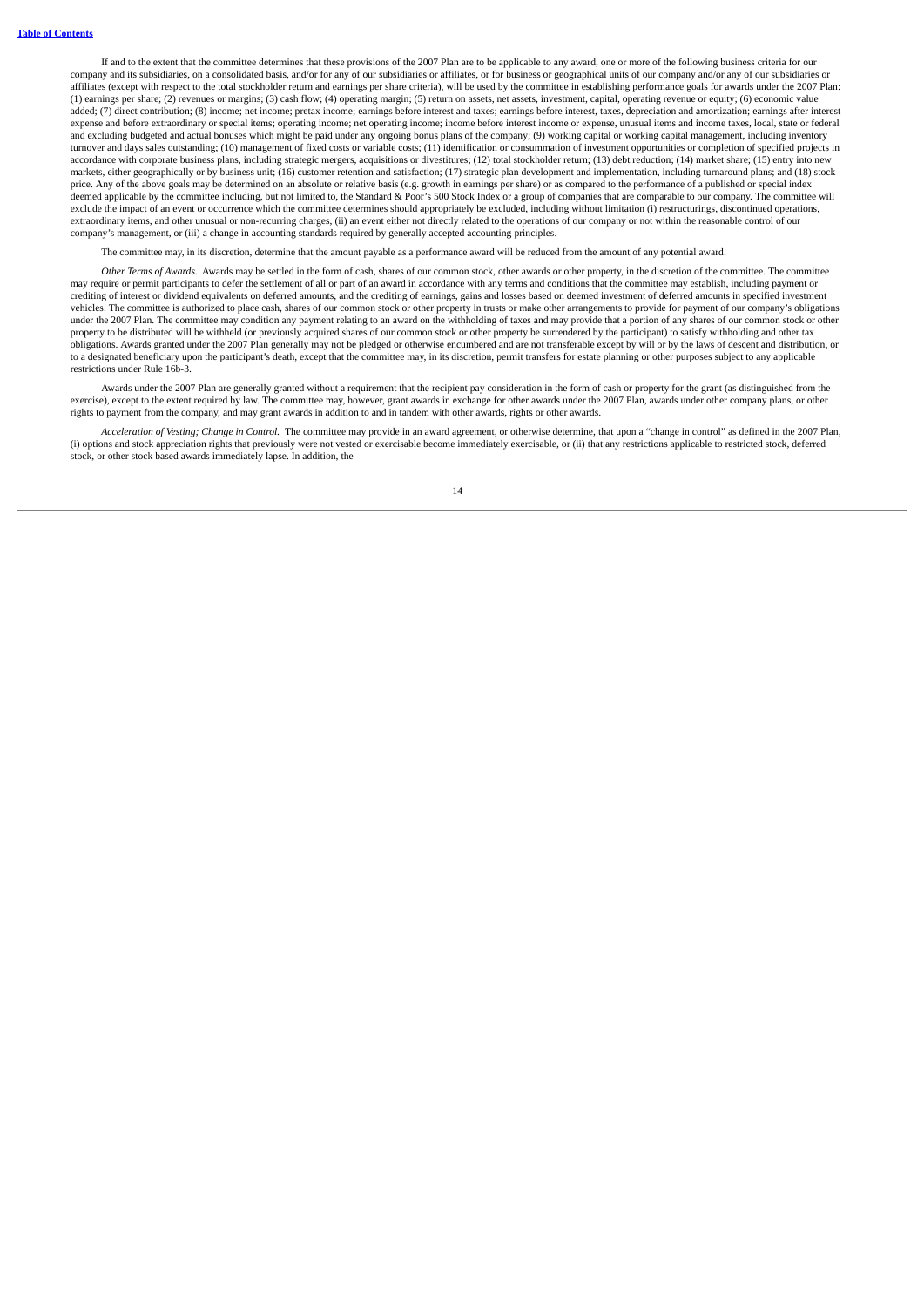committee may provide in an award agreement that the performance goals relating to any performance award will be deemed to have been met upon the occurrence of any "change in control."

*Amendment and Termination.* Our board of directors may amend, alter, suspend, discontinue or terminate the 2007 Plan or the committee's authority to grant awards without further stockholder approval, except that stockholder approval must be obtained for any amendment or alteration if that approval is required by law or regulation or under the rules of any stock exchange or quotation system on which our shares of common stock are then listed or quoted. Thus, stockholder approval may not necessarily be required for every amendment to the 2007 Plan which might increase the cost of the 2007 Plan or alter the eligibility of persons to receive awards. Stockholder approval will not be deemed to be required under laws or regulations, such as those relating to ISOs, that condition favorable treatment of participants on such approval, although our board of directors may, in its discretion, seek stockholder approval in any circumstance in which it deems such approval advisable. Unless earlier terminated by our board of directors, the 2007 Plan will terminate at the earlier of (a) when no shares of common stock remain available for issuance under the 2007 Plan, or (b) termination of the 2007 Plan by our board of directors. Awards outstanding upon expiration of the 2007 Plan will remain in effect until they have been exercised or terminated, or have expired.

*Federal Income Tax Consequences of Awards.* The 2007 Plan is not qualified under the provisions of section 401(a) of the Code and is not subject to any of the provisions of the Employee Retirement Income Security Act of 1974.

*Nonqualified Stock Options.* On exercise of a nonqualified stock option granted under the 2007 Plan, an optionee will recognize ordinary income equal to the excess, if any, of the fair market value on the date of exercise of the shares of stock acquired on exercise of the option over the exercise price. If the optionee is an employee of our company or any of our<br>subsidiaries or affiliates, that inco exercise of the option, and his holding period for those shares will begin on that date.

If an optionee pays for shares of stock on exercise of an option by delivering shares of our company's stock, the optionee will not recognize gain or loss on the shares delivered, even if their fair market value at the time of exercise differs from the optionee's tax basis in them. The optionee, however, otherwise will be taxed on the exercise of the option in the manner described above as if he had paid the exercise price in cash. If a separate identifiable stock certificate is issued for that number of shares equal to the number of shares delivered on exercise of the option, the optionee's tax basis in the shares represented by that certificate will be equal to his tax basis in the shares delivered, and his holding period for those shares will include his holding period for the shares delivered. The optionee's tax basis and holding period for the additional shares received on exercise of the option will be the same as if the optionee had exercised the option solely in exchange for cash.

Our company will be entitled to a deduction for Federal income tax purposes equal to the amount of ordinary income taxable to the optionee, provided that amount constitutes an ordinary and necessary business expense for our company and is reasonable in amount, and either the employee includes that amount in income or our company timely satisfies its reporting requirements with respect to that amount.

*Incentive Stock Options.* The 2007 Plan provides for the grant of stock options that qualify as "incentive stock options" as defined in section 422 of the Code, which we refer to as ISOs. Under the Code, an optionee generally is not subject to tax upon the grant or exercise of an ISO. In addition, if the optionee holds a share received on exercise of an ISO for at least two years from the date the option was granted and at least one year from the date the option was exercised, which we refer to as the required holding period, the difference, if any, between the amount realized on a sale or other taxable disposition of that share and the holder's tax basis in that share will be long-term capital gain or loss.

If, however, an optionee disposes of a share acquired on exercise of an ISO before the end of the required holding period, which we refer to as a disqualifying disposition, the optionee generally will recognize ordinary in exercised over the exercise price. If, however, the disqualifying disposition is a sale or exchange on which a loss, if realized, would be recognized for Federal income tax purposes, and if the sales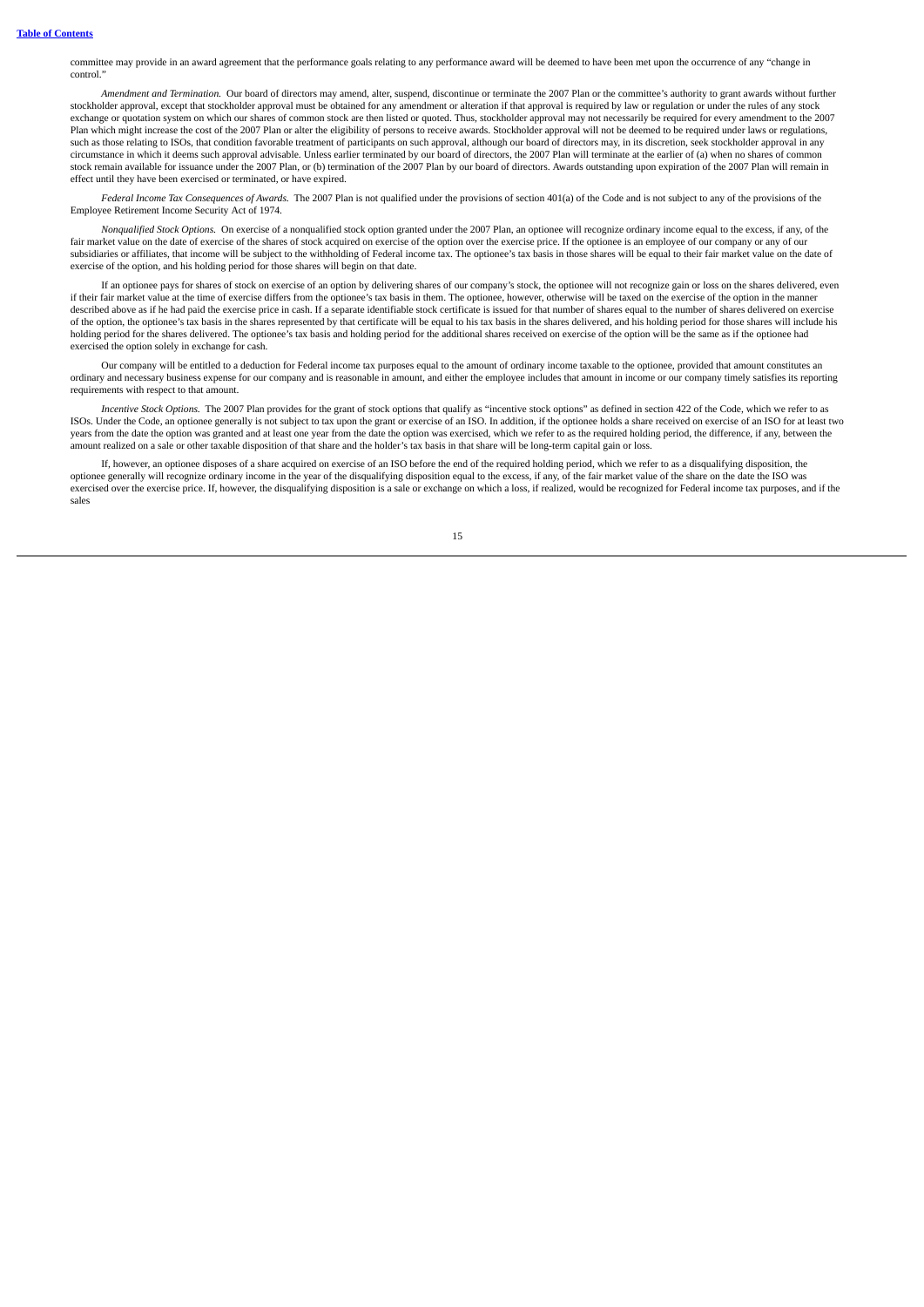proceeds are less than the fair market value of the share on the date of exercise of the option, the amount of ordinary income recognized by the optionee will not exceed the gain, if any, realized on the sale. If the amount realized on a disqualifying disposition exceeds the fair market value of the share on the date of exercise of the option, that excess will be short-term or long-term capital gain, depending on whether the holding period for the share exceeds one year.

An optionee who exercises an ISO by delivering shares of stock acquired previously pursuant to the exercise of an ISO before the expiration of the required holding period for those shares is treated as making a disqualifying disposition of those shares. This rule prevents "pyramiding" on the exercise of an ISO (that is, exercising an ISO for one share and using that share, and others so acquired, to exercise successive ISOs) without the imposition of current income tax.

For purposes of the alternative minimum tax, the amount by which the fair market value of a share of stock acquired on exercise of an ISO exceeds the exercise price of that option generally will be an adjustment included in the optionee's alternative minimum taxable income for the year in which the option is exercised. If, however, there is a disqualifying disposition of the share in the year in which the option is exercised, there will be no adjustment with respect to that share. If there is a disqualifying disposition in a later year, no income with respect to the disqualifying disposition is included in the optionee's alternative minimum taxable income for that year. In computing alternative minimum taxable income, the tax basis of a share acquired on exercise of an ISO is increased by the amount of the adjustment taken into account with respect to that share for alternative minimum tax purposes in the year the option is exercised.

Our company is not allowed an income tax deduction with respect to the grant or exercise of an incentive stock option or the disposition of a share acquired on exercise of an incentive stock option after the required holding period. However, if there is a disqualifying disposition of a share, our company is allowed a deduction in an amount equal to the ordinary income includible in income by the optionee, provided that amount constitutes an ordinary and necessary business expense for our company and is reasonable in amount, and either the employee includes that amount in income or our company timely satisfies its reporting requirements with respect to that amount.

*Stock Awards.* Generally, the recipient of a stock award will recognize ordinary compensation income at the time the stock is received equal to the excess, if any, of the fair market value of the stock received over any amount paid by the recipient in exchange for the stock. If, however, the stock is not vested when it is received under the 2007 Plan (for example, if the stock is not vested when it is employee is required to work for a period of time in order to have the right to sell the stock), the recipient generally will not recognize income until the stock becomes vested, at which time the recipient will recognize ordinary compensation income equal to the excess, if any, of the fair market value of the stock on the date it becomes vested over any amount paid by the recipient in exchange for the stock. A recipient may, however, file an election with the Internal Revenue Service, within 30 days of his or her receipt of the stock award, to recognize ordinary compensation income, as of the date the recipient receives the award, equal to the excess, if any, of the fair market value of the stock on the date the award is granted over any amount paid by the recipient in exchange for the stock.

The recipient's basis for the determination of gain or loss upon the subsequent disposition of shares acquired as stock awards will be the amount paid for such shares plus any ordinary income recognized either when the stock is received or when the stock becomes vested. Upon the disposition of any stock received as a stock award under the 2007 Plan, the difference between the sales price and the recipient's basis in the shares will be treated as a capital gain or loss and generally will be characterized as long-term capital gain or loss if the shares have been held for more than one year from the date as of which he or she would be required to recognize any compensation income.

*Stock Appreciation Rights.* Our company may grant stock appreciation rights, which we refer to as "SARs", separate from any other award, or in tandem with options under the 2007 Plan. Generally, the recipient of an SAR will not recognize any taxable income at the time the SAR is granted.

When the SAR is exercised, the recipient receives the appreciation inherent in the SARs in cash, the cash will be taxable as ordinary compensation income to the recipient at the time that the cash is received. If the recipient receives the appreciation inherent in the SARs in shares of stock, the recipient will recognize ordinary

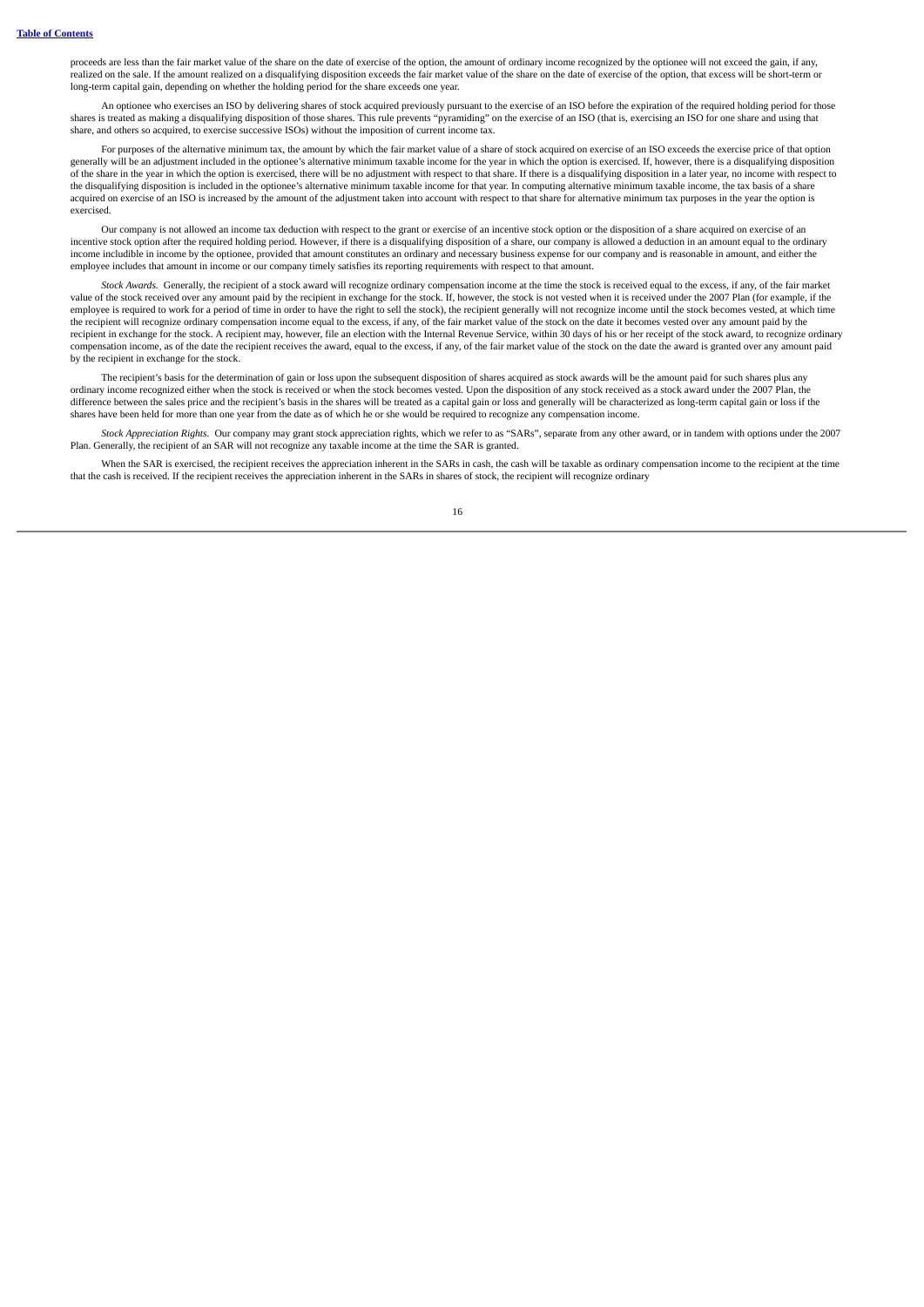compensation income equal to the excess of the fair market value of the stock on the day it is received over any amounts paid by the recipient for the stock.

SARs may be issued in tandem with a stock option. Under this type of arrangement, the exercise of an SAR will result in the cancellation of an option, and the exercise of an option will result in a cancellation of an SAR. If the recipient of a tandem SAR elects to surrender the underlying option in exchange for cash or shares of stock equal to the appreciation inherent in the underlying option, the tax consequences to the recipient will be the same as discussed above relating to the SARs. If the recipient elects to exercise the underlying option, the holder will be taxed at the time of exercise as if he or she had exercised a nonqualified stock option (discussed above). As a result, the recipient will recognize ordinary income for federal tax purposes measured by the excess of the then fair market value of the shares of stock over the exercise price.

In general, there will be no Federal income tax deduction allowed to our company upon the grant or termination of SARs. Upon the exercise of an SAR, however, our company will be entitled to a deduction for federal income tax purposes equal to the amount of ordinary income that the employee is required to recognize as a result of the exercise, provided that the deduction is not otherwise disallowed under the Code.

*Dividend Equivalents.* Generally, the recipient of a dividend equivalent award will recognize ordinary compensation income at the time the dividend equivalent award is received equal to the fair market value dividend equivalent award received. The company generally will be entitled to a deduction for Federal income tax purposes equal to the amount of ordinary income that the employee is required to recognize as a result of the dividend equivalent award, provided that the deduction is not otherwise disallowed under the Code.

*Section 409A of the Code.* The 2007 Plan is also intended to comply with Section 409A of the Code and all provisions of the 2007 Plan are to be interpreted in a manner consistent with the applicable requirements of Section 409A of the Code. Section 409A of the Code governs the taxation of deferred compensation. Any participant that is granted an award that does not comply with section 409A could be subject to immediate taxation on the award (even if the award is not exercisable) and an additional 20% tax on the award.

*Section 162 Limitations.* Section 162(m) to the Code, generally disallows a public company's tax deduction for compensation to covered employees in excess of \$1 million in any tax year beginning on or after January 1, 1994. Compensation that qualifies as "performance-based compensation" is excluded from the \$1 million deductibility cap, and therefore remains fully deductible by the company that pays it. We intend that awards granted to employees under the 2007 Plan whom the committee expects to be covered employees at the time a deduction arises in connection with such options, may, if and to the extent so intended by the committee, be granted in a manner that will qualify as such "performance-based compensation," so that such awards would not be subject to the Section 162(m) deductibility cap of \$1 million. Future changes in Section 162(m) or the regulations thereunder may adversely affect our ability to ensure that awards under the 2007 Plan will qualify as "performance-based compensation" that are fully deductible by us under Section 162(m).

*Importance of Consulting Tax Adviser.* The information set forth above is a summary only and does not purport to be complete. In addition, the information is based upon current Federal income tax rules and therefore is subject to change when those rules change. Moreover, because the tax consequences to any recipient may depend on his particular situation, each recipient should consult his tax adviser as to the Federal, state, local and other tax consequences of the grant or exercise of an award or the disposition of stock acquired as a result of an award.

## **WHERE YOU CAN OBTAIN ADDITIONAL INFORMATION**

<span id="page-20-0"></span>We are required to file annual, quarterly and special reports, proxy statements and other information with the SEC. You may read and copy any document we file at the SEC's public<br>reference rooms at 100 F Street, N.E, Washi 100 F Street, N.E., Room 1580, Washington, D.C. 20549. Please call the SEC at 1-800-SEC-0330 for more information on the operation of the public reference rooms. Copies of our SEC filings are also available to the public from the SEC's web site at www.sec.gov.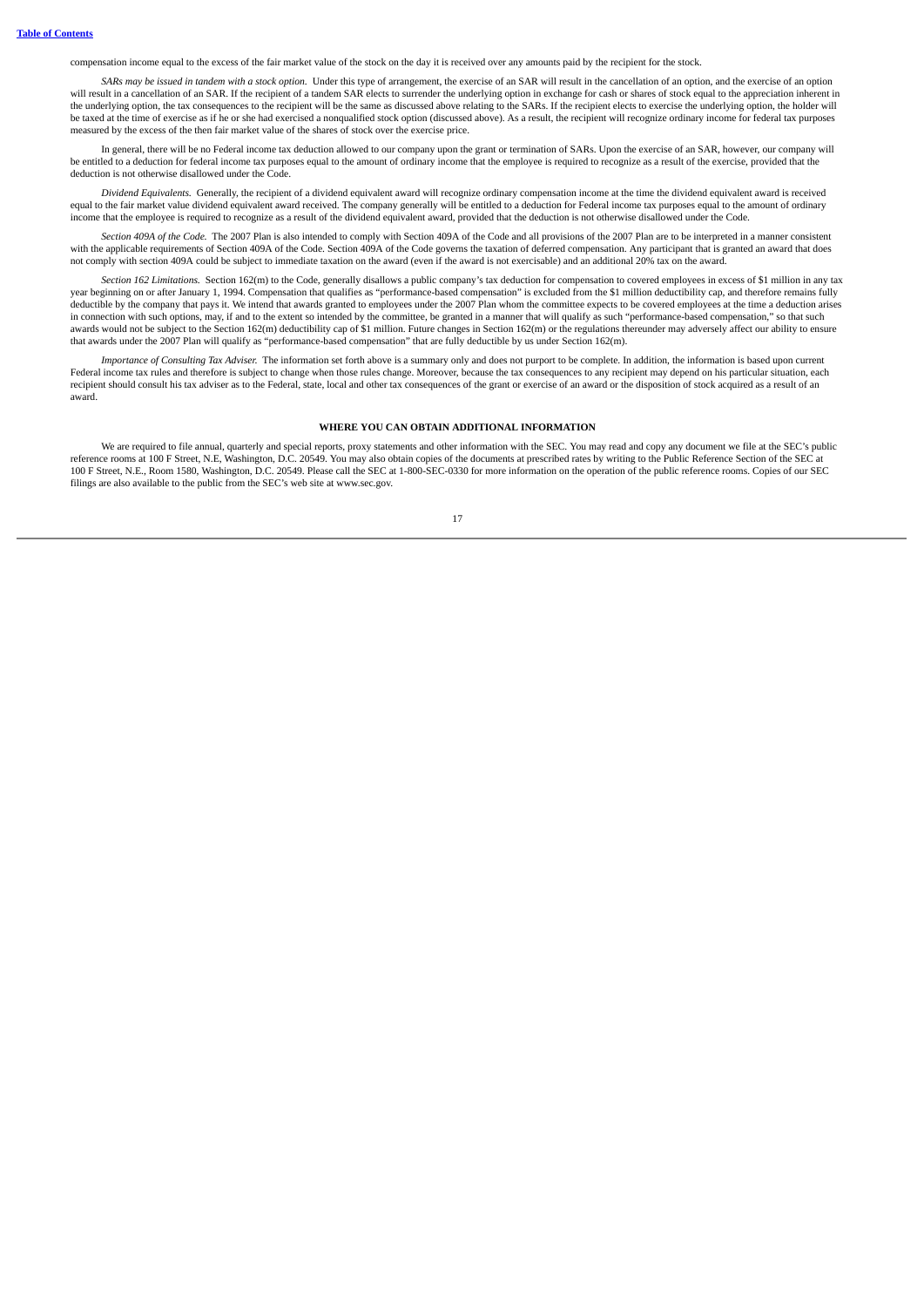# **AMENDED AND RESTATED CERTIFICATE OF INCORPORATION**

**OF**

# **CELLULAR TECHNICAL SERVICES COMPANY, INC.**

Cellular Technical Services Company, Inc., a corporation organized and existing under the laws of the State of Delaware, hereby certifies as follows:

1. The name of the corporation is Cellular Technical Services Company, Inc. The date of the filing of its original certificate of incorporation with the Secretary of State was August 19, 1988.

2. This Amended and Restated Certificate of Incorporation restates and amends the Restated Certificate of Incorporation by (i) changing the Corporation's name, (ii) increasing the number of authorized shares, (iii) eliminating the staggered structure of the board of directors, (iv) deleting the provision requiring stockholder approval prior to the Corporation's acquisition of Common Stock from those of our stockholders holding 5% or more of the Corporation's outstanding voting securities, (v) deleting all supermajority voting requirements, (vi) deleting the provision setting forth compromise procedures in the event of insolvency and (vii) deleting immaterial provisions.

3. The text of the Certificate of Incorporation is hereby amended and restated to read in full as follows:

*FIRST:* The name of the Corporation is SafeStitch Medical, Inc.

*SECOND:* The address, including street, number, city, and county, of the registered office of the Corporation in the State of Delaware is Corporation Trust Center, 1209 Orange Street, Wilmington, DE 19801; and the name of the registered agent of the Corporation in the State of Delaware at such address is Corporate Trust Corporation System.

*THIRD:* The purpose of the Corporation is to engage in any lawful act or activity for which corporations may be organized under the General Corporation Law of the State of Delaware.

*FOURTH:* The aggregate number of shares of all classes of capital stock which the Corporation shall have authority to issue is 250,000,000, of which 225,000,000 shall be common stock, par value \$.001 per share, and 25,000,000 shall be preferred stock, par value \$.01 per share. The board of directors of the Corporation may determine the times when, the terms under which and the consideration for which the Corporation shall issue, dispose of or receive subscriptions for its shares, including treasury shares, or acquire its own shares. The consideration for the issuance of the shares shall be paid in full before their issuance and shall not be less than the par value per share. Upon payment of such consideration, such shares shall be deemed to be fully paid and nonassessable by the corporation.

A description of the different classes and series of the Corporation's capital stock and a statement of the powers, designations, preferences, limitations and relative rights of the shares of each class of and series of capital stock are as follows:

A. Common Stock. Except as provided in this Article (or in any resolution or resolutions adopted by the board of directors pursuant hereto) the holders of the common stock shall exclusively possess all voting power. Each holder of shares of common stock shall be entitled to one vote for each share held by such holder. There shall be no cumulative voting rights in the election of directors. Each share of common stock shall have the same relative rights as and be identical in all respects with all shares of common stock.

Whenever there shall have been paid, or declared and set aside for payment, to the holders of the outstanding shares of any class of stock having preference over the common stock as to the payment of dividends, the full amount of dividends and or sinking fund or other retirement payments, if any, to which such holders are respectively entitled in preference to the<br>common stock, then dividends may be p payment of dividends but only when and as declared by the board of directors.

A-1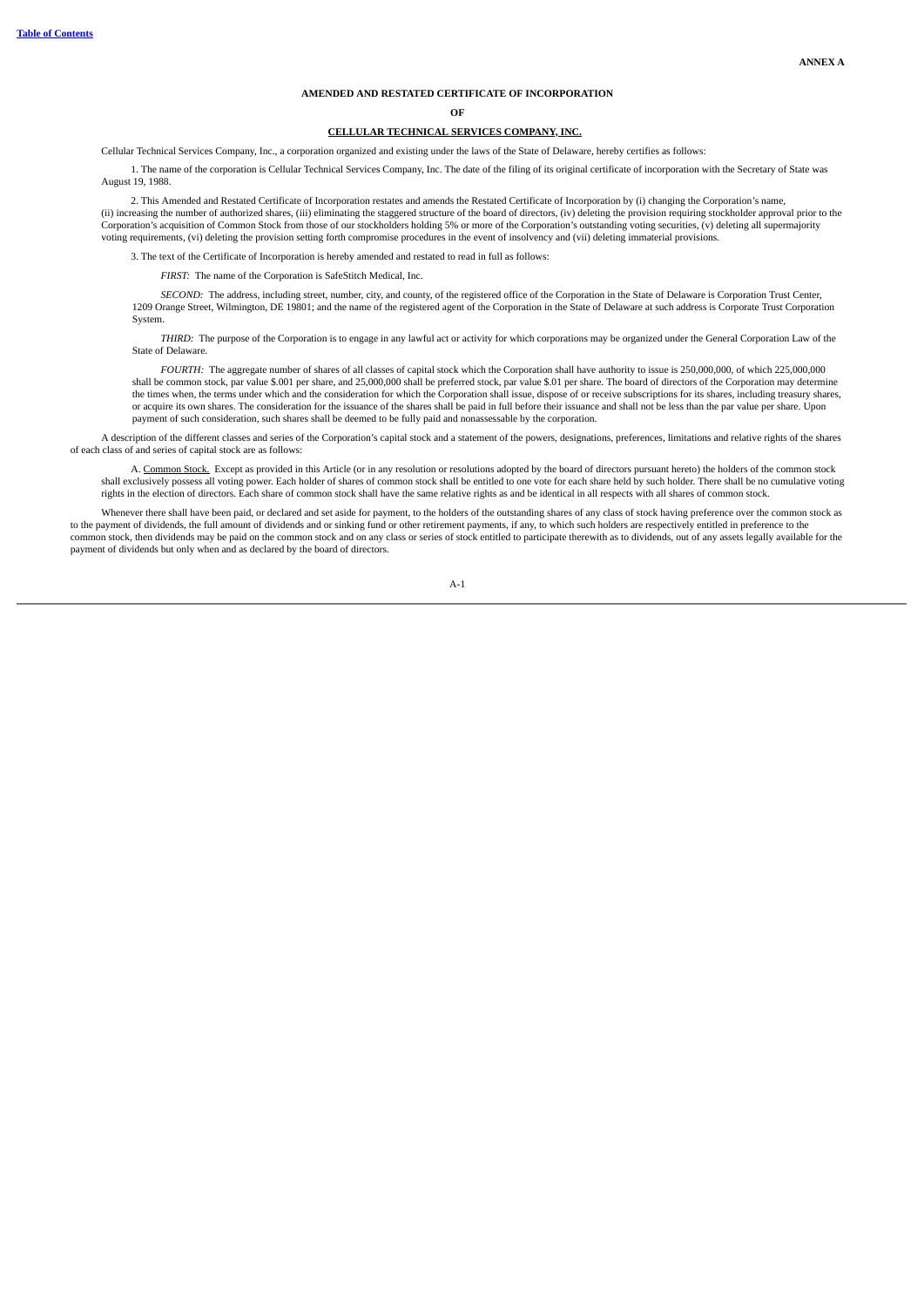In the event of any liquidation, dissolution or winding up of the Corporation, after there shall have been paid to or set aside for the holders of any class having preferences over the common stock in the event of liquidation, dissolution or winding up of the full preferential amounts to which they are respectively entitled, the holders of the common stock, and of any class or series of stock entitled to participate therewith, in whole or in part, as to distribution of assets, shall be entitled after payment or provision for payment of all debts and liabilities of the Corporation, to receive the remaining assets of the Corporation available for distribution, in cash or in kind.

B. Preferred Stock. The board of directors of the Corporation is authorized, subject to limitations prescribed by law and the provisions of this Article, to provide by resolution for the issuance of preferred stock in series, including convertible preferred stock, to establish from time to time the number of shares to be included in each such series, and to fix the designations, powers, preferences and relative, participating, optional and other special rights of the shares of each such series and the qualifications, limitations or restrictions thereof.

The authority of the board of directors with respect to each series shall include, but not be limited to, determination of the following:

(a) The number of shares constituting that series and the distinctive designation of that series;

(b) The dividend rate on the shares of that series, whether dividends shall be cumulative, and, if so, from which date or dates, and the relative rights of priority, if any, of payment of dividends on shares of that series;

(c) Whether that series shall have voting rights, in addition to the voting rights provided by law, and, if so, the terms of such rights;

(d) Whether that series shall have conversion privileges, and, if so, the terms and conditions of such conversion, including provision for adjustment of the conversion rate in such events as the board of directors shall determine;

(e) Whether or not the shares of that series shall be redeemable, and, if so, the terms and conditions of such redemption, including the date or dates after which they shall be redeemable, and the amounts per share payable in case of redemption, which amounts may vary under different conditions and at different redemption dates;

(f) Whether the series shall have a sinking fund for the redemption or purchase of shares of that series, and, if so, the terms and amounts of such sinking fund;

(g) The rights of the shares of that series in the event of voluntary or involuntary liquidation, dissolution, or winding up of the Corporation, and the relative rights of priority, if any, of payment of shares of that series; and

(h) Any other relative rights, preferences and limitations of that series.

No holder of any of the shares of any class of the Corporation shall be entitled as of right to subscribe for, purchase or otherwise acquire any shares of any class of the Corporation which the Corporation proposes to issue or any rights or options which the Corporation proposes to grant for the purchase of shares of any class of the Corporation or for the purchase of any shares, bonds, securities or obligations of the Corporation which are convertible into or exchangeable for, or which carry any rights, to subscribe for, purchase or otherwise acquire shares of any class of the Corporation; and any and all of such shares, bonds, securities or obligations of the Corporation, whether now or hereafter authorized or created, may be issued, or may be reissued or transferred if the same have been reacquired and have treasury status, and any and all of such rights and options may be granted by the board of directors to such persons, firms, corporations and associations, and for such lawful consideration, and on such terms, as the board of directors in its discretion may determine, without first offering the same, or any thereof, to any said holder.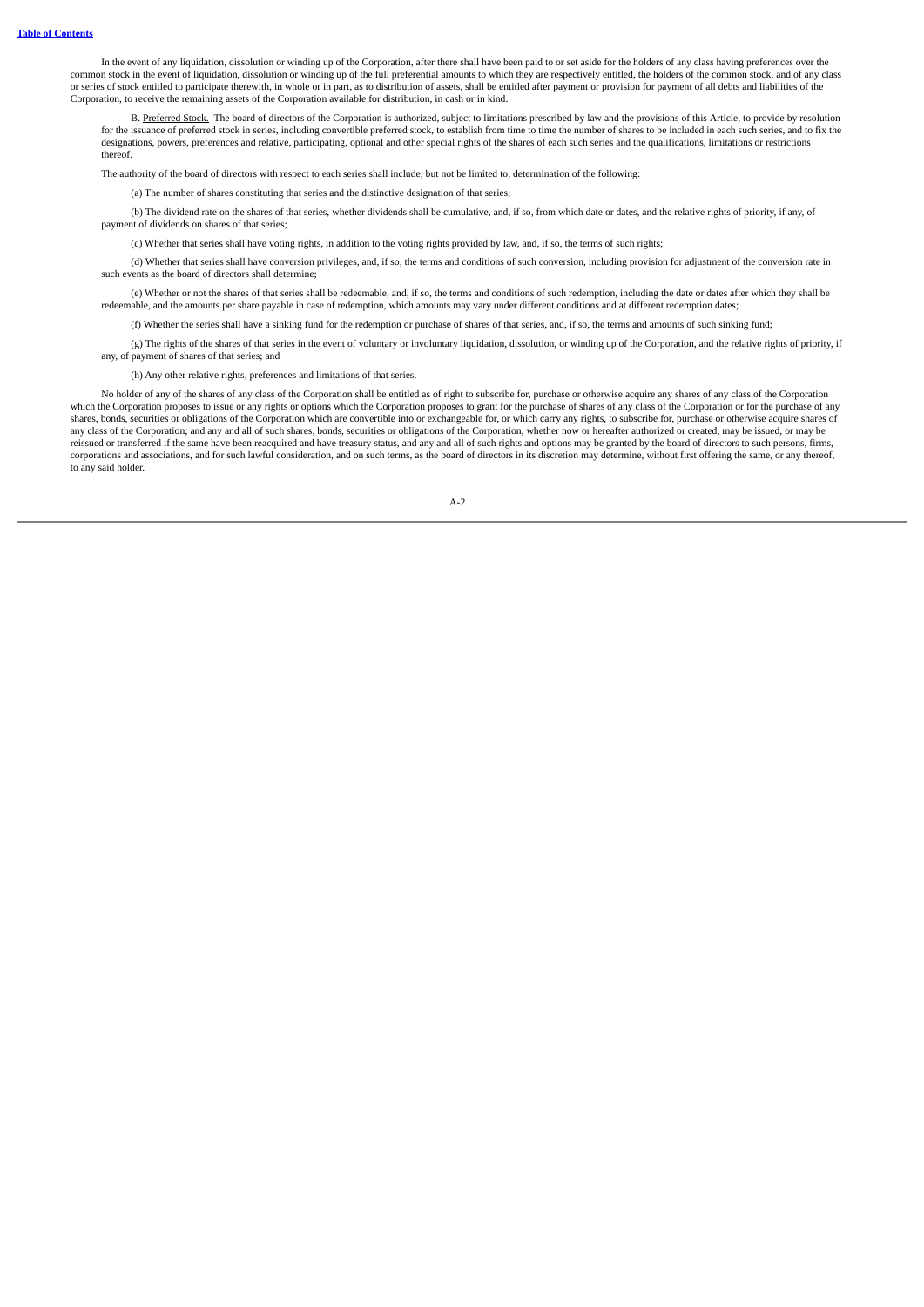*FIFTH:* The Corporation shall be under the direction of a board of directors. The board of directors shall consist of not less than three directors nor more than fifteen directors. The number of directors within this range shall be as stated in the Corporation's by-laws, as may be amended from time to time. The terms, classifications, qualifications and election of the board of directors and the filling of vacancies thereon shall be as provided herein and in the by-laws.

At each annual meeting of stockholders, the successors to the directors shall be elected to hold office until the next succeeding annual meeting of stockholders or until their successors shall be elected and qualified.

Any vacancy occurring in the board of directors, including any vacancy created by reason of an increase in the number of directors, shall be filled for the unexpired term by the concurring vote of a majority of the directors then in office, whether or not a quorum, and any director so chosen shall hold office for the remainder of the full term of the director whose departure caused the vacancy and until such director's successor shall have been elected and qualified.

Any director may be removed with or without cause by an affirmative vote of at least a majority of the total votes eligible to be cast by stockholders at a duly constituted meeting of stockholders called expressly for that purpose. At least 30 but not more than 60 days prior to such meeting of stockholders, written notice shall be sent to the director or directors whose removal will be considered at such meeting.

*SIXTH:* The board of directors shall have the power to amend from time to time the by-laws of the Corporation. Such action by the board of directors shall require the affirmative vote of at least a majority of directors then in office at a duly constituted meeting of the board of directors called for such purpose. The stockholders may amend by-laws made by the board of directors. Such action by the stockholders shall require the affirmative vote of at least a majority of the total votes eligible to be cast at a duly constituted meeting of stockholders called for such purpose.

*SEVENTH:* Except as otherwise permitted by Delaware General Corporation Law, no amendment of any provision of the Corporation's Certificate of Incorporation shall be made unless such amendment has been approved both by the board of directors of the Corporation and by the stockholders of the Corporation by the affirmative vote of the holders of at least a majority of the shares entitled to vote thereon at a duly called annual or special meeting.

*EIGHTH:* The following provisions are inserted to limit the liability of directors and officers of the Corporation to the full extent of the law allowable and for the conduct of the affairs of the Corporation, and it is expressly provided that they are intended to be in furtherance and not in limitation or exclusion of the powers conferred by law.

(a) No director shall be personally liable to the Corporation or its stockholders for monetary damages for breach of his or her fiduciary duty as a director, except (i) for any breach of the director's duty of loyalty to the Corporation or its stockholders; (ii) for acts or omissions not in good faith or which involve intentional misconduct or a knowing violation of law, (iii) for paying a dividend or approving a stock repurchase which was illegal under section 174 of Title 8 of the Delaware Code relating to the Delaware General Corporation Law; or (iv) for any transaction from which the director derived an improper personal benefit.

(b) The Corporation may indemnify each person who was or is a party or is threatened to be made a party to any threatened, pending or completed action, suit or proceeding, whether civil, criminal, administrative or investigative {other than an action by or in the right of the Corporation) by reason of the fact that he is or was serving at the request of the Corporation as a director, officer, employee or agent of another corporation, partnership, joint venture, trust or other enterprise, against expenses (including attorneys' fees), judgments, fines and amounts paid in settlement actually and reasonably incurred by him in connection with such action, suit or proceeding if he acted in good faith in a manner he reasonably believed to be in or not opposed to the best interest of the Corporation, and with respect to any criminal action or proceeding, had no reasonable cause to believe his conduct was unlawful. The termination of any action, suit or proceeding by judgment, order, settlement, conviction or upon plea of nolo contender or its equivalent, shall not, of itself, create a presumption that the person did not act in good faith and in a manner which he reasonably believed to be in or not opposed to

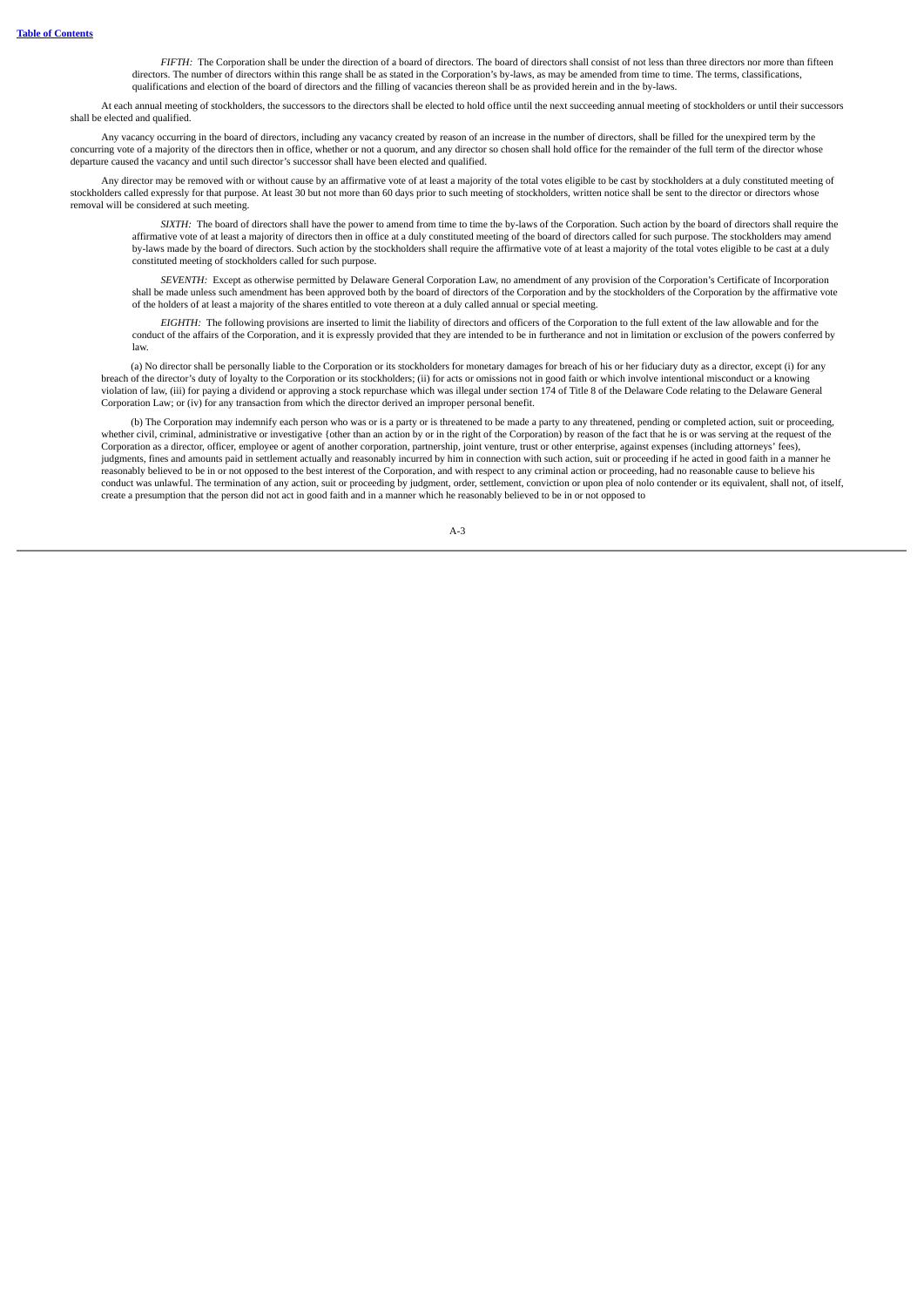the best interests of the Corporation, and with respect to any criminal action or proceeding, had no reasonable cause to believe his conduct was unlawful.

(c) The Corporation may indemnify each person who was or is a party or is threatened to be made a party to any threatened, pending or completed action or suit by or in the right of the Corporation to procure a judgment in its favor by reason of the fact that he is or was a director, officer, employee or agent of the Corporation, or is or as serving at the request of the Corporation, as a director, officer, employee or agent of the Corporation, partnership, joint venture, trust or other enterprise against expenses (including attorneys' fees) actually and reasonably incurred by him in connection with the defense or settlement of such action or suit if he acted in good faith and in a manner he reasonably believed to be in or not opposed to the best interests of the Corporation, except that no indemnification shall be made in respect of any claim, issue or matter as to which such person shall have been adjudged to be liable to the Corporation unless and only to the extent that the Court in which such action or suit was brought shall determine upon application, that despite the adjudication of liability but in view of all the circumstances of the case, such person is fairly and reasonably entitled to indemnity for such expenses which the Court of Chancery or such other Court shall deem proper.

(d) To the extent that a director, officer, employee or agent of the Corporation has been successful on the merits or otherwise in defense of any action, suit or proceeding referred to herein or in defense of any claim, issue or matter therein, he shall be indemnified against expenses (including attorneys' fees) actually and reasonably incurred by him in connection therewith.

(e) Any indemnification under paragraphs herein (unless ordered by a Court) shall be made by the Corporation upon a determination that indemnification of the director, officer, employee or agent is proper in the circumstances because he has met the applicable standard of conduct set forth in said paragraphs. Such determination shall be made (1) by the board of directors by a majority vote of a quorum consisting of directors who were not parties to such action, suit or proceeding, or (2) if such a quorum of disinterested directors so directs, by independent legal counsel in a written opinion, or (3) by the stockholders.

(f) The Corporation may pay expenses incurred by defending a civil or criminal action, suit or proceeding in advance of the final disposition of such action, suit or proceeding in the manner provided herein upon receipt of an undertaking by or on behalf of the director, office, employee or agent to repay such amount if it shall be ultimately determined that he is not entitled to be indemnified by the Corporation as authorized in this Article.

The indemnification and advancement of expenses provided for herein shall, unless otherwise provided when authorized or ratified, continue as to a person who has ceased to be a director, officer, employee or agent and shall inure to the benefit of the heirs, executors and administrators of such a person.

(g) The indemnification and advancement of expenses provided herein or granted pursuant to this provision shall not be deemed exclusive of any other rights to which those seeking indemnification or advancement of expenses may be entitled under any by-law, agreement, vote of stockholders or of any disinterested directors or otherwise, both as to action in his official capacity and as to action in another capacity while holding such office.

(h) The Corporation may purchase and maintain insurance on behalf of any person who is or was serving the Corporation in any capacity referred to hereinabove against any liability asserted against him and incurred by him in such capacity, or arising out of his status as such, whether or not the Corporation would have the power to indemnify him against such liability under the provisions herein.

(i) The provisions herein shall be applicable to all claims, actions, suits, or proceedings made or commenced after the adoption hereof, whether arising from acts or omissions to act occurring before or after the adoption hereof.

*NINTH:* The Corporation reserves the right to amend, alter, change or repeal any provision contained in this Certificate of Incorporation, in the manner now or hereafter prescribed by statute, and all rights conferred upon stockholders herein are granted subject to this reservation.

4. This Amended and Restated Certificate of Incorporation was duly adopted by the Board of Directors in accordance with Section 245 of the General Corporation Law of the State of Delaware and by the written

 $A - 4$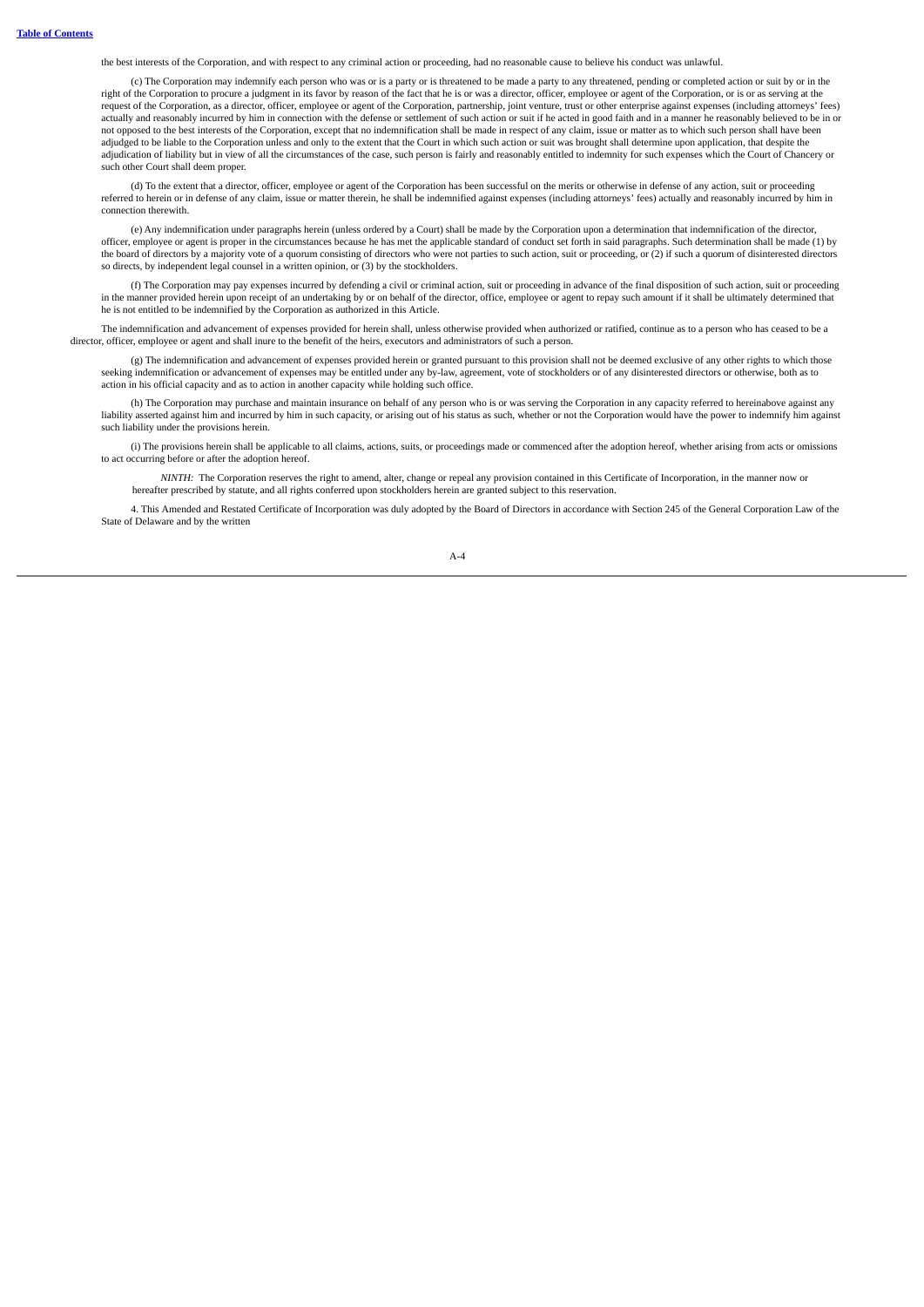consent of the stockholders in accordance with the applicable provisions of Sections 228, 242 and 245 of the General Corporation Law of the State of Delaware and written notice of<br>the adoption of this Amended and Restated stockholder entitled to such notice.

[Signatures follow on next page]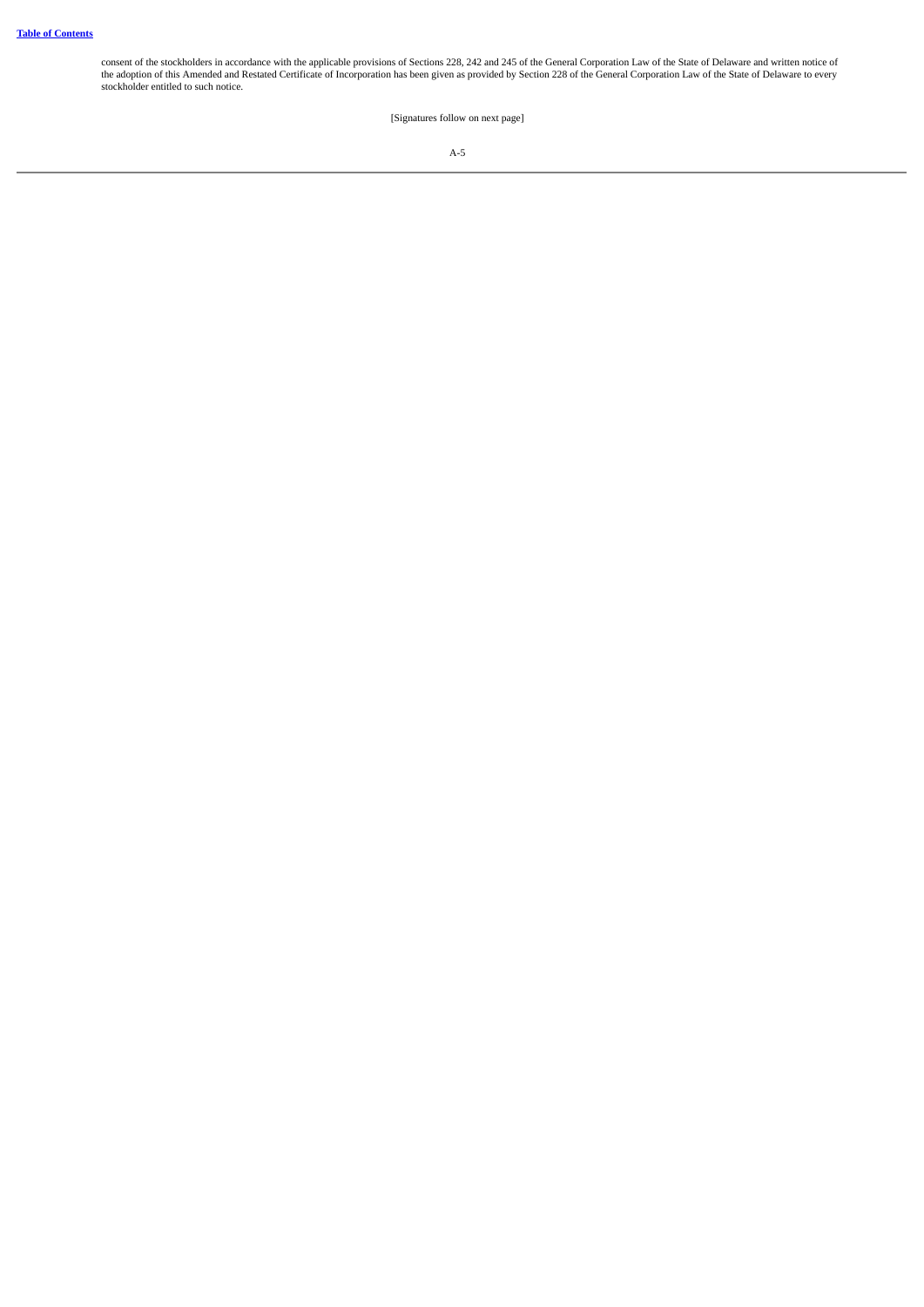| Secretary this | day of | IN WITNESS WHEREOF, Cellular Technical Services Company, Inc. has caused this Certificate to be signed by Jeffrey G. Spragens, its President, and Dr. Stewart B. Davis, its<br>, 2007. |  |
|----------------|--------|----------------------------------------------------------------------------------------------------------------------------------------------------------------------------------------|--|
|                |        | Cellular Technical Services Company, Inc.                                                                                                                                              |  |
|                |        | By:<br>/s/<br>Jeffrey Spragens, Chief Executive Officer<br>and President                                                                                                               |  |
| Attest:        |        |                                                                                                                                                                                        |  |
| By: $/s/$      |        | Dr. Stewart B. Davis,<br>Secretary                                                                                                                                                     |  |

A-6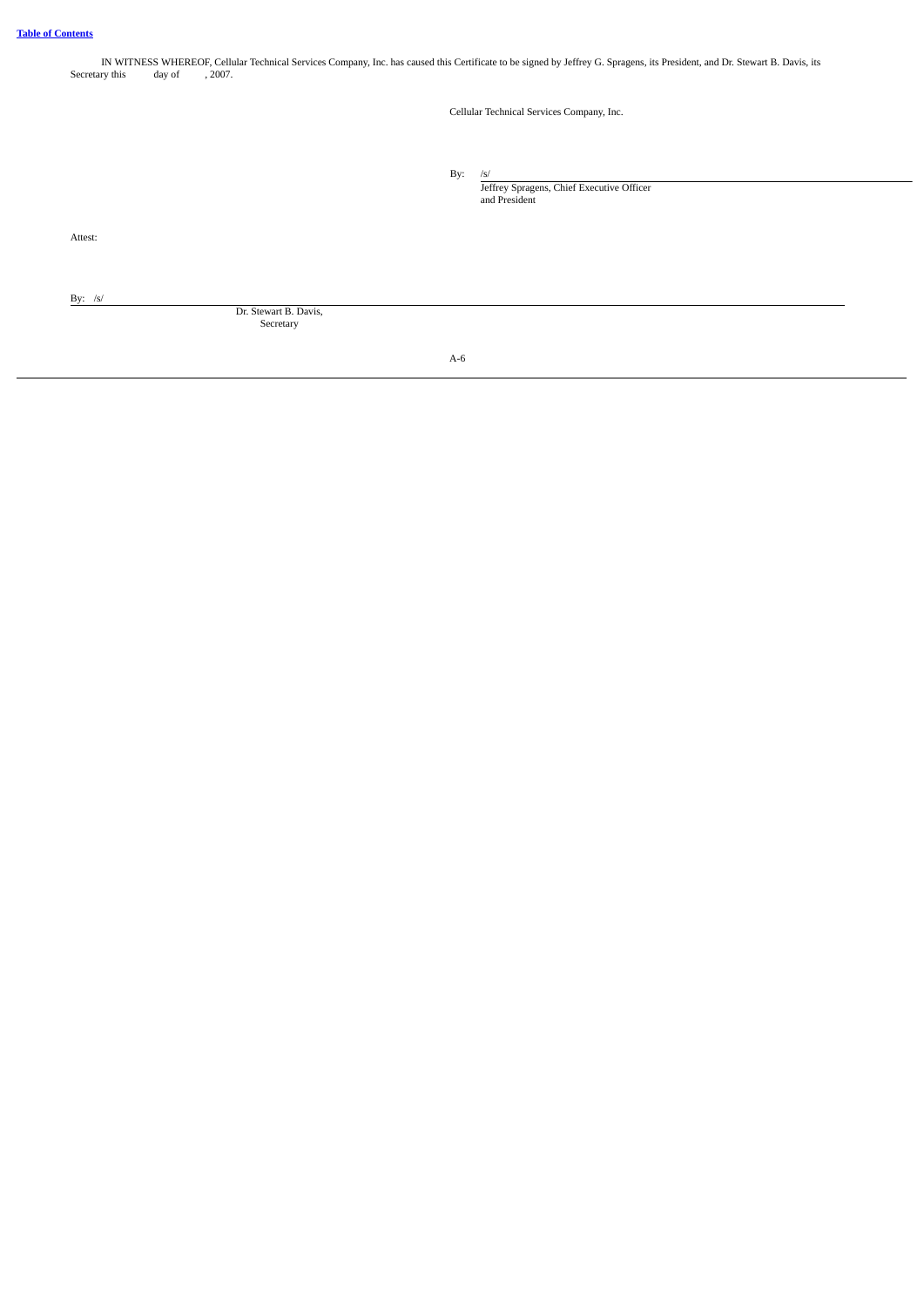# **SAFESTITCH MEDICAL, INC. 2007 INCENTIVE COMPENSATION PLAN**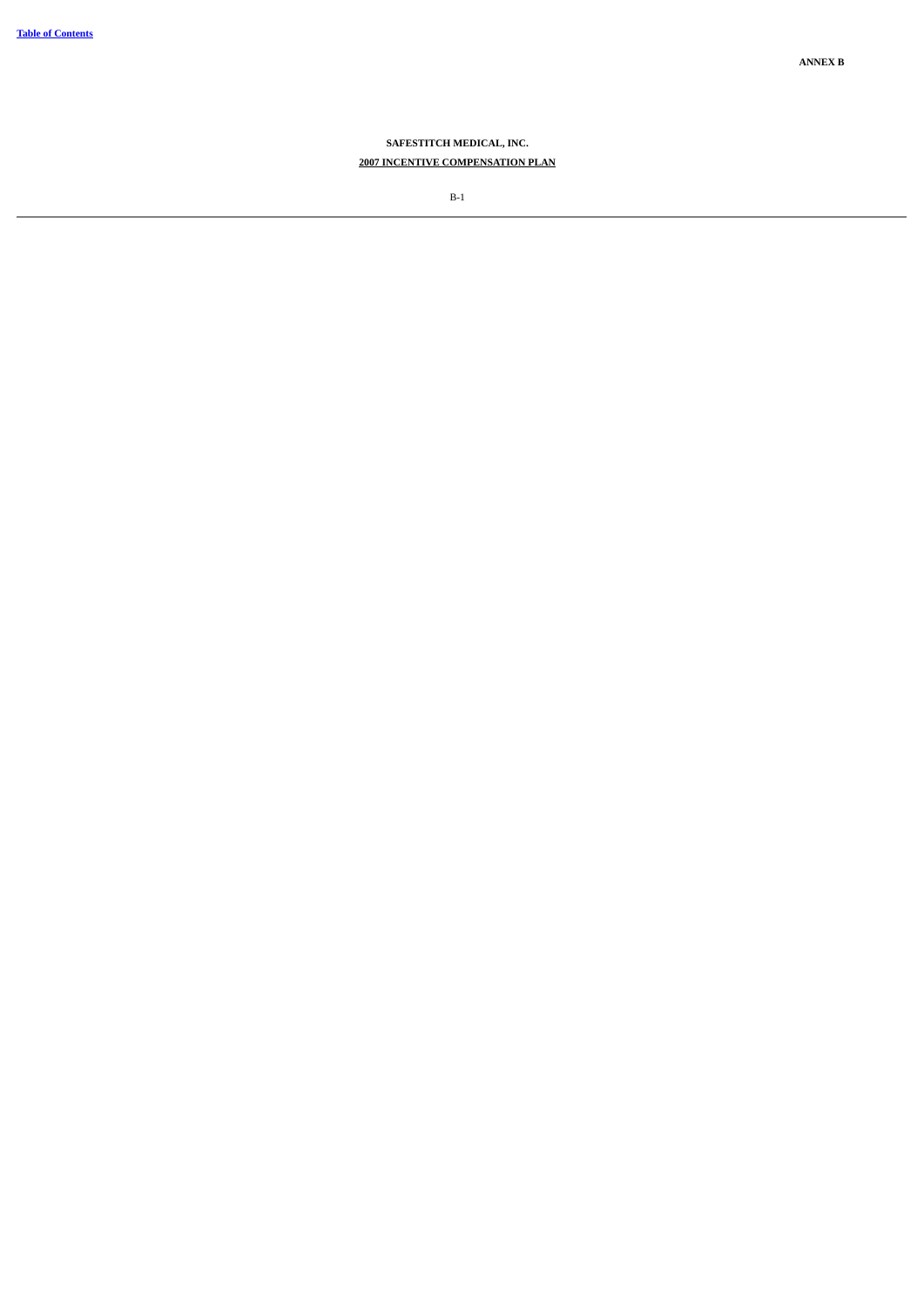# **SAFESTITCH MEDICAL, INC.**

# **2007 INCENTIVE COMPENSATION PLAN**

| ı.  | Purpose                                   |    |
|-----|-------------------------------------------|----|
| 2.  | Definitions                               |    |
| 3.  | Administration                            | 6  |
| 4.  | Shares Subject to Plan                    |    |
| 5.  | Eligibility; Per-Person Award Limitations | 9  |
| 6.  | Specific Terms of Awards                  | 9  |
| 7.  | Certain Provisions Applicable to Awards   | 14 |
| 8.  | Code Section 162(m) Provisions            | 16 |
| 9.  | Change in Control                         | 17 |
| 10. | <b>General Provisions</b>                 | 20 |
|     |                                           |    |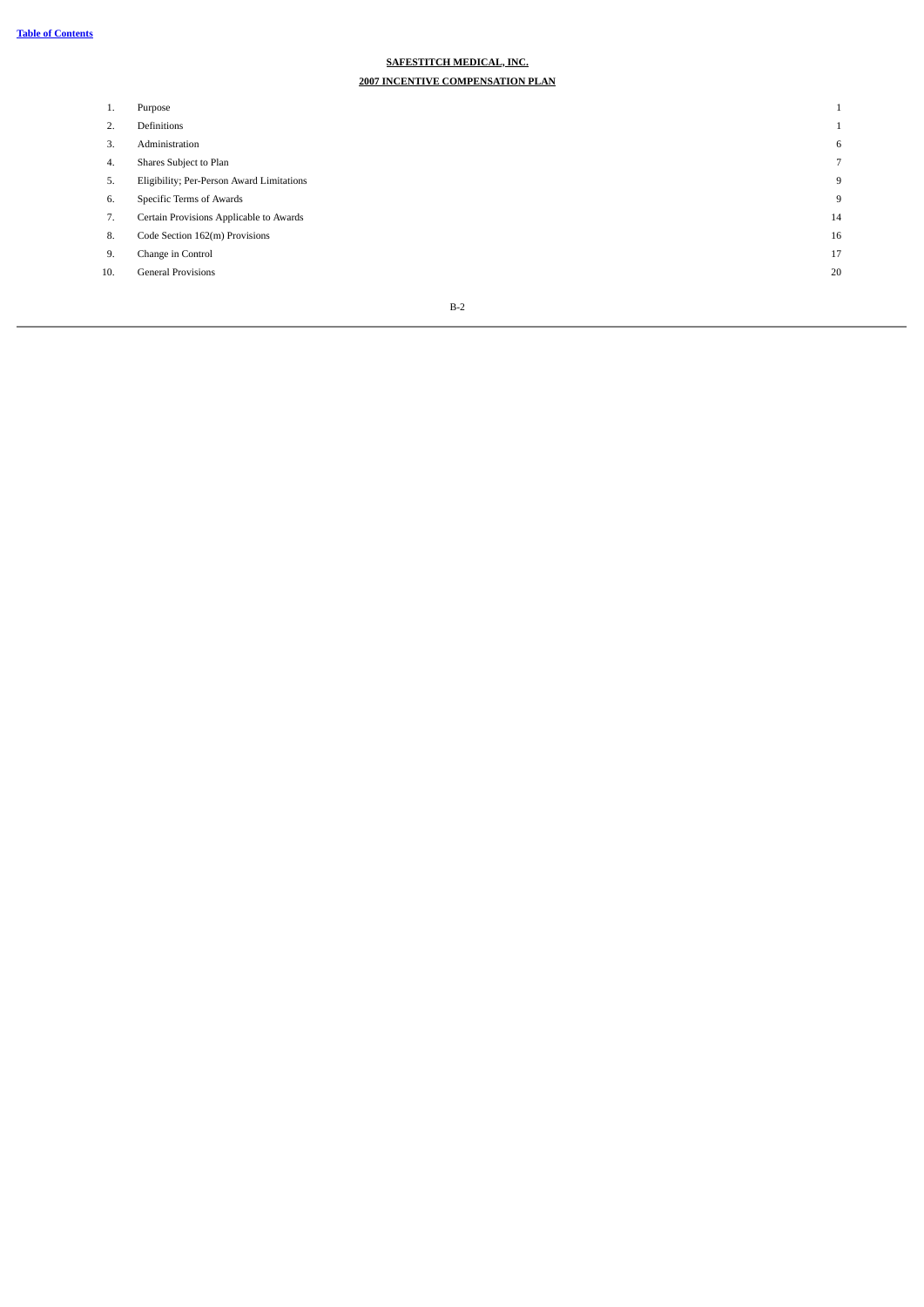#### **SAFESTITCH MEDICAL, INC.** 2007 INCENTIVE COMPENSATION PLAN

1. *Purpose*. The purpose of this 2007 INCENTIVE COMPENSATION PLAN (the "Plan") is to assist SAFESTITCH MEDICAL, INC., a Delaware corporation (the "Company") and its Related Entities (as hereinafter defined) in attracting, motivating, retaining and rewarding high-quality executives and other employees, officers, directors, consultants and other persons who provide services to the Company or its Related Entities by enabling such persons to acquire or increase a proprietary interest in the Company in order to strengthen the mutuality of interests between such persons and the Company's shareholders, and providing such persons with performance incentives to expend their maximum efforts in the creation of shareholder value.

2. *Definitions*. For purposes of the Plan, the following terms shall be defined as set forth below, in addition to such terms defined in Section 1 hereof and elsewhere herein.

(a) "*Award*" means any Option, Stock Appreciation Right, Restricted Stock Award, Deferred Stock Award, Share granted as a bonus or in lieu of another Award, Dividend Equivalent, Other Stock-Based Award or Performance Award, together with any other right or interest, granted to a Participant under the Plan.

(b) "*Award Agreement*" means any written agreement, contract or other instrument or document evidencing any Award granted by the Committee hereunder.

(c) "*Beneficiary" and "Beneficial Ownership"* means the person, persons, trust or trusts that have been designated by a Participant in his or her most recent written beneficiary designation filed with the Committee to receive the benefits specified under the Plan upon such Participant's death or to which Awards or other rights are transferred if and to the extent permitted under Section 10(b) hereof. If, upon a Participant's death, there is no designated Beneficiary or surviving designated Beneficiary, then the term Beneficiary means the person, persons, trust or trusts entitled by will or the laws of descent and distribution to receive such benefits.

(d) "*Beneficial Owner*" shall have the meaning ascribed to such term in Rule 13d-3 under the Exchange Act and any successor to such Rule.

(e) "*Board*" means the Company's Board of Directors.

(f) "*Cause*" shall, with respect to any Participant, have the meaning specified in the Award Agreement. In the absence of any definition in the Award Agreement, "Cause" shall have the equivalent meaning or the same meaning as "cause" or "for cause" set forth in any employment, consulting, or other agreement for the performance of services between the Participant and the Company or a Related Entity or, in the absence of any such agreement or any such definition in such agreement, such term shall mean (i) the failure by the Participant to perform, in a reasonable manner, his or her duties as assigned by the Company or a Related Entity, (ii) any violation or breach by the Participant of his or her employment, consulting or other similar agreement with the Company or a Related Entity, if any, (iii) any violation or breach by the Participant of any non-competition, nonsolicitation, non-disclosure and/or other similar agreement with the Company or a Related Entity, (iv) any act by the Participant of dishonesty or bad faith with respect to the Company or a Related Entity, (v) use of alcohol, drugs or other similar substances in a manner that adversely affects the Participant's work performance, or (vi) the commission by the<br>Participant of any act, misdemeanor, o whether the Participant's Continuous Service was terminated by the Company for "Cause" shall be final and binding for all purposes hereunder.

(g) "*Change in Control*" means a Change in Control as defined in Section 9(b) of the Plan.

(h) "*Code*" means the Internal Revenue Code of 1986, as amended from time to time, including regulations thereunder and successor provisions and regulations thereto.

(i) "*Committee*" means a committee designated by the Board to administer the Plan; provided, however, that if the Board fails to designate a committee or if there are no longer any members on the committee so designated by the Board, then the Board shall serve as the Committee. The Committee shall consist of at least two directors, and each member of the Committee shall be (i) a "non-employee director" within the meaning of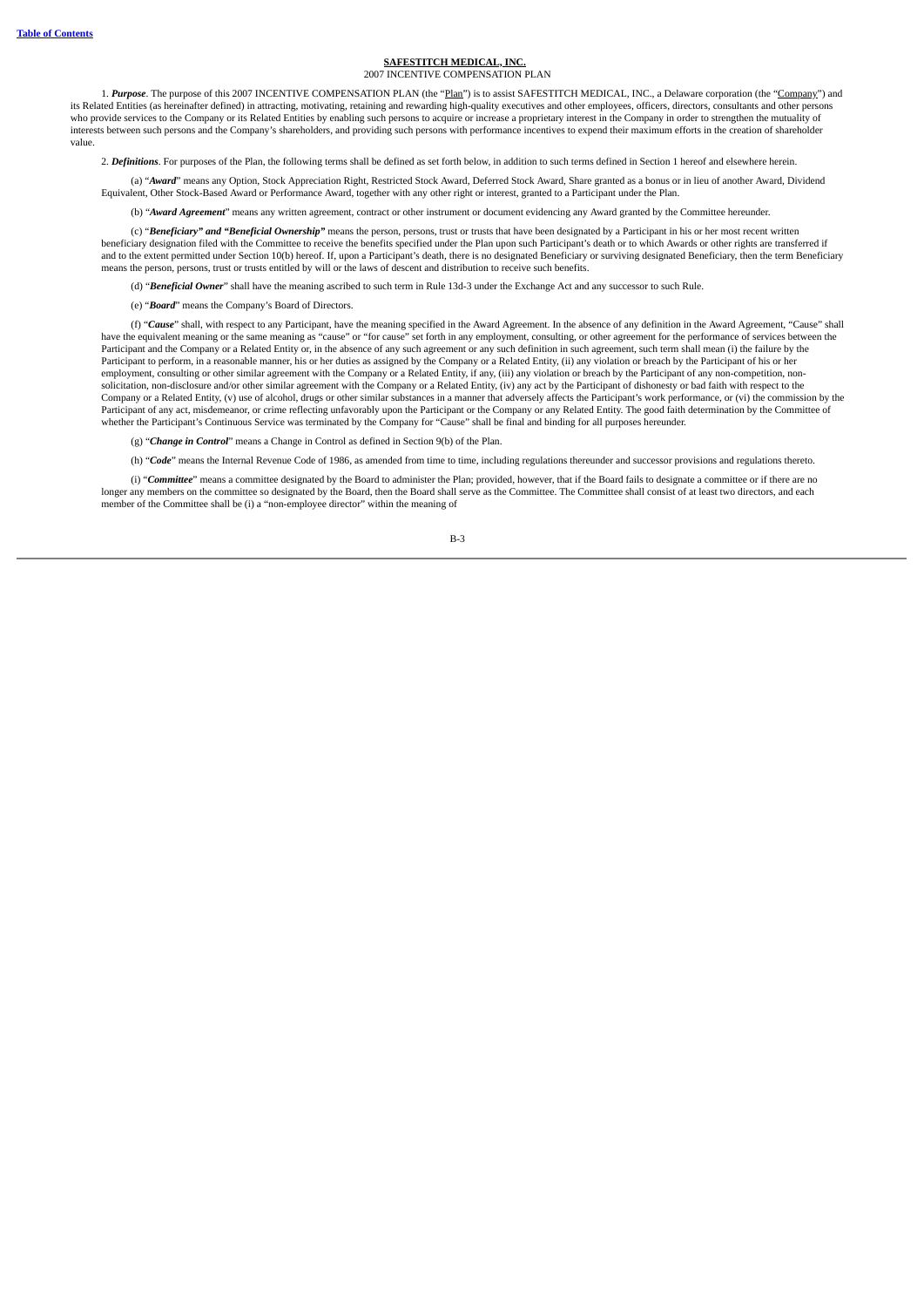Rule 16b-3 (or any successor rule) under the Exchange Act, unless administration of the Plan by "non-employee directors" is not then required in order for exemptions under Rule 16b-3 to apply to transactions under the Plan, (ii) an "outside director" within the meaning of Section 162(m) of the Code, and (iii) "Independent".

(j) "Consultant" means any person (other than an Employee or a Director, solely with respect to rendering services in such person's capacity as a director) who is engaged by the Company or any Related Entity to render consulting or advisory services to the Company or such Related Entity.

(k) "*Continuous Service*" means the uninterrupted provision of services to the Company or any Related Entity in any capacity of Employee, Director, Consultant or other service provider. Continuous Service shall not be considered to be interrupted in the case of (i) any approved leave of absence, (ii) transfers among the Company, any Related Entities, or any successor entities, in any capacity of Employee, Director, Consultant or other service provider, or (iii) any change in status as long as the individual remains in the service of the Company or a Related Entity in any capacity of Employee, Director, Consultant or other service provider (except as otherwise provided in the Award Agreement). An approved leave of absence shall include sick leave, military leave, or any other authorized personal leave.

(l) "*Covered Employee"* means the Person who, as of the end of the taxable year, either is the principal executive officer of the Company or is serving as the acting principal executive officer of the Company, and each other Person whose compensation is required to be disclosed in the Company's filings with the Securities and Exchange Commission by reason of that person being among the three highest compensated officers of the Company as of the end of a taxable year, or such other person as shall be considered a "covered employee" for purposes of Section 162(m) of the Code.

(m) "*Deferred Stock*" means a right to receive Shares, including Restricted Stock, cash measured based upon the value of Shares or a combination thereof, at the end of a specified deferral period.

(n) "*Deferred Stock Award*" means an Award of Deferred Stock granted to a Participant under Section 6(e) hereof.

(o) "*Director*" means a member of the Board or the board of directors of any Related Entity.

(p) "*Disability*" means a permanent and total disability (within the meaning of Section 22(e) of the Code), as determined by a medical doctor satisfactory to the Committee.

(q) "*Discounted Option*" means any Option Awarded under Section 6(b) hereof with an exercise price that is less than the Fair Market Value of a Share on the date of grant.

(r) "*Discounted Stock Appreciation Right*" means any Stock Appreciation Right Awarded under Section 6(c) hereof with an exercise price that is less than the Fair Market Value of a Share on the date of grant.

(s) "*Dividend Equivalent*" means a right, granted to a Participant under Section 6(g) hereof, to receive cash, Shares, other Awards or other property equal in value to dividends paid with respect to a specified number of Shares, or other periodic payments.

(t) "*Effective Date*" means the effective date of the Plan, which shall be the Shareholder Approval Date.

(u) "*Eligible Person*" means each officer, Director, Employee, Consultant and other person who provides services to the Company or any Related Entity. The foregoing notwithstanding, only employees of the Company, or any parent corporation or subsidiary corporation of the Company (as those terms are defined in Sections 424(e) and (f) of the Code, respectively), shall be Eligible Persons for purposes of receiving any Incentive Stock Options. An Employee on leave of absence may be considered as still in the employ of the Company or a Related Entity for purposes of eligibility for participation in the Plan.

(v) "*Employee*" means any person, including an officer or Director, who is an employee of the Company or any Related Entity. The payment of a director's fee by the Company or a Related Entity shall not be sufficient to constitute "employment" by the Company.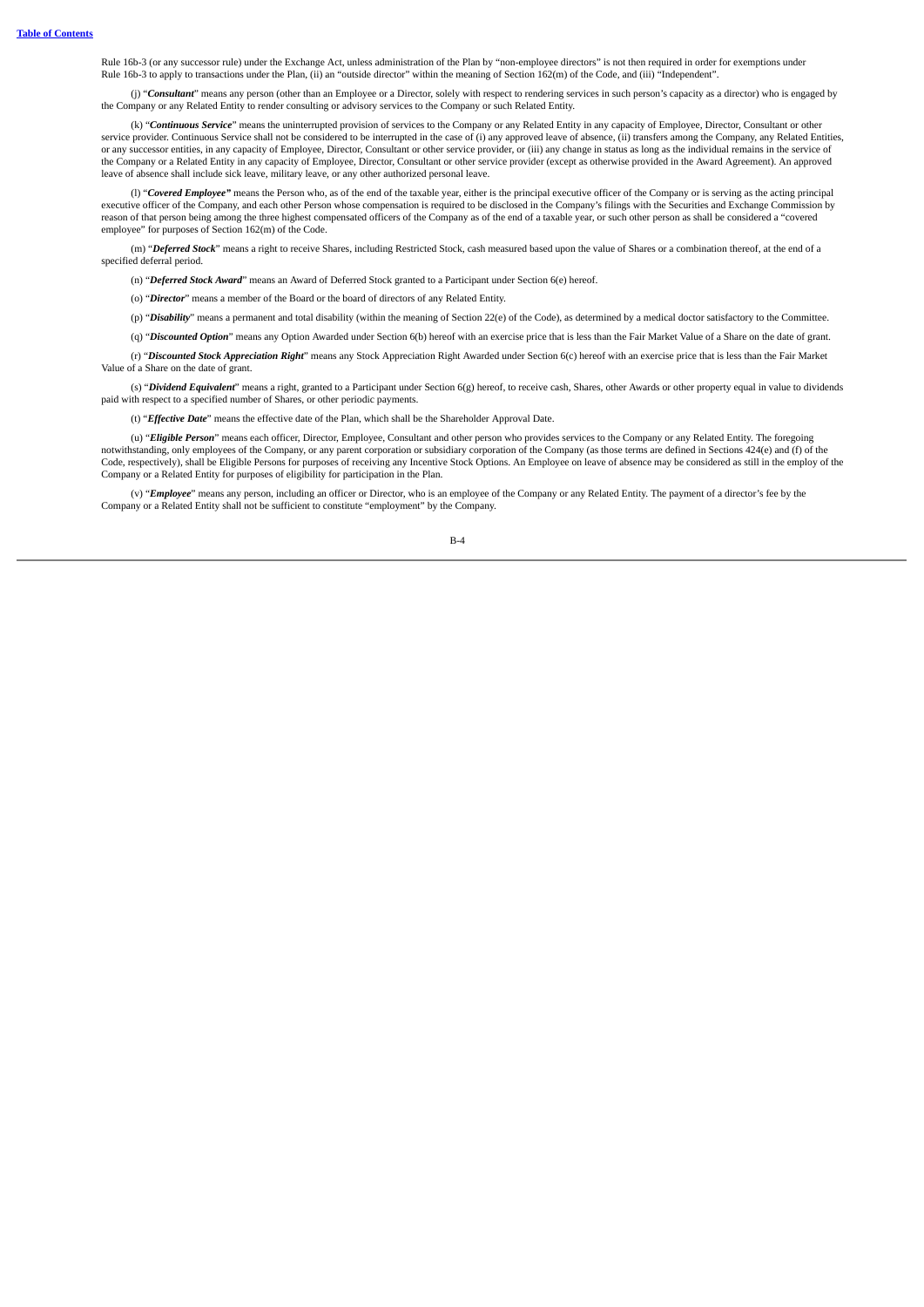(w) "*Exchange Act*" means the Securities Exchange Act of 1934, as amended from time to time, including rules thereunder and successor provisions and rules thereto.

(x) "*Fair Market Value*" means the fair market value of Shares, Awards or other property as determined by the Committee, or under procedures established by the Committee. Unless otherwise determined by the Committee, the Fair Market Value of a Share as of any given date shall be the closing sale price per Share reported on a consolidated basis for stock listed on the principal stock exchange or market on which Shares are traded on the date as of which such value is being determined or, if there is no sale on that date, then on the last previous day on which a sale was reported.

(y) "Good Reason" shall, with respect to any Participant, have the meaning specified in the Award Agreement. In the absence of any definition in the Award Agreement, "Good Reason" shall have the equivalent meaning or the same meaning as "good reason" or "for good reason" set forth in any employment, consulting or other agreement for the performance of services between the Participant and the Company or a Related Entity or, in the absence of any such agreement or any such definition in such agreement, such term shall mean (i) the assignment to the Participant of any duties inconsistent in any material respect with the Participant's duties or responsibilities as assigned by the Company or a Related Entity, or any other action by the Company or a Related Entity which results in a material diminution in such duties or responsibilities, excluding for this purpose an isolated, insubstantial and inadvertent action not taken in bad faith and which is remedied by the Company or a Related Entity promptly after receipt of notice thereof given by the Participant or (ii) any material failure by the Company or a Related Entity to comply with its obligations to the Participant as agreed upon, other than an isolated, insubstantial and inadvertent<br>failure not occurring in bad faith and Related Entity's requiring the Participant to be based at any office or location outside of fifty miles from the location of employment or service as of the date of Award, except for travel reasonably required in the performance of the Participant's responsibilities.

(z) "*Incentive Stock Option*" means any Option intended to be designated as an incentive stock option within the meaning of Section 422 of the Code or any successor provision thereto

(aa) "Independent", when referring to either the Board or members of the Committee, shall have the same meaning as used in the rules of the American Stock Exchange or any national securities exchange on which any securities of the Company are listed for trading, and if not listed for trading, by the rules of the American Stock Exchange.

(bb) "*Incumbent Board*" means the Incumbent Board as defined in Section 9(b)(ii) of the Plan.

(cc) "*Option*" means a right granted to a Participant under Section 6(b) hereof, to purchase Shares or other Awards at a specified price during specified time periods.

(dd) "*Optionee*" means a person to whom an Option is granted under this Plan or any person who succeeds to the rights of such person under this Plan.

(ee) "*Other Stock-Based Awards*" means Awards granted to a Participant under Section 6(i) hereof.

(ff) "*Participant*" means a person who has been granted an Award under the Plan which remains outstanding, including a person who is no longer an Eligible Person.

(gg) "*Performance Award*" shall mean any Award of Performance Shares or Performance Units granted pursuant to Section 6(h).

(hh) "*Performance Period*" means that period established by the Committee at the time any Performance Award is granted or at any time thereafter during which any performance goals specified by the Committee with respect to such Award are to be measured.

(ii) "*Performance Share*" means any grant pursuant to Section 6(h) of a unit valued by reference to a designated number of Shares, which value may be paid to the Participant by delivery of such property as the Committee shall determine, including cash, Shares, other property, or any combination thereof, upon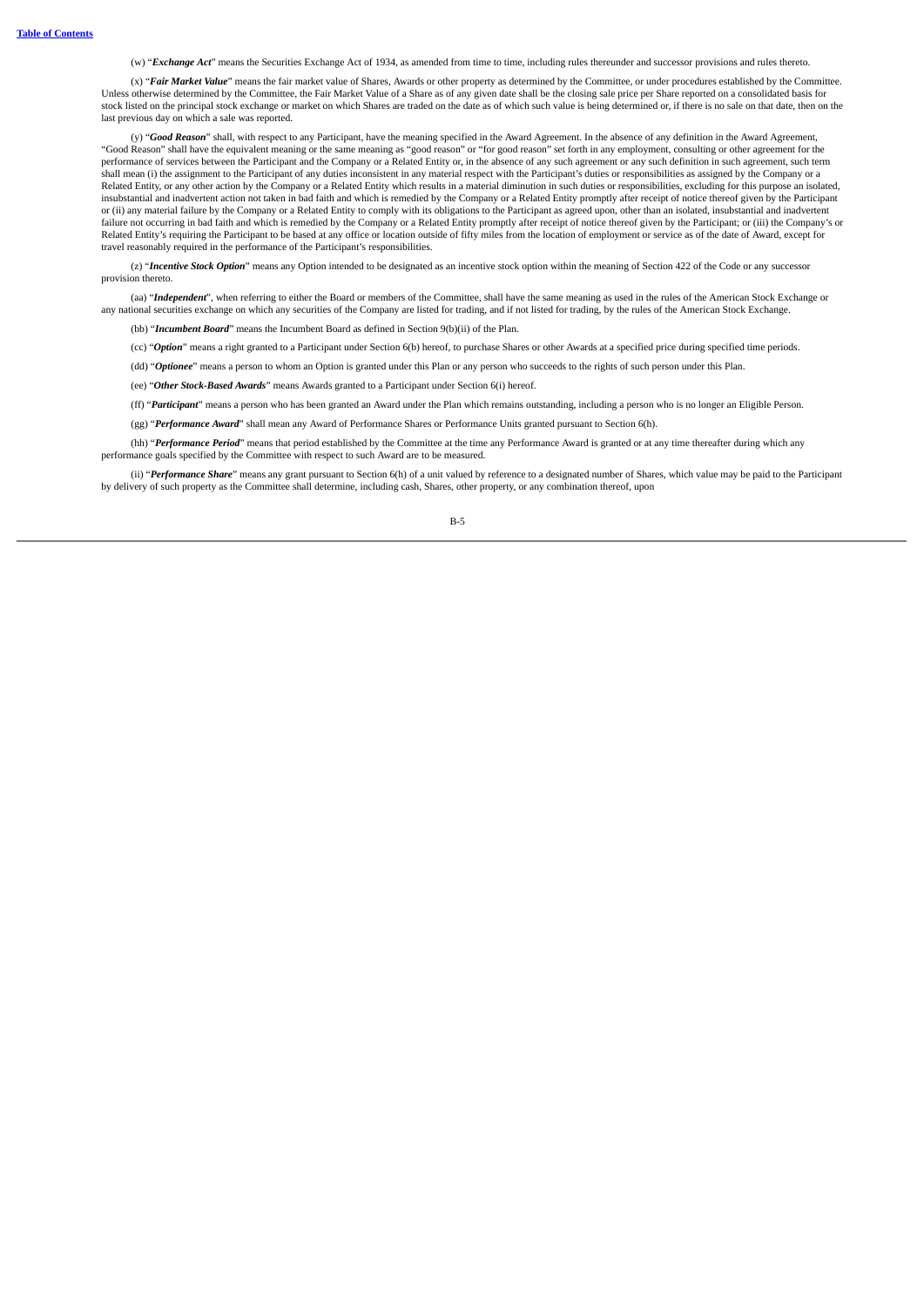achievement of such performance goals during the Performance Period as the Committee shall establish at the time of such grant or thereafter.

(jj) "Performance Unit" means any grant pursuant to Section 6(h) of a unit valued by reference to a designated amount of property (including cash) other than Shares, which value may be paid to the Participant by delivery of such property as the Committee shall determine, including cash, Shares, other property, or any combination thereof, upon achievement of such performance goals during the Performance Period as the Committee shall establish at the time of such grant or thereafter.

(kk) "*Person*" shall have the meaning ascribed to such term in Section 3(a)(9) of the Exchange Act and used in Sections 13(d) and 14(d) thereof, and shall include a "group" as defined in Section 13(d) thereof.

(ll) "*Prior Plan*" means the 1996 Stock Option Plan of Cellular Technical Services Company, Inc., as amended.

(mm) "*Related Entity*" means any Subsidiary, and any business, corporation, partnership, limited liability company or other entity designated by the Board, in which the Company or a Subsidiary holds a substantial ownership interest, directly or indirectly.

(nn) "*Restricted Stock*" means any Share issued with the restriction that the holder may not sell, transfer, pledge or assign such Share and with such risks of forfeiture and other restrictions as the Committee, in its sole discretion, may impose (including any restriction on the right to vote such Share and the right to receive any dividends), which restrictions may lapse separately or in combination at such time or times, in installments or otherwise, as the Committee may deem appropriate.

(oo) "*Restricted Stock Award*" means an Award granted to a Participant under Section 6(d) hereof.

(pp) "*Rule 16b-3*" means Rule 16b-3, as from time to time in effect and applicable to the Plan and Participants, promulgated by the Securities and Exchange Commission under Section 16 of the Exchange Act.

(qq) "*Shareholder Approval Date*" means the date on which this Plan is approved shareholders of the Company eligible to vote in the election of directors, by a vote sufficient to meet the requirements of Code Sections 162(m) (if applicable) and 422, Rule 16b-3 under the Exchange Act (if applicable), applicable requirements under the rules of any stock exchange or automated quotation system on which the Shares may be listed on quoted, and other laws, regulations and obligations of the Company applicable to the Plan.

(rr) "*Shares*" means the shares of common stock of the Company, par value \$0.01 per share, and such other securities as may be substituted (or resubstituted) for Shares pursuant to Section 10(c) hereof.

(ss) "*Stock Appreciation Right*" means a right granted to a Participant under Section 6(c) hereof.

(it) "Subsidiary" means any corporation or other entity in which the Company has a direct or indirect ownership interest of 50% or more of the total combined voting power of the then outstanding securities or interests of 50% or more of the distribution of profits or 50% or more of the assets on liquidation or dissolution.

(uu) "*Substitute Awards*" means Awards granted or Shares issued by the Company in assumption of, or in substitution or exchange for, Awards previously granted, or the right or obligation to make future Awards, by a company acquired by the Company or any Related Entity or with which the Company or any Related Entity combines.

#### 3. *Administration.*

(a) *Authority of the Committee.* The Plan shall be administered by the Committee, except to the extent the Board elects to administer the Plan, in which case the Plan shall be administered by only those directors who are Independent Directors, in which case references herein to the "Committee" shall be deemed to include references to the Independent members of the Board. The Committee shall have full and final authority, subject to and consistent with the provisions of the Plan, to select Eligible Persons to become Participants, grant Awards, determine the type, number and other terms and conditions of, and all other matters relating to,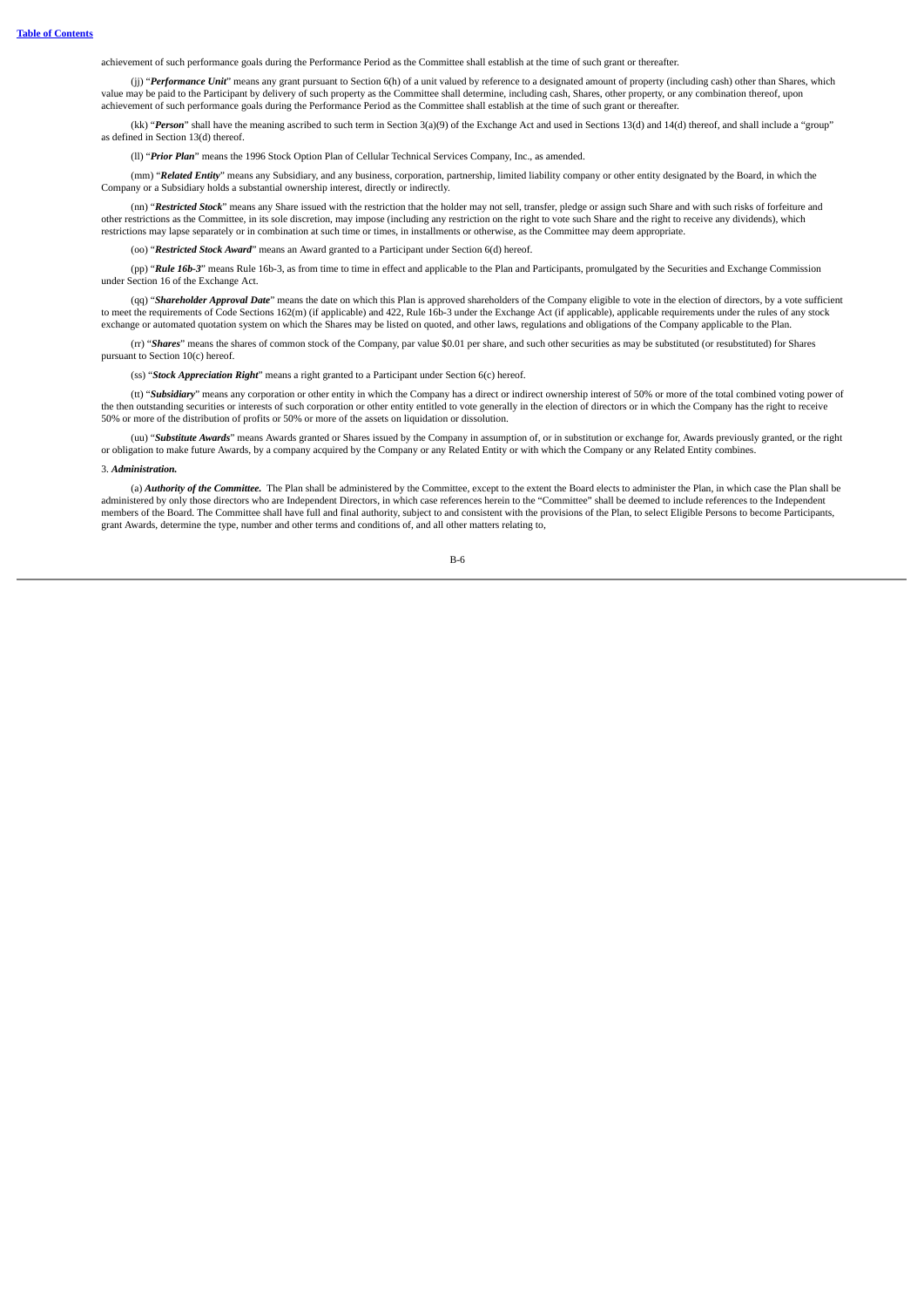Awards, prescribe Award Agreements (which need not be identical for each Participant) and rules and regulations for the administration of the Plan, construe and interpret the Plan and Award Agreements and correct defects, supply omissions or reconcile inconsistencies therein, and to make all other decisions and determinations as the Committee may deem necessary or advisable for the administration of the Plan. In exercising any discretion granted to the Committee under the Plan or pursuant to any Award, the Committee shall not be required to follow past practices, act in a manner consistent with past practices, or treat any Eligible Person or Participant in a manner consistent with the treatment of other Eligible Persons or Participants.

*Manner of Exercise of Committee Authority.* The Committee, and not the Board, shall exercise sole and exclusive discretion on any matter relating to a Participant then subject to Section 16 of the Exchange Act with respect to the Company to the extent necessary in order that transactions by such Participant shall be exempt under Rule 16b-3 under the Exchange Act. Any action of the Committee shall be final, conclusive and binding on all persons, including the Company, its Related Entities, Eligible Persons, Participants,<br>Beneficiaries, transferees under Section 10( Committee, and the taking of any action by the Committee, shall not be construed as limiting any power or authority of the Committee. The Committee may delegate to officers or managers of the Company or any Related Entity, or committees thereof, the authority, subject to such terms as the Committee shall determine, to perform such functions, including administrative functions as the Committee may determine to the extent that such delegation will not result in the loss of an exemption under Rule 16b-3(d)(1) for Awards granted to Participants subject to Section 16 of the Exchange Act in respect of the Company and will not cause Awards intended to qualify as "performance-based compensation" under Code Section 162(m) to fail to so qualify. The Committee may appoint agents to assist it in administering the Plan.

(b) *Limitation of Liability.* The Committee and the Board, and each member thereof, shall be entitled to, in good faith, rely or act upon any report or other information furnished to him or her by any officer or Employee, the Company's independent auditors, Consultants or any other agents assisting in the administration of the Plan. Members of the<br>Committee and the Board, and any officer o determination taken or made in good faith with respect to the Plan, and shall, to the extent permitted by law, be fully indemnified and protected by the Company with respect to any such action or determination.

#### 4. *Shares Subject to Plan.*

(a) Limitation on Overall Number of Shares Available for Delivery Under Plan. Subject to adjustment as provided in Section 10(c) hereof, the total number of Shares reserved and available for delivery under the Plan shall be two million (2,000,000). Any Shares that are subject to Awards of Options or Stock Appreciation Rights shall be counted against this limit as one(1) Share for every one (1) Share granted. Any Shares that are subject to Awards other than Options or Stock Appreciation Rights shall be counted against this limit as one and one-half (1.5) Shares for every one (1) Share granted. Any Shares delivered under the Plan may consist, in whole or in part, of authorized and unissued shares or treasury shares.

(b) *Application of Limitation to Grants of Award.* No Award may be granted if the number of Shares to be delivered in connection with such an Award or, in the case of an Award relating to Shares but settled only in cash (such as cash-only Stock Appreciation Rights), the number of Shares to which such Award relates, exceeds the number of Shares remaining available for delivery under the Plan, minus the number of Shares deliverable in settlement of or relating to then outstanding Awards. The Committee may adopt reasonable counting procedures to ensure appropriate counting, avoid double counting (as, for example, in the case of tandem or substitute awards) and make adjustments if the number of Shares actually delivered differs from the number of Shares previously counted in connection with an Award.

#### (c) *Availability of Shares Not Delivered under Awards and Adjustments to Limits.*

(i) If any Shares subject to an Award are forfeited, expire or otherwise terminate without issuance of such Shares, or any Award is settled for cash or otherwise does not result in the issuance of all or a portion

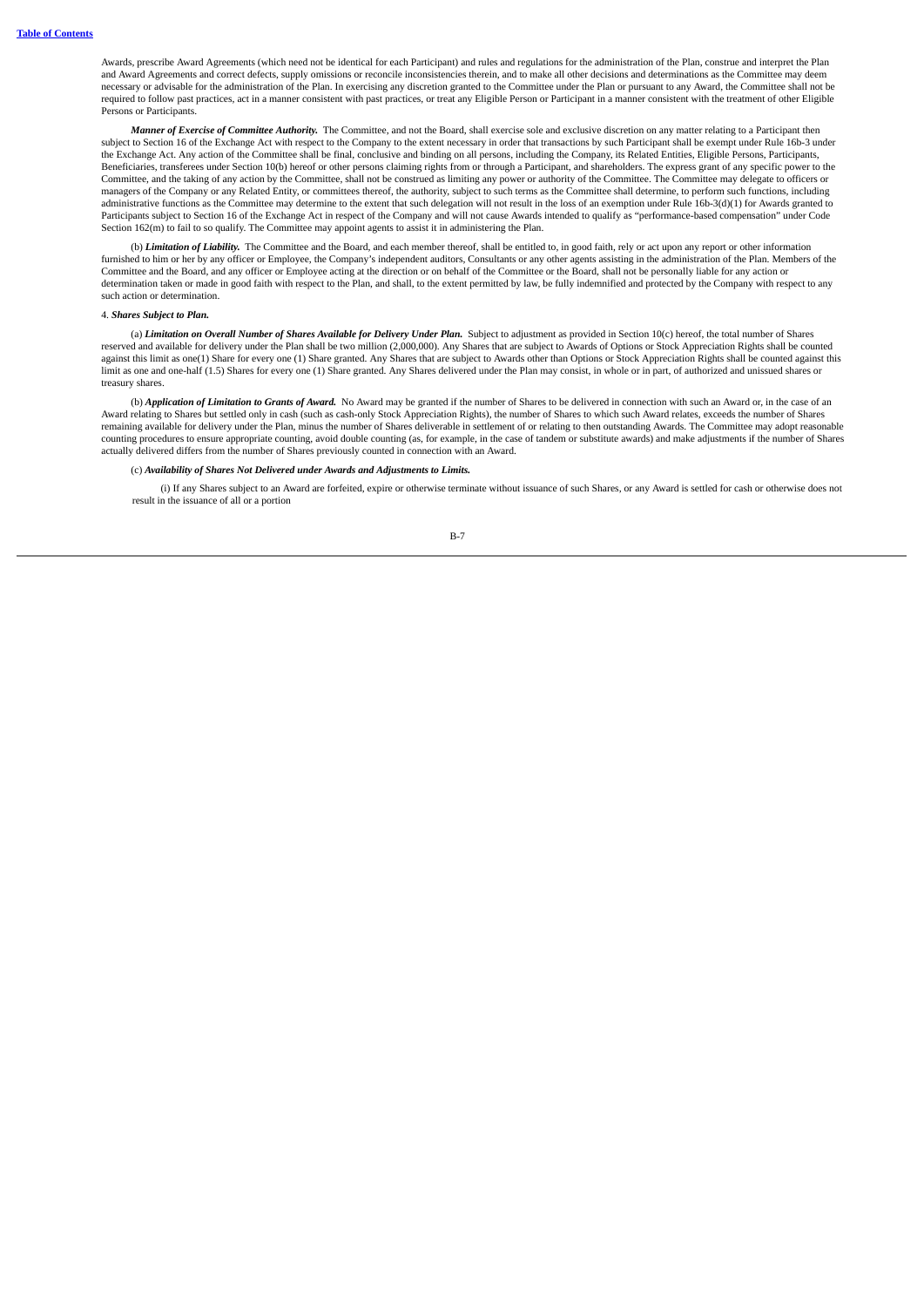of the Shares subject to such Award, the Shares shall, to the extent of such forfeiture, expiration, termination, cash settlement or non-issuance, again be available for Awards under the Plan, subject to Section  $4(c)(v)$  below.

(ii) In the event that any Option or other Award granted hereunder is exercised through the tendering of Shares (either actually or by attestation) or by the withholding of Shares by the Company, or withholding tax liabilities arising from such option or other award are satisfied by the tendering of Shares (either actually or by attestation) or by the withholding of Shares by the Company, then only the number of Shares issued net of the Shares tendered or withheld shall be counted for purposes of determining the maximum number of Shares available for grant under the Plan.

(iii) Substitute Awards shall not reduce the Shares authorized for grant under the Plan or authorized for grant to a Participant in any period. Additionally, in the event that a company acquired by the Company or any Related Entity or with which the Company or any Related Entity combines has shares available under a pre-existing plan approved by shareholders and not adopted in contemplation of such acquisition or combination, the shares available for delivery pursuant to the terms of such pre-existing plan (as adjusted, to the extent appropriate, using the exchange ratio or other adjustment or valuation ratio or formula used in such acquisition or combination to determine the consideration payable to the holders of common stock of the entities party to such acquisition or combination) may be used for Awards under the Plan and shall not reduce the Shares authorized for delivery under the Plan; provided that Awards using such available shares shall not be made after the date awards or grants could have been made under the terms of the pre-existing plan, absent the acquisition or combination, and shall only be made to individuals who were not Employees or Directors prior to such acquisition or combination.

(iv) Any Share that again become available for delivery pursuant to this Section 4(c) shall be added back as one (1) Share if such Shares were subject to Options or Stock Appreciation Rights granted under the Plan or options or stock appreciation rights granted under the Prior Plan, and as one and one-half (1.5) Shares if such Shares were subject to Awards other than Options or Stock Appreciation Rights granted under the Plan.

(v) Notwithstanding anything in this Section 4(c) to the contrary but subject to adjustment as provided in Section 10(c) hereof, the maximum aggregate number of Shares that may be issued under the Plan as a result of the exercise of the Incentive Stock Options shall be two million (2,000,000) shares.

(d) *No Further Awards Under Prior Plan.* In light of the adoption of this Plan, no further Awards shall be made under the Prior Plan after the Effective Date.

5. *Eligibility; Per-Person Award Limitations.* Awards may be granted under the Plan only to Eligible Persons. Subject to adjustment as provided in Section 10(c), in any fiscal year of the Company during any part of which the Plan is in effect, no Participant may be granted (i) Options or Stock Appreciation Rights with respect to more than one million (1,000,000) Shares or (ii) Restricted Stock, Deferred Stock, Performance Shares and/or Other Stock-Based Awards with respect to more than five-hundred thousand (500,000) Shares. In addition, the maximum dollar value payable to any one Participant with respect to Performance Units is (x) two million dollars (\$2,000,000) with respect to any 12 month Performance Period (pro-rated for any Performance Period that is less than 12 months based upon the ratio of the number of days in the Performance Period as compared to 365), and (y) with respect to any Performance Period that is more than 12 months, two million dollars (\$2,000,000) multiplied by the number of full 12 months periods that are in the Performance Period.

#### 6. *Specific Terms of Awards.*

(a) **General.** Awards may be granted on the terms and conditions set forth in this Section 6. In addition, the Committee may impose on any Award or the exercise thereof, at the date of grant or thereafter (subject to Sect including terms requiring forfeiture of Awards in the event of termination of the Participant's Continuous Service and terms permitting a Participant to make elections relating to his or her Award. The Committee shall retain full power and discretion to accelerate, waive or modify, at any time, any term or condition of an Award that is not mandatory under the Plan. Except in cases in which the Committee is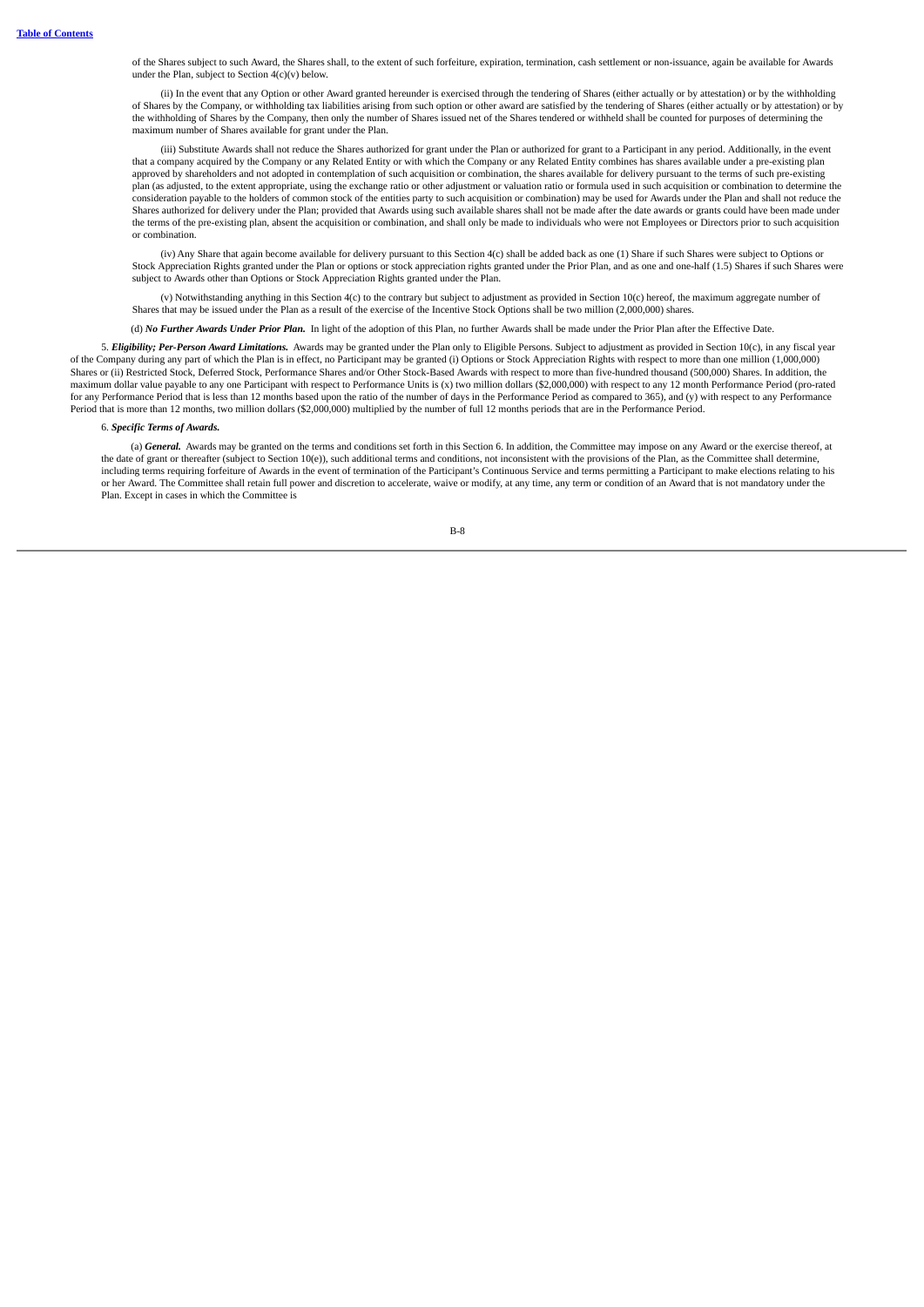authorized to require other forms of consideration under the Plan, or to the extent other forms of consideration must be paid to satisfy the requirements of Delaware law, no consideration other than services may be required for the grant (as opposed to the exercise) of any Award.

(b) *Options.* The Committee is authorized to grant Options to any Eligible Person on the following terms and conditions:

(i) *Exercise Price.* Other than in connection with Substitute Awards, the exercise price per Share purchasable under an Option shall be determined by the Committee, provided that such exercise price shall not, in the case of Incentive Stock Options, be less than 100% of the Fair Market Value of a Share on the date of grant of the Option and shall not, in any event, be less than the par value of a Share on the date of grant of the Option. If an Employee owns or is deemed to own (by reason of the attribution rules applicable under Section 424(d) of the Code) more than 10% of the combined voting power of all classes of stock of the Company (or any parent corporation or subsidiary corporation of the Company, as those terms are defined in Sections 424(e) and (f) of the Code, respectively) and an Incentive Stock Option is granted to such employee, the exercise price of such Incentive Stock Option (to the extent required by the Code at the time of grant) shall be no less than 110% of the Fair Market Value of a Share on the date such Incentive Stock Option is granted.

(ii) *Time and Method of Exercise*. The Committee shall determine the time or times at which or the circumstances under which an Option may be exercised in whole or in part (including based on achievement of performance goals and/or future service requirements), the time or times at which Options shall cease to be or become exercisable following termination of Continuous Service or upon other conditions, the methods by which the exercise price may be paid or deemed to be paid (including in the discretion of the Committee a cashless exercise procedure), the form of such payment, including, without limitation, cash, Shares (including without limitation the withholding of Shares otherwise deliverable pursuant to the Award), other Awards or awards granted under other plans of the Company or a Related Entity, or other property (including notes or other contractual obligations of Participants to make payment on a deferred basis provided that such deferred payments are not in violation of the Sarbanes-Oxley Act of 2002, or any rule or regulation adopted thereunder or any other applicable law), and the methods by or forms in which Shares will be delivered or deemed to be delivered to Participants.

(iii) *Incentive Stock Options.* The terms of any Incentive Stock Option granted under the Plan shall comply in all respects with the provisions of Section 422 of the Code. Anything in the Plan to the contrary notwithstanding, no term of the Plan relating to Incentive Stock Options (including any Stock Appreciation Right issued in tandem therewith) shall be interpreted, amended or altered, nor shall any discretion or authority granted under the Plan be exercised, so as to disqualify either the Plan or any Incentive Stock Option under Section 422 of the Code, unless the Participant has first requested, or consents to, the change that will result in such disqualification. Thus, if and to the extent required to comply with Section 422 of the Code, Options granted as Incentive Stock Options shall be subject to the following special terms and conditions:

(A) the Option shall not be exercisable for more than ten years after the date such Incentive Stock Option is granted; provided, however, that if a Participant owns or is deemed to own (by reason of the attribution rules of Section 424(d) of the Code) more than 10% of the combined voting power of all classes of stock of the Company (or any parent corporation or subsidiary corporation of the Company, as those terms are defined in Sections 424(e) and (f) of the Code, respectively) and the Incentive Stock Option is granted to such Participant, the term of the Incentive Stock Option shall be (to the extent required by the Code at the time of the grant) for no more than five years from the date of grant; and

(B) The aggregate Fair Market Value (determined as of the date the Incentive Stock Option is granted) of the Shares with respect to which Incentive Stock Options granted under the Plan and all other option plans of the Company (and any parent corporation or subsidiary corporation of the Company, as those terms are defined in Sections 424(e) and (f) of the Code, respectively) that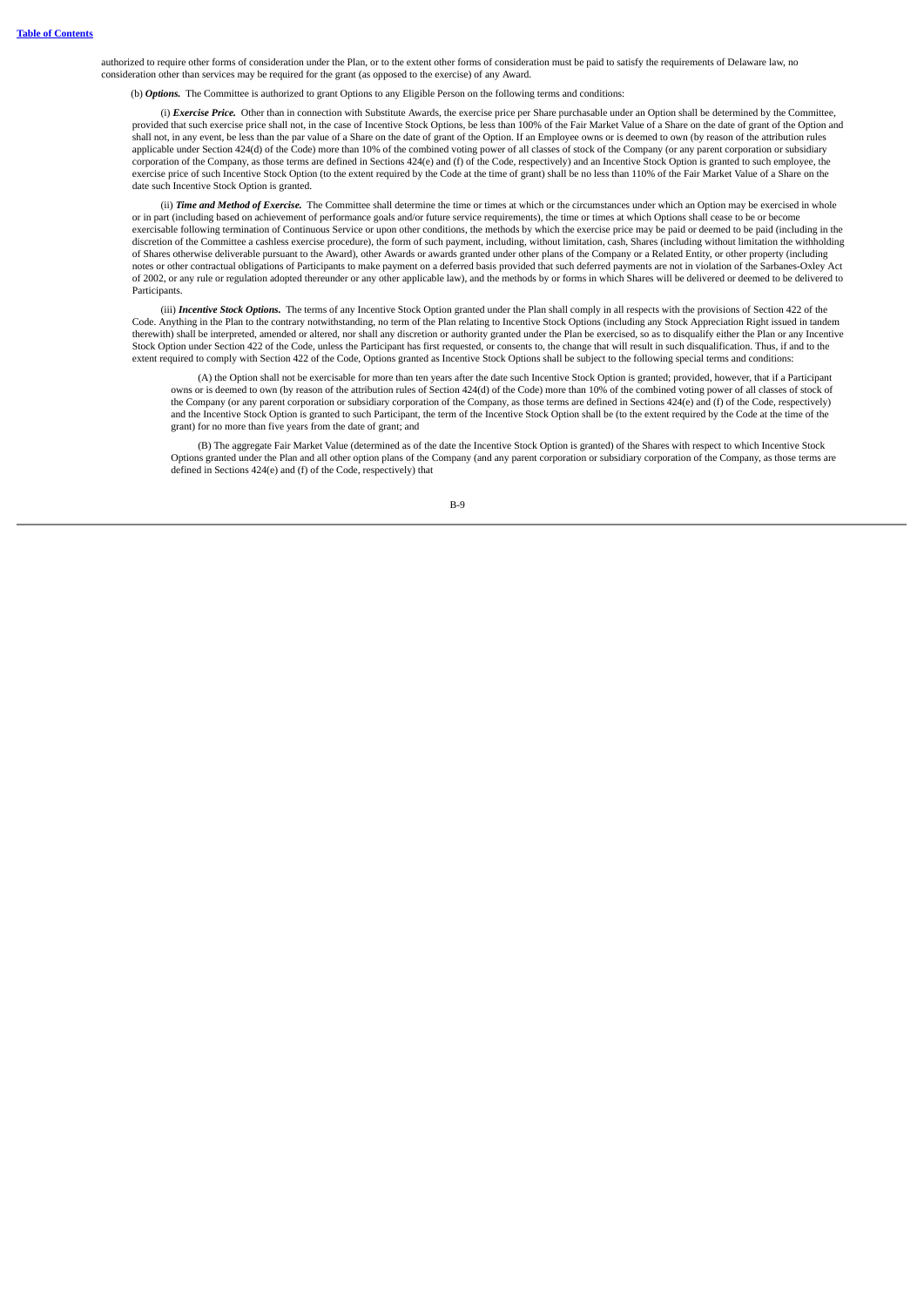become exercisable for the first time by the Participant during any calendar year shall not (to the extent required by the Code at the time of the grant) exceed \$100,000.

(c) *Stock Appreciation Rights.* The Committee may grant Stock Appreciation Rights to any Eligible Person in conjunction with all or part of any Option granted under the Plan or at any subsequent time during the term of such Option (a "Tandem Stock Appreciation Right"), or without regard to any Option (a "Freestanding Stock Appreciation Right"), in each case upon such terms and conditions as the Committee may establish in its sole discretion, not inconsistent with the provisions of the Plan, including the following:

(i) **Right to Payment.** A Stock Appreciation Right shall confer on the Participant to whom it is granted a right to receive, upon exercise thereof, the excess of (A) the Fair Market Value of one Share on the date of exerci Appreciation Right shall not be less than 100% of the Fair Market Value of a Share on the date of grant, in the case of a Freestanding Stock Appreciation Right, or less than the associated Option exercise price, in the case of a Tandem Stock Appreciation Right.

(ii) *Other Terms.* The Committee shall determine at the date of grant or thereafter, the time or times at which and the circumstances under which a Stock Appreciation Right may be exercised in whole or in part (including based on achievement of performance goals and/or future service requirements), the time or times at which Stock Appreciation Rights shall cease to be or become exercisable following termination of Continuous Service or upon other conditions, the method of exercise, method of settlement, form of consideration payable in settlement, method by or forms in which Shares will be delivered or deemed to be delivered to Participants, whether or not a Stock Appreciation Right shall be in tandem or in combination with any other Award, and any other terms and conditions of any Stock Appreciation Right.

(iii) *Tandem Stock Appreciation Rights.* Any Tandem Stock Appreciation Right may be granted at the same time as the related Option is granted or, for Options that are not Incentive Stock Options, at any time thereafter before exercise or expiration of such Option. Any Tandem Stock Appreciation Right related to an Option may be exercised only when the related Option would be exercisable and the Fair Market Value of the Shares subject to the related Option exceeds the exercise price at which Shares can be acquired pursuant to the Option. In addition, if a Tandem Stock Appreciation Right exists with respect to less than the full number of Shares covered by a related Option, then an exercise or termination of such Option shall not reduce the number of Shares to which the Tandem Stock Appreciation Right applies until the number of Shares then exercisable under such Option equals the number of Shares to which the Tandem Stock Appreciation Right applies. Any Option related to a Tandem Stock Appreciation Right shall no longer be exercisable to the extent the Tandem Stock Appreciation Right has been exercised, and any Tandem Stock Appreciation Right shall no longer be exercisable to the extent the related Option has been exercised.

(d) *Restricted Stock Awards.* The Committee is authorized to grant Restricted Stock Awards to any Eligible Person on the following terms and conditions:

(i) *Grant and Restrictions.* Restricted Stock Awards shall be subject to such restrictions on transferability, risk of forfeiture and other restrictions, if any, as the Committee may impose, or as otherwise provided in this Plan, covering a period of time specified by the Committee (the "Restriction Period"). The terms of any Restricted Stock Award granted under the Plan shall be set forth in a written Award Agreement which shall contain provisions determined by the Committee and not inconsistent with the Plan. The restrictions may lapse separately or in combination at such times, under such circumstances (including based on achievement of performance goals and/or future service requirements), in such installments or otherwise, as the Committee may determine at the date of grant or thereafter. Except to the extent restricted under the terms of the Plan and any Award Agreement relating to a Restricted Stock Award, a Participant granted Restricted Stock shall have all of the rights of a shareholder, including the right to vote the Restricted Stock and the right to receive dividends thereon (subject to any mandatory reinvestment or other requirement imposed by the Committee). During the Restriction Period, subject to

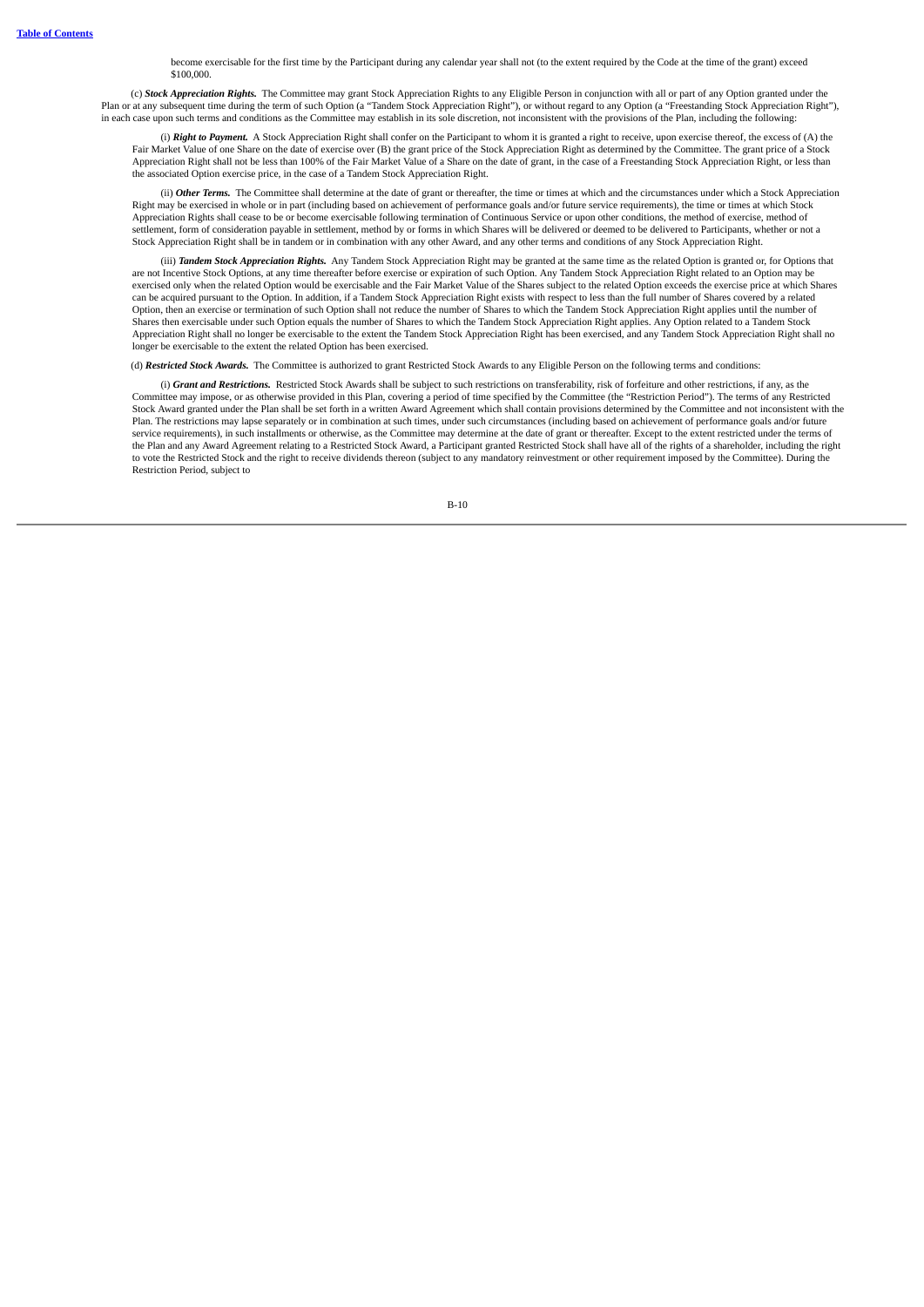Section 10(b) below, the Restricted Stock may not be sold, transferred, pledged, hypothecated, margined or otherwise encumbered by the Participant.

(ii) *Forfeiture.* Except as otherwise determined by the Committee, upon termination of a Participant's Continuous Service during the applicable Restriction Period, the Participant's Restricted Stock that is at that time subject to a risk of forfeiture that has not lapsed or otherwise been satisfied shall be forfeited and reacquired by the Company; provided that the Committee may provide, by rule or regulation or in any Award Agreement, or may determine in any individual case, that forfeiture conditions relating to Restricted Stock Awards shall be waived in whole or in part in the event of terminations resulting from specified causes.

(iii) *Certificates for Stock.* Restricted Stock granted under the Plan may be evidenced in such manner as the Committee shall determine. If certificates representing Restricted Stock are registered in the name of the Participant, the Committee may require that such certificates bear an appropriate legend referring to the terms, conditions and restrictions applicable to such Restricted Stock, that the Company retain physical possession of the certificates, and that the Participant deliver a stock power to the Company, endorsed in blank, relating to the Restricted Stock.

(iv) *Dividends and Splits.* As a condition to the grant of a Restricted Stock Award, the Committee may require or permit a Participant to elect that any cash dividends paid on a Share of Restricted Stock be automatically reinvested in additional Shares of Restricted Stock or applied to the purchase of additional Awards under the Plan. Unless otherwise determined by the Committee, Shares distributed in connection with a stock split or stock dividend, and other property distributed as a dividend, shall be subject to restrictions and a risk of forfeiture to the same extent as the Restricted Stock with respect to which such Shares or other property have been distributed.

(e) *Deferred Stock Award.* The Committee is authorized to grant Deferred Stock Awards to any Eligible Person on the following terms and conditions:

(i) *Award and Restrictions.* Satisfaction of a Deferred Stock Award shall occur upon expiration of the deferral period specified for such Deferred Stock Award by the Committee (or, if permitted by the Committee, as elected by the Participant). In addition, a Deferred Stock Award shall be subject to such restrictions (which may include a risk of forfeiture) as the Committee may impose, if any, which restrictions may lapse at the expiration of the deferral period or at earlier specified times (including based on achievement of performance goals and/or future service requirements), separately or in combination, in installments or otherwise, as the Committee may determine. A Deferred Stock Award may be satisfied by delivery of Shares, cash equal to the Fair Market Value of the specified number of Shares covered by the Deferred Stock, or a combination thereof, as determined by the Committee at the date of grant or thereafter. Prior to satisfaction of a Deferred Stock Award, a Deferred Stock Award carries no voting or dividend or other rights associated with Share ownership.

(ii) *Forfeiture.* Except as otherwise determined by the Committee, upon termination of a Participant's Continuous Service during the applicable deferral period or portion thereof to which forfeiture conditions apply (as provided in the Award Agreement evidencing the Deferred Stock Award), the Participant's Deferred Stock Award that is at that time subject to a risk of forfeiture that has not lapsed or otherwise been satisfied shall be forfeited; provided that the Committee may provide, by rule or regulation or in any Award Agreement, or may determine in any individual case, that forfeiture conditions relating to a Deferred Stock Award shall be waived in whole or in part in the event of terminations resulting from specified causes, and the Committee may in other cases waive in whole or in part the forfeiture of any Deferred Stock Award.

(iii) *Dividend Equivalents.* Unless otherwise determined by the Committee at date of grant, any Dividend Equivalents that are granted with respect to any Deferred Stock Award shall be either (A) paid with respect to such Deferred Stock Award at the dividend payment date in cash or in Shares of unrestricted stock having a Fair Market Value equal to the amount of such dividends, or (B) deferred with respect to such Deferred Stock Award and the amount or value thereof automatically deemed reinvested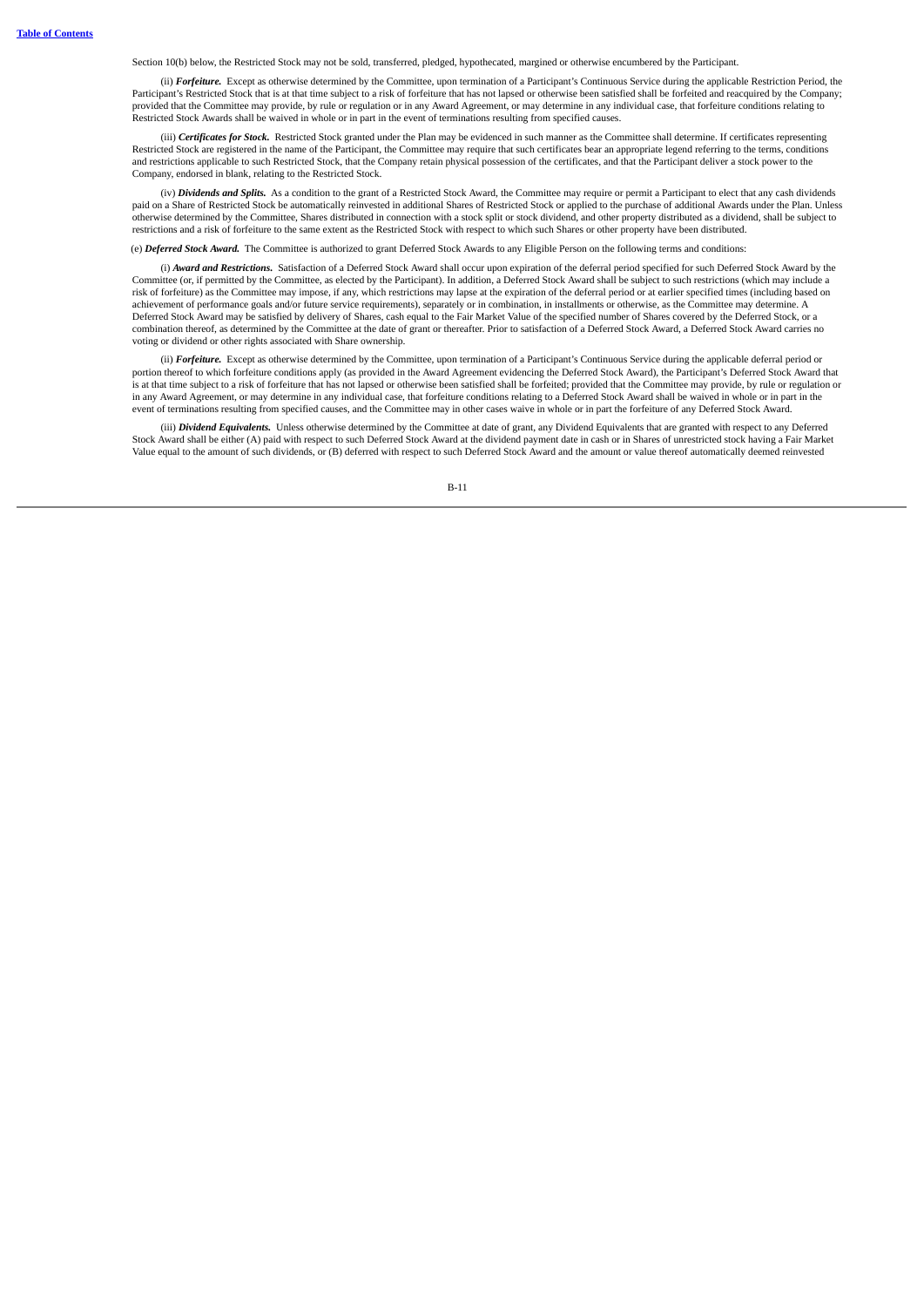in additional Deferred Stock, other Awards or other investment vehicles, as the Committee shall determine or permit the Participant to elect.

(f) *Bonus Stock and Awards in Lieu of Obligations.* The Committee is authorized to grant Shares to any Eligible Persons as a bonus, or to grant Shares or other Awards in lieu of obligations to pay cash or deliver other property under the Plan or under other plans or compensatory arrangements, provided that, in the case of Eligible Persons subject to Section 16 of the Exchange Act, the amount of such grants remains within the discretion of the Committee to the extent necessary to ensure that acquisitions of Shares or other Awards are exempt from liability under Section 16(b) of the Exchange Act. Shares or Awards granted hereunder shall be subject to such other terms as shall be determined by the **Committee** 

(g) *Dividend Equivalents.* The Committee is authorized to grant Dividend Equivalents to any Eligible Person entitling the Eligible Person to receive cash, Shares, other Awards, or other property equal in value to the regular dividends paid with respect to a specified number of Shares, or other periodic payments. [Dividend Equivalents may be awarded on a free-standing basis or in connection with another Award. The Committee may provide that Dividend Equivalents shall be paid or distributed when accrued or shall be deemed to have been reinvested in additional Shares, Awards, or other investment vehicles, and subject to such restrictions on transferability and risks of forfeiture, as the Committee may specify.

(h) *Performance Awards.* The Committee is authorized to grant Performance Awards to any Eligible Person payable in cash, Shares or other Awards, on terms and conditions established by the Committee, subject to the provisions of Section 8 if and to the extent that the Committee shall, in its sole discretion, determine that an Award shall be subject to those provisions. The performance criteria to be achieved during any Performance Period and the length of the Performance Period shall be determined by the Committee upon the grant of each Performance Award. Except as provided in Section 9 or as may be provided in an Award Agreement, Performance Awards will be distributed only after the end of the relevant Performance Period. The performance goals to be achieved for each Performance Period shall be conclusively determined by the Committee and may be based upon the criteria set forth in Section 8(b), or in the case of an Award that the Committee determines shall not be subject to Section 8 hereof, any other criteria that the Committee, in its sole discretion, shall determine should be used for that purpose. The amount of the Award to be distributed shall be conclusively determined by the Committee. Performance Awards may be paid in a lump sum or in installments following the close of the Performance Period or, in accordance with procedures established by the Committee, on a deferred basis.

(i) *Other Stock-Based Awards.* The Committee is authorized, subject to limitations under applicable law, to grant to any Eligible Person such other Awards that may be denominated or payable in, valued in whole or in part by reference to, or otherwise based on, or related to, Shares, as deemed by the Committee to be consistent with the purposes of the Plan. Other Stock-Based Awards may be granted to Participants either alone or in addition to other Awards granted under the Plan, and such Other Stock-Based Awards shall also be available as a form of payment in the settlement of other Awards granted under the Plan. The Committee shall determine the terms and conditions of such Awards. Shares delivered pursuant to an Award in the nature of a purchase right granted under this Section 6(i) shall be purchased for such consideration, (including without limitation loans from the Company or a Related Entity provided that such loans are not in violation of the Sarbanes Oxley Act of 2002, or any rule or regulation adopted thereunder or any other applicable law) paid for at such times, by such methods, and in such forms, including, without limitation, cash, Shares, other Awards or other property, as the Committee shall determine.

## 7. *Certain Provisions Applicable to Awards.*

(a) *Stand-Alone, Additional, Tandem, and Substitute Awards.* Awards granted under the Plan may, in the discretion of the Committee, be granted either alone or in addition to, in tandem with, or in substitution or exchange for, any other Award or any award granted under another plan of the Company, any Related Entity, or any business entity to be acquired by the Company or a Related Entity, or any other right of a Participant to receive payment from the Company or any Related Entity. Such additional, tandem, and substitute or exchange Awards may be granted at any time. If an Award is granted in substitution or exchange for another Award or award, the Committee shall require the surrender of such other Award or award in consideration for the grant of

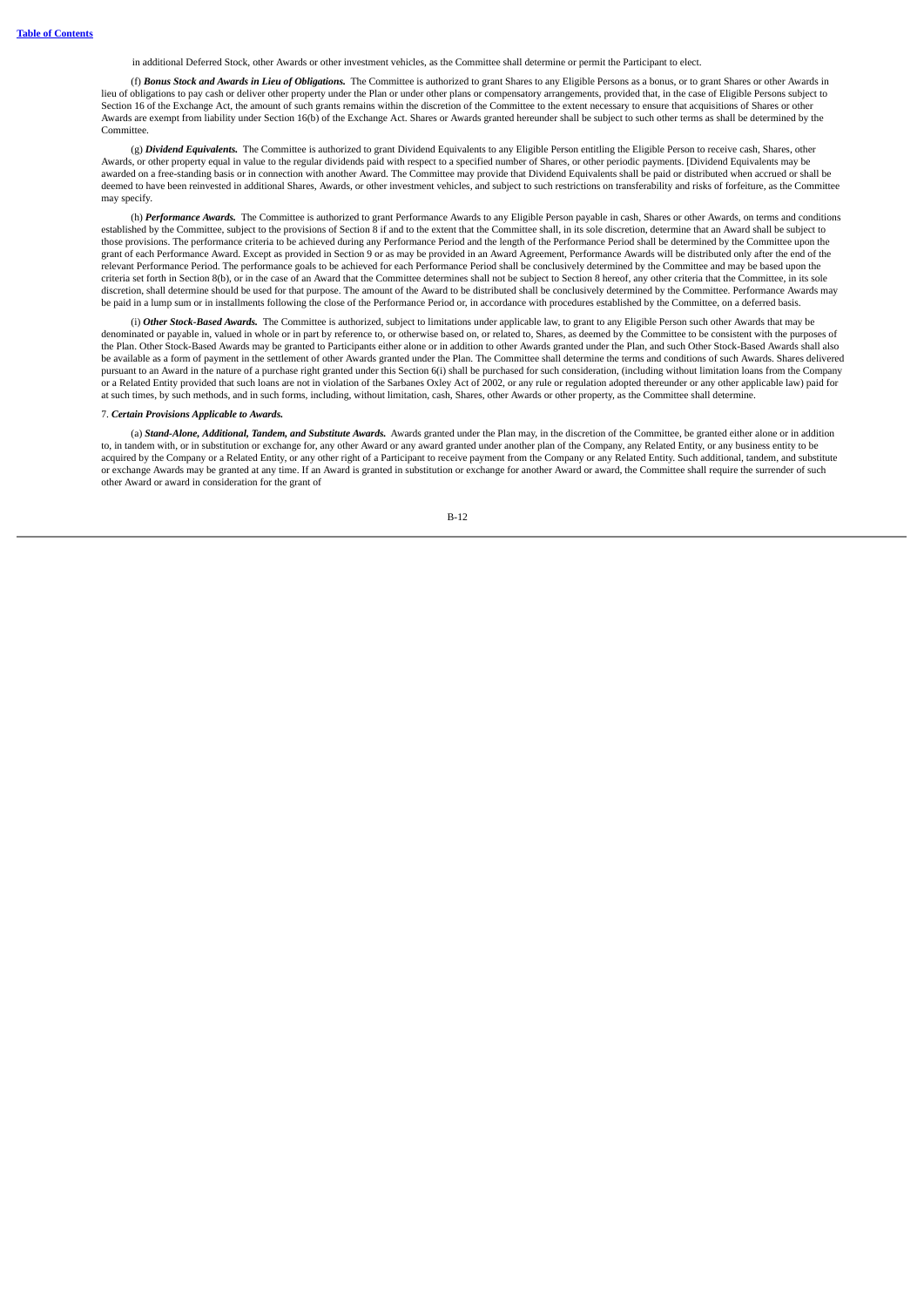the new Award. In addition, Awards may be granted in lieu of cash compensation, including in lieu of cash amounts payable under other plans of the Company or any Related Entity, in which the value of Stock subject to the Award is equivalent in value to the cash compensation (for example, Deferred Stock or Restricted Stock), or in which the exercise price, grant price or purchase price of the Award in the nature of a right that may be exercised is equal to the Fair Market Value of the underlying Stock minus the value of the cash compensation surrendered (for example, Options or Stock Appreciation Right granted with an exercise price or grant price "discounted" by the amount of the cash compensation surrendered).

(b) *Term of Awards.* The term of each Award shall be for such period as may be determined by the Committee; provided that in no event shall the term of any Option or Stock Appreciation Right exceed a period of ten years (or in the case of an Incentive Stock Option such shorter term as may be required under Section 422 of the Code).

(c) *Form and Timing of Payment Under Awards; Deferrals.* Subject to the terms of the Plan and any applicable Award Agreement, payments to be made by the Company or a Related Entity upon the exercise of an Option or other Award or settlement of an Award may be made in such forms as the Committee shall determine, including, without limitation, cash, Shares, other Awards or other property, and may be made in a single payment or transfer, in installments, or on a deferred basis. Any installment or deferral provided for in the preceding sentence shall, however, be subject to the Company's compliance with the provisions of the Sarbanes-Oxley Act of 2002, the rules and regulations adopted by the Securities and Exchange Commission thereunder, and all applicable rules of the American Stock Exchange or any national securities exchange on which the Company's securities are listed for trading and, if not listed for trading on either the American Stock Exchange or other national securities exchange, then the rules of the American Stock Exchange. The settlement of any Award may be accelerated, and cash paid in lieu of Shares in connection with such settlement, in the discretion of the Committee or upon occurrence of one or more specified events (in addition to a Change in Control). Installment or deferred payments may be required by the Committee (subject to Section 10(e) of the Plan, including the consent provisions thereof in the case of any deferral of an outstanding Award not provided for in the original Award Agreement) or permitted at the election of the Participant on terms and conditions established by the Committee. The Committee may, without limitation, make provision for the payment or crediting of a reasonable interest rate on installment or deferred payments or the grant or crediting of Dividend Equivalents or other amounts in respect of installment or deferred payments denominated in Shares.

*Exemptions from Section 16(b) Liability.* It is the intent of the Company that the grant of any Awards to or other transaction by a Participant who is subject to Section 16 of the Exchange Act shall be exempt from Section 16 pursuant to an applicable exemption (except for transactions acknowledged in writing to be non-exempt by such Participant). Accordingly, if any provision of this Plan or any Award Agreement does not comply with the requirements of Rule 16b-3 then applicable to any such transaction, such provision shall be construed or deemed amended to the extent necessary to conform to the applicable requirements of Rule 16b-3 so that such Participant shall avoid liability under Section 16(b).

#### (d) *Code Section 409A*.

(i) If any Award constitutes a "nonqualified deferred compensation plan" under Section 409A of the Code (a "Section 409A Plan"), then the Award shall be subject to the following additional requirements, if and to the extent required to comply with Section 409A of the Code:

(A) Payments under the Section 409A Plan may not be made earlier than (u) the Participant's separation from service, (v) the date the Participant becomes disabled, (w) the Participant's death, (x) a specified time (or pursuant to a fixed schedule) specified in the Award Agreement at the date of the deferral of such compensation, (y) a change in the ownership or effective control of the corporation, or in the ownership of a substantial portion of the assets of the corporation, or (z) the occurrence of an unforeseeable emergency;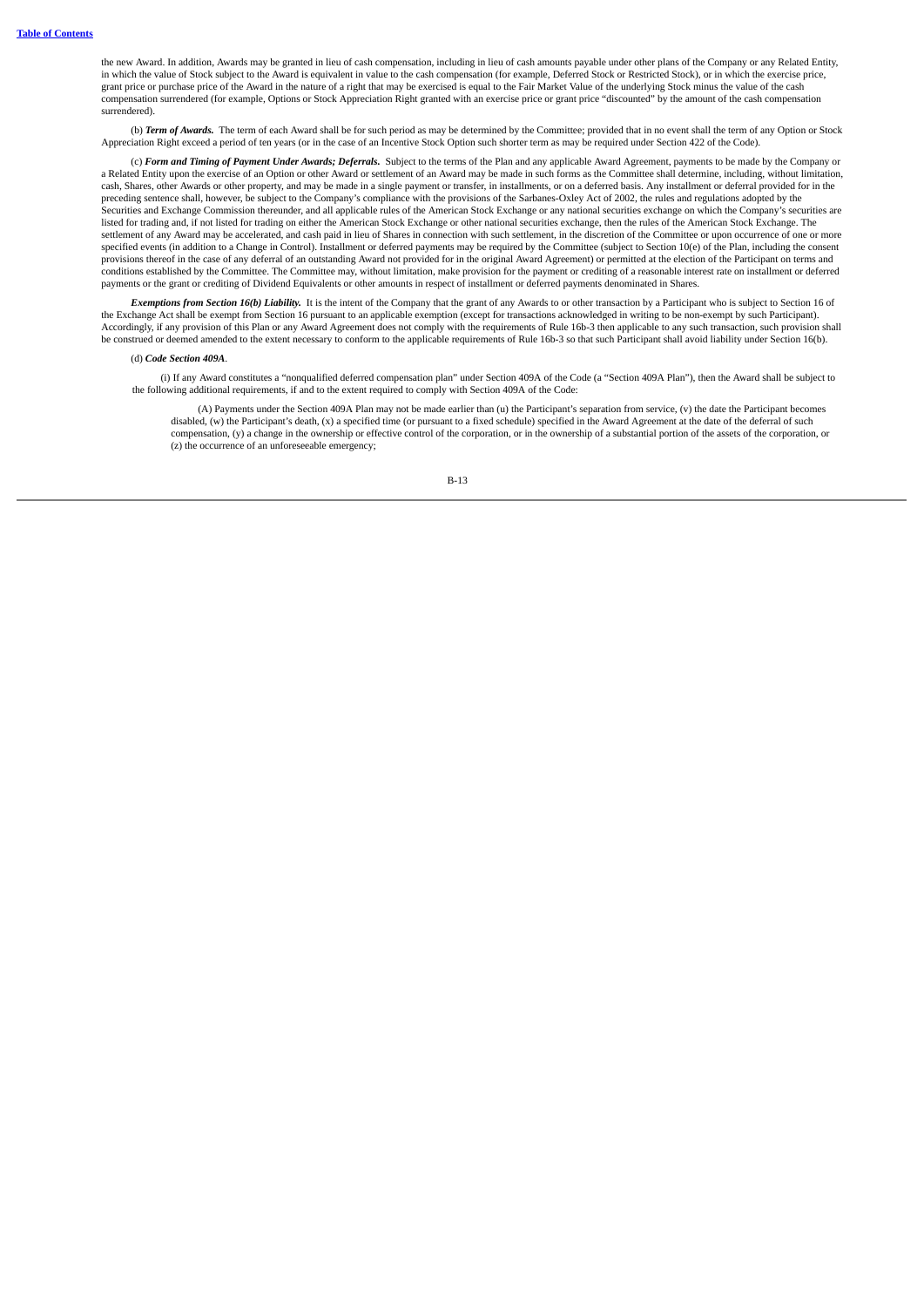(B) The time or schedule for any payment of the deferred compensation may not be accelerated, except to the extent provided in applicable Treasury<br>Regulations or other applicable guidance issued by the Internal Revenue Ser

(C) Any elections with respect to the deferral of such compensation or the time and form of distribution of such deferred compensation shall comply with the requirements of Section 409A(a)(4) of the Code; and

(D) In the case of any Participant who is specified employee, a distribution on account of a separation from service may not be made before the date which is six months after the date of the Participant's separation from service (or, if earlier, the date of the Participant's death).

For purposes of the foregoing, the terms "separation from service", "disabled" and "specified employee" all shall be defined in the same manner as those terms are defined for purposes of Section 409A of the Code, and the limitations set forth herein shall be applied in such manner (and only to the extent) as shall be necessary to comply with any requirements of Section 409A of the Code that are applicable to the Award.

(ii) The Award Agreement for any Award that the Committee reasonably determines to constitute a Section 409A Plan, and the provisions of the Plan applicable to that Award, shall be construed in a manner consistent with the applicable requirements of Section 409A, and the Committee, in its sole discretion and without the consent of any Participant, may amend any Award Agreement (and the provisions of the Plan applicable thereto) if and to the extent that the Committee determines that such amendment is necessary or appropriate to comply with the requirements of Section 409A of the Code.

#### 8. *Code Section 162(m) Provisions.*

*Covered Employees.* The Committee, in its discretion, may determine at the time an Award is granted to an Eligible Person who is, or is likely to be, as of the end of the tax year in which the Company would claim a tax deduction in connection with such Award, a Covered Employee, that the provisions of this Section 8 shall be applicable to such Award.

(a) *Performance Criteria.* If an Award is subject to this Section 8, then the lapsing of restrictions thereon and the distribution of cash, Shares or other property pursuant thereto, as applicable, shall be contingent upon achievement of one or more objective performance goals. Performance goals shall be objective and shall otherwise meet the requirements of Section 162(m) of the Code and regulations thereunder including the requirement that the level or levels of performance targeted by the Committee result in the achievement of performance goals being "substantially uncertain." One or more of the following business criteria for the Company, on a consolidated basis, and/or for Related Entities, or for business or geographical units of the Company and/or a Related Entity (except with respect to the total shareholder return and earnings per share criteria), shall be used by the Committee in establishing performance goals for such Awards: (1) earnings per share; (2) revenues or margins; (3) cash flow; (4) operating margin; (5) return on net assets, investment, capital, or equity; (6) economic value added; (7) direct contribution; (8) net income; pretax earnings; earnings before interest and taxes; earnings before interest, taxes, depreciation and amortization; earnings after interest expense and before extraordinary or special items; operating income; income before interest income or expense, unusual items and income taxes, local, state or federal and excluding budgeted and actual bonuses which might be paid under any ongoing bonus plans of the Company; (9) working capital; (10) management of fixed costs or variable costs; (11) identification or consummation of investment opportunities or completion of specified projects in accordance with corporate business plans, including strategic mergers, acquisitions or divestitures; (12) total shareholder return; (13) debt reduction; (14) market share; (15) entry into new markets, either geographically or by business unit; (16) customer retention and satisfaction; (17) strategic plan development and implementation, including turnaround plans; and/or (18) the Fair Market Value of a Share. Any of the above goals may be determined on an absolute or relative basis or as compared to the performance of a published or special index deemed applicable by the Committee including, but not limited to, the Standard & Poor's 500 Stock Index or a group of companies that are comparable to the Company. The Committee shall<br>exclude the impact of an event or occurrence operations,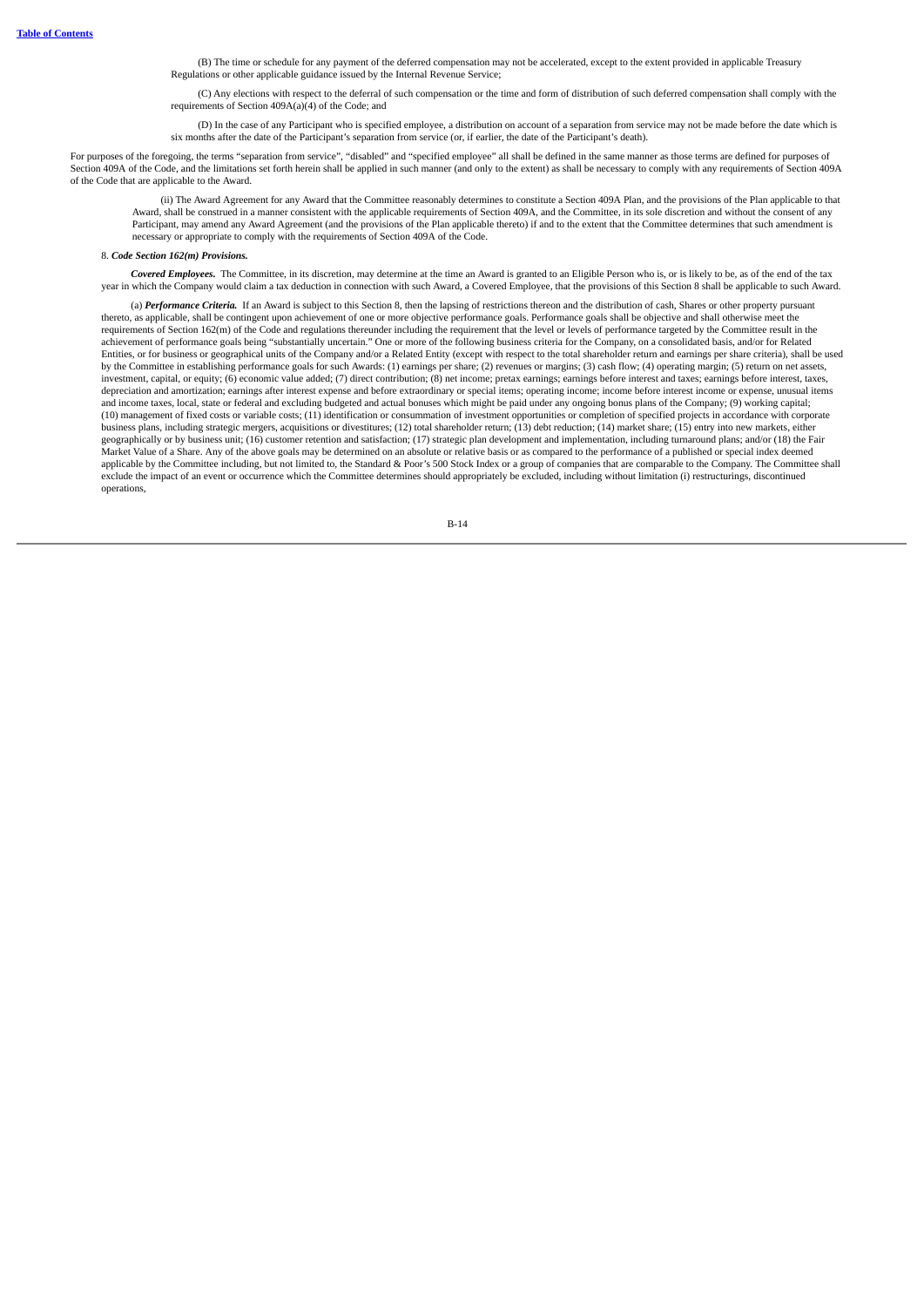extraordinary items, and other unusual or non-recurring charges, (ii) an event either not directly related to the operations of the Company or not within the reasonable control of the<br>Company's management, or (iii) a chang

(b) *Performance Period; Timing For Establishing Performance Goals.* Achievement of performance goals in respect of Performance Awards shall be measured over a Performance Period as specified by the Committee. Performance goals shall be established not later than 90 days after the beginning of any Performance Period applicable to such Performance Awards, or at such other date as may be required or permitted for "performance-based compensation" under Code Section 162(m).

(c) *Adjustments.* The Committee may, in its discretion, reduce the amount of a settlement otherwise to be made in connection with Awards subject to this Section 8, but may not exercise discretion to increase any such amount payable to a Covered Employee in respect of an Award subject to this Section 8. The Committee shall specify the circumstances in not exercise discretion to increase any s which such Awards shall be paid or forfeited in the event of termination of Continuous Service by the Participant prior to the end of a Performance Period or settlement of Awards.

(d) *Committee Certification.* No Participant shall receive any payment under the Plan that is subject to this Section 8 unless the Committee has certified, by resolution or other appropriate action in writing, that the performance criteria and any other material terms previously established by the Committee or set forth in the Plan, have been satisfied to the extent necessary to qualify as "performance based compensation" under Code Section 162(m).

#### 9. *Change in Control.*

(a) *Effect* of "Change in Control." Subject to Section 9(a)(iv), and if and only to the extent provided in the Award Agreement, or to the extent otherwise determined by the Committee, upon the occurrence of a "Change in Control," as defined in Section 9(b):

(i) Any Option or Stock Appreciation Right that was not previously vested and exercisable as of the time of the Change in Control, shall become immediately vested and exercisable, subject to applicable restrictions set forth in Section 10(a) hereof.

(ii) Any restrictions, deferral of settlement, and forfeiture conditions applicable to a Restricted Stock Award, Deferred Stock Award or an Other Stock-Based Award subject only to future service requirements granted under the Plan shall lapse and such Awards shall be deemed fully vested as of the time of the Change in Control, except to the extent of any waiver by the Participant and subject to applicable restrictions set forth in Section 10(a) hereof.

(iii) With respect to any outstanding Award subject to achievement of performance goals and conditions under the Plan, the Committee may, in its discretion, deem such performance goals and conditions as having been met as of the date of the Change in Control.

(iv) Notwithstanding the foregoing or any provision in any Award Agreement to the contrary, but subject to the absolute discretion and approval of the Committee, if in the event of a Change in Control the successor company assumes or substitutes for an Option, Stock Appreciation Right, Restricted Stock Award, Deferred Stock Award or Other Stock-Based Award, then each such outstanding Option, Stock Appreciation Right, Restricted Stock Award, Deferred Stock Award or Other Stock-Based Award shall not be accelerated as described in Sections 9(a)(i), (ii) and (iii). For the purposes of this Section 9(a)(iv), an Option, Stock Appreciation Right, Restricted Stock Award, Deferred Stock Award or Other Stock-Based Award shall be considered assumed or substituted for if following the Change in Control the Award confers the right to purchase<br>or receive, for each Share subject to the Option, St the Change in Control, the consideration (whether stock, cash or other securities or property) received in the transaction constituting a Change in Control by holders of Shares for each Share held on the effective date of such transaction (and if holders were offered a choice of consideration, the type of consideration chosen by the holders of a majority of the outstanding shares); provided, however, that if such consideration received in the transaction constituting a Change in Control is not solely common stock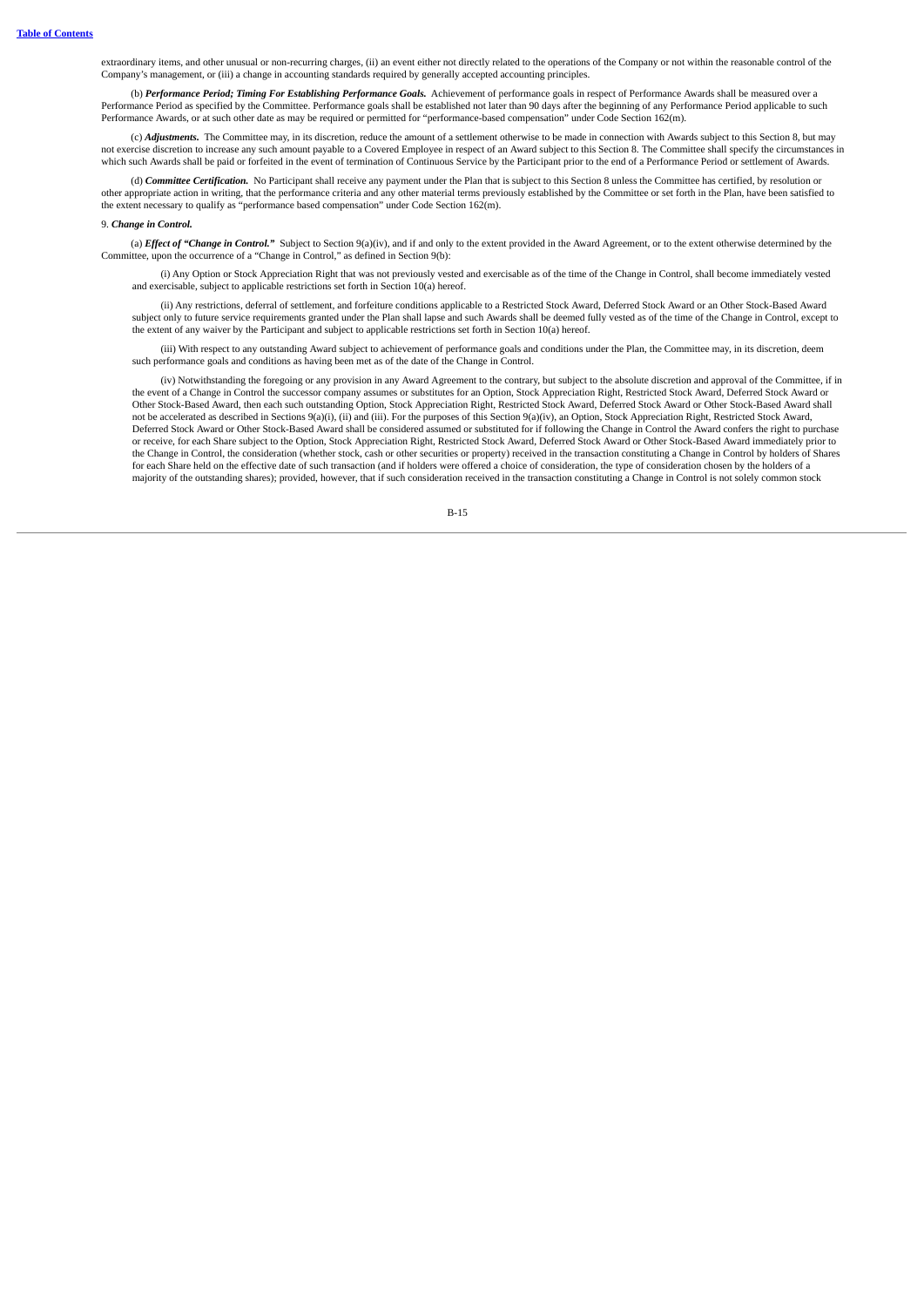of the successor company or its parent or subsidiary, the Committee may, with the consent of the successor company or its parent or subsidiary, provide that the consideration to be received upon the exercise or vesting of an Option, Stock Appreciation Right, Restricted Stock Award, Deferred Stock Award or Other Stock-Based Award, for each Share subject thereto, will be solely common stock of the successor company or its parent or subsidiary substantially equal in fair market value to the per share consideration received by holders of Shares in the transaction constituting a Change in Control. The determination of such substantial equality of value of consideration shall be made by the Committee in its sole discretion and its determination shall be conclusive and binding.

(b) *Definition of "Change in Control".* Unless otherwise specified in an Award Agreement, a "Change in Control" shall mean the occurrence of any of the following:

(i) The acquisition by any Person of Beneficial Ownership (within the meaning of Rule 13d-3 promulgated under the Exchange Act) of more than fifty percent (50%) of either (A) the then outstanding shares of common stock of the Company (the "Outstanding Company Common Stock") or (B) the combined voting power of the then outstanding voting securities of the Company entitled to vote generally in the election of directors (the "Outstanding Company Voting Securities) (the foregoing Beneficial Ownership hereinafter being referred to as a "Controlling Interest"); provided, however, that for purposes of this Section 9(b), the following acquisitions shall not constitute or result in a Change in Control: (u) any acquisition directly from the Company; (v) any acquisition by the Company; (w) any acquisition by any Person that as of the Effective Date owns Beneficial Ownership of a Controlling Interest; (x) any acquisition by any employee benefit plan (or related trust) sponsored or maintained by the Company or any Related Entity; (y) any acquisition by Dr. Phillip Frost or by any Person controlled by Dr. Phillip Frost, including, but not limited to, the Frost Gamma Investments Trust or (z) any acquisition by any entity pursuant to a transaction which complies with clauses (A), (B) and (C) of subsection (iii) below; or

(ii) During any period of two (2) consecutive years (not including any period prior to the Effective Date) individuals who constitute the Board on the Effective Date (the "Incumbent Board") cease for any reason to constitute at least a majority of the Board; provided, however, that any individual becoming a director subsequent to the Effective Date whose election, or nomination for election by the Company's shareholders, was approved by a vote of at least a majority of the directors then comprising the Incumbent Board shall be considered as though such individual were a member of the Incumbent Board, but excluding, for this purpose, any such individual whose initial assumption of office occurs as a result of an actual or threatened election contest with respect to the election or removal of directors or other actual or threatened solicitation of proxies or consents by or on behalf of a Person other than the Board; or

(iii) Consummation of a reorganization, merger, statutory share exchange or consolidation or similar transaction involving the Company or any of its Related Entities, a sale or other disposition of all or substantially all of the assets of the Company, or the acquisition of assets or equity of another entity by the Company or any of its Related Entities (each a "Business Combination"), in each case, unless, following such Business Combination, (A) all or substantially all of the individuals and entities who were the Beneficial Owners, respectively, of the Outstanding Company Common Stock and Outstanding Company Voting Securities immediately prior to such Business Combination beneficially own, directly or indirectly, more than fifty percent (50%) of the value of the then outstanding equity securities and the combined voting power of the then outstanding voting securities entitled to vote generally in the election of members of the board of directors (or comparable governing body of an entity that does not have such a board), as the case may be, of the entity resulting from such Business Combination (including, without limitation, an entity which as a result of such transaction owns the Company or all or substantially all of the Company's assets either directly or through one or more subsidiaries) in substantially the same proportions as their ownership, immediately prior to such Business Combination of the Outstanding Company Common Stock and Outstanding Company Voting Securities, as the case may be, (B) no Person (excluding any employee benefit plan (or related trust) of the Company or such entity resulting from such Business Combination or any Person that as of the Effective Date owns Beneficial Ownership of a Controlling Interest) beneficially owns, directly or indirectly, fifty percent (50%) or more of the value of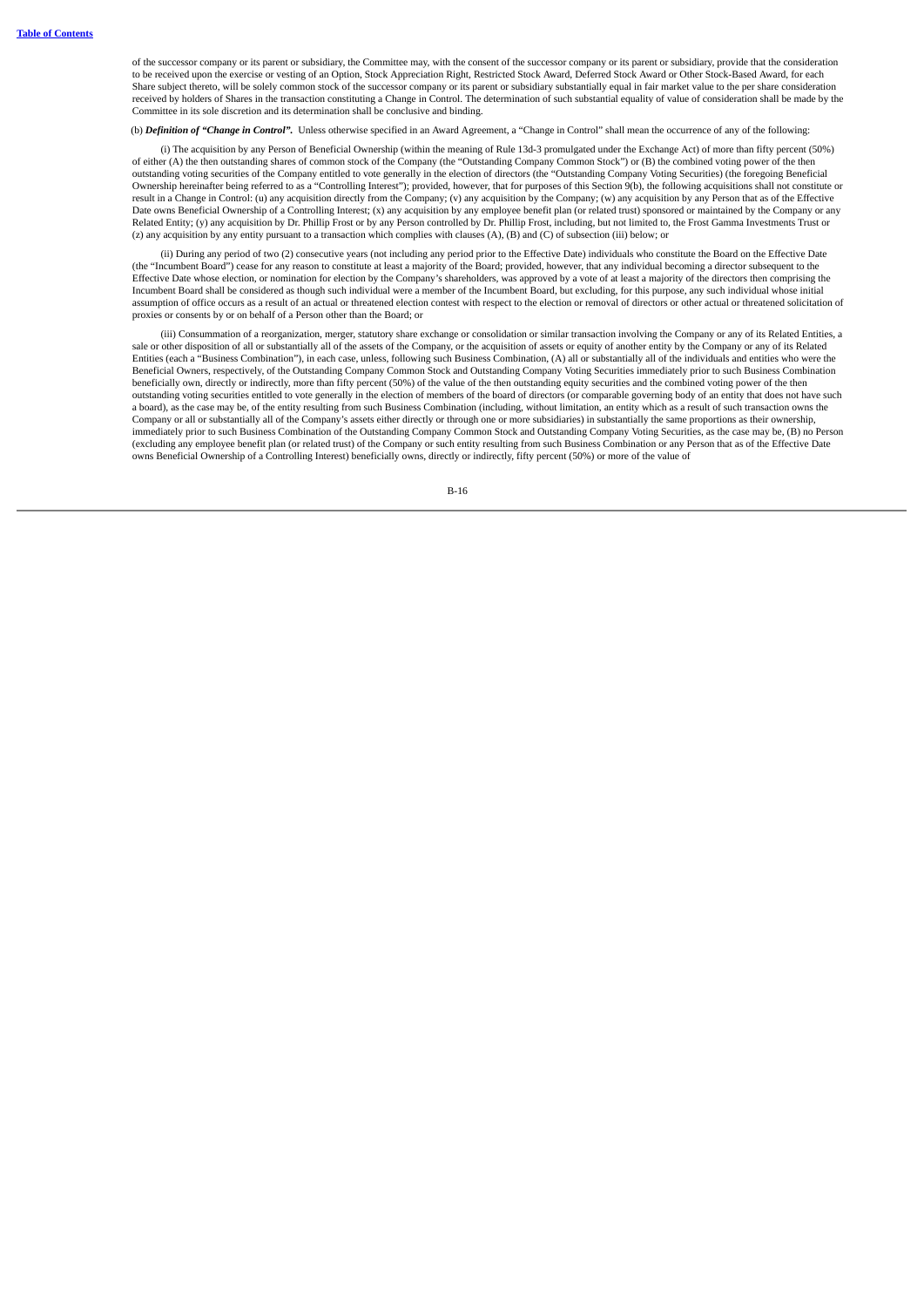the then outstanding equity securities of the entity resulting from such Business Combination or the combined voting power of the then outstanding voting securities of such<br>entity except to the extent that such ownership e governing body of the entity resulting from such Business Combination were members of the Incumbent Board at the time of the execution of the initial agreement, or of the action of the Board, providing for such Business Combination; or

(iv) Approval by the shareholders of the Company of a complete liquidation or dissolution of the Company.

#### 10. *General Provisions.*

(a) *Compliance With Legal and Other Requirements.* The Company may, to the extent deemed necessary or advisable by the Committee, postpone the issuance or delivery of Shares or payment of other benefits under any Award until completion of such registration or qualification of such Shares or other required action under any federal or state law, rule or regulation, listing or other required action with respect to any stock exchange or automated quotation system upon which the Shares or other Company securities are listed or quoted, or compliance with any other obligation of the Company, as the Committee, may consider appropriate, and may require any Participant to make such representations, furnish such information and comply with or be subject to such other conditions as it may consider appropriate in connection with the issuance or delivery of Shares or payment of other benefits in compliance with applicable laws, rules, and regulations, listing requirements, or other obligations.

(b) *Limits on Transferability; Beneficiaries.* No Award or other right or interest granted under the Plan shall be pledged, hypothecated or otherwise encumbered or subject to any lien, obligation or liability of such Participant to any party, or assigned or transferred by such Participant otherwise than by will or the laws of descent and distribution or to a any party, or assigned or transferre Beneficiary upon the death of a Participant, and such Awards or rights that may be exercisable shall be exercised during the lifetime of the Participant only by the Participant or his or her guardian or legal representative, except that Awards and other rights (other than Incentive Stock Options and Stock Appreciation Rights in tandem therewith) may be transferred to one or more Beneficiaries or other transferees during the lifetime of the Participant, and may be exercised by such transferees in accordance with the terms of such Award, but only if and to the extent such transfers are permitted by the Committee pursuant to the express terms of an Award Agreement (subject to any terms and conditions which the Committee may impose thereon). A Beneficiary, transferee, or other person claiming any rights under the Plan from or through any Participant shall be subject to all terms and conditions of the Plan and any Award Agreement applicable to such Participant, except as otherwise determined by the Committee, and to any additional terms and conditions deemed necessary or appropriate by the Committee.

#### (c) *Adjustments.*

(i) *Adjustments to Awards.* In the event that any extraordinary dividend or other distribution (whether in the form of cash, Shares, or other property), recapitalization, forward or reverse split, reorganization, merger, consolidation, spin-off, combination, repurchase, share exchange, liquidation, dissolution or other similar corporate transaction or event affects the Shares and/or such other securities of the Company or any other issuer such that a substitution, exchange, or adjustment is determined by the Committee to be appropriate, then the Committee shall, in such manner as it may deem equitable, substitute, exchange or adjust any or all of (A) the number and kind of Shares which may be delivered in connection with Awards granted thereafter, (B) the number and kind of Shares by which annual per-person Award limitations are measured under Section 5 hereof, (C) the number and kind of Shares subject to or deliverable in respect of outstanding Awards, (D) the exercise price, grant price or purchase price relating to any Award and/or make provision for payment of cash or other property in respect of any outstanding Award, and (E) any other aspect of any Award that the Committee determines to be appropriate.

(ii) *Adjustments in Case of Certain Transactions.* In the event of any merger, consolidation or other reorganization in which the Company does not survive, or in the event of any Change in Control, any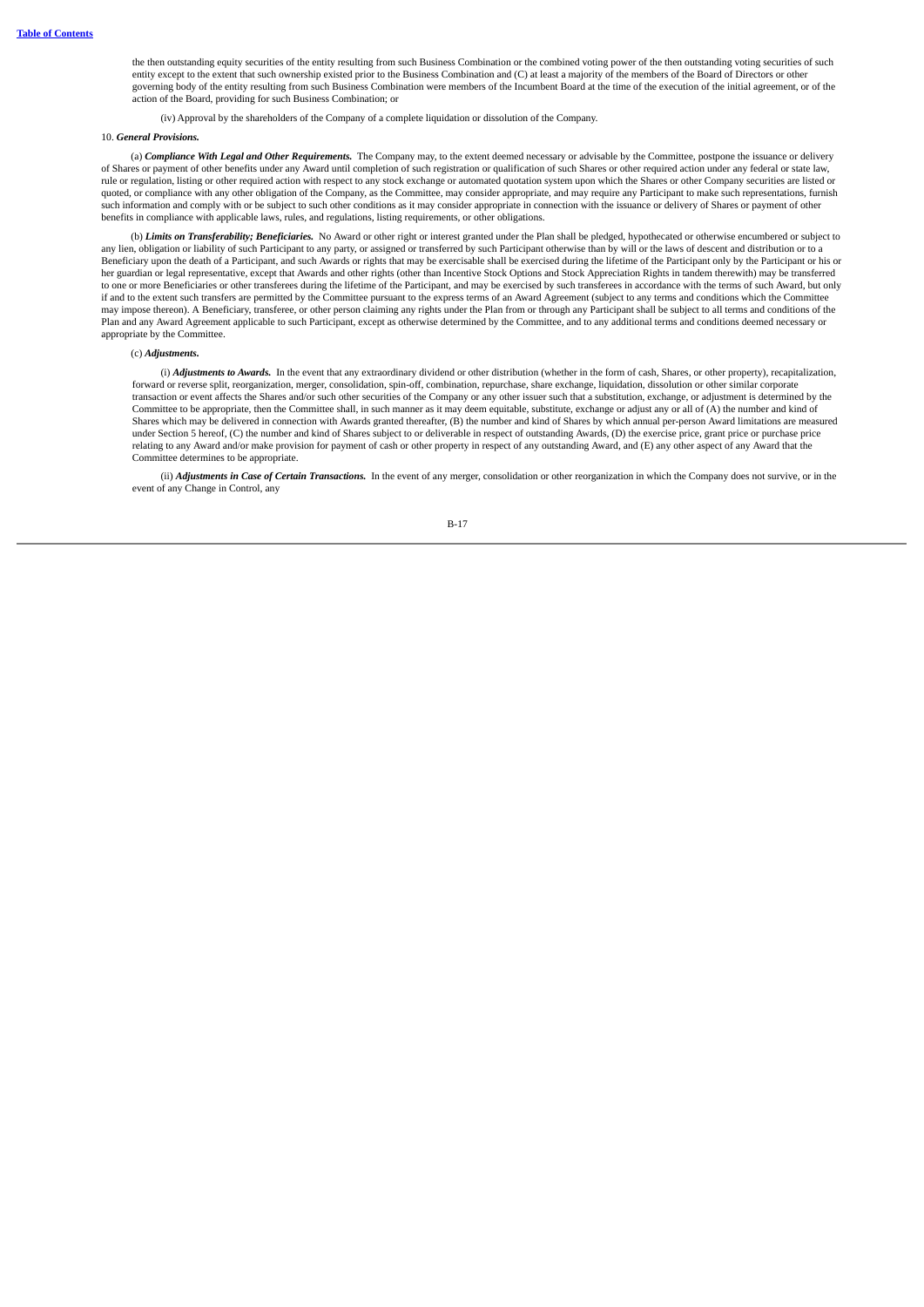outstanding Awards may be dealt with in accordance with any of the following approaches, as determined by the agreement effectuating the transaction or, if and to the extent<br>not so determined, as determined by the Committe or substitution for, as those terms are defined in Section 9(b)(iv) hereof, the outstanding Awards by the surviving entity or its parent or subsidiary, (c) full exercisability or vesting and accelerated expiration of the outstanding Awards, or (d) settlement of the value of the outstanding Awards in cash or cash equivalents or other property followed by cancellation of such Awards (which value, in the case of Options or Stock Appreciation Rights, shall be measured by the amount, if any, by which the Fair Market Value of a Share exceeds the exercise or grant price of the Option or Stock Appreciation Right as of the effective date of the transaction). The Committee shall give written notice of any proposed transaction referred to in this Section 10(c)(ii) a reasonable period of time prior to the closing date for such transaction (which notice may be given either before or after the approval of such transaction), in order that Participants may have a reasonable period of time prior to the closing date of such transaction within which to exercise any Awards that are then exercisable (including any Awards that may become exercisable upon the closing date of such transaction). A Participant may condition his exercise of any Awards upon the consummation of the transaction.

(iii) Other Adjustments. The Committee (and the Board if and only to the extent such authority is not required to be exercised by the Committee to comply with Section 162(m) of the Code) is authorized to make adjustments in the terms and conditions of, and the criteria included in, Awards (including Performance Awards, or performance goals relating thereto) in recognition of unusual or nonrecurring events (including, without limitation, acquisitions and dispositions of businesses and assets) affecting the Company, any Related Entity or any business unit, or the financial statements of the Company or any Related Entity, or in response to changes in applicable laws, regulations, accounting principles, tax rates and regulations or business conditions or in view of the Committee's assessment of the business strategy of the Company, any Related Entity or business unit thereof, performance of comparable organizations, economic and business conditions, personal performance of a Participant, and any other circumstances deemed relevant; provided that no such adjustment shall be authorized or made if and to the extent that such authority or the making of such adjustment would cause Options, Stock Appreciation Rights, Performance Awards granted pursuant to Section 8(b) hereof to Participants designated by the Committee as Covered Employees and intended to qualify as "performance-based compensation" under Code Section 162(m) and the regulations thereunder to otherwise fail to qualify as "performance-based compensation" under Code Section 162(m) and regulations thereunder.

(d) *Taxes.* The Company and any Related Entity are authorized to withhold from any Award granted, any payment relating to an Award under the Plan, including from a distribution of Shares, or any payroll or other payment to a Participant, amounts of withholding and other taxes due or potentially payable in connection with any transaction involving an Award, and to take such other action as the Committee may deem advisable to enable the Company or any Related Entity and Participants to satisfy obligations for the payment of withholding taxes and other tax obligations relating to any Award. This authority shall include authority to withhold or receive Shares or other property and to make cash payments in respect thereof in satisfaction of a Participant's tax obligations, either on a mandatory or elective basis in the discretion of the Committee.

(e) *Changes to the Plan and Awards.* The Board may amend, alter, suspend, discontinue or terminate the Plan, or the Committee's authority to grant Awards under the Plan, without the consent of shareholders or Participants, except that any amendment or alteration to the Plan shall be subject to the approval of the Company's shareholders not later than the annual meeting next following such Board action if such shareholder approval is required by any federal or state law or regulation (including, without limitation, Rule 16b-3 or Code Section 162(m)) or the rules of any stock exchange or automated quotation system on which the Shares may then be listed or quoted, and the Board may otherwise, in its discretion, determine to submit other such changes to the Plan to shareholders for approval; provided that, without the consent of an affected Participant, no such Board action may<br>materially and adversely affect the right amend, alter, suspend, discontinue or terminate any Award theretofore granted and any Award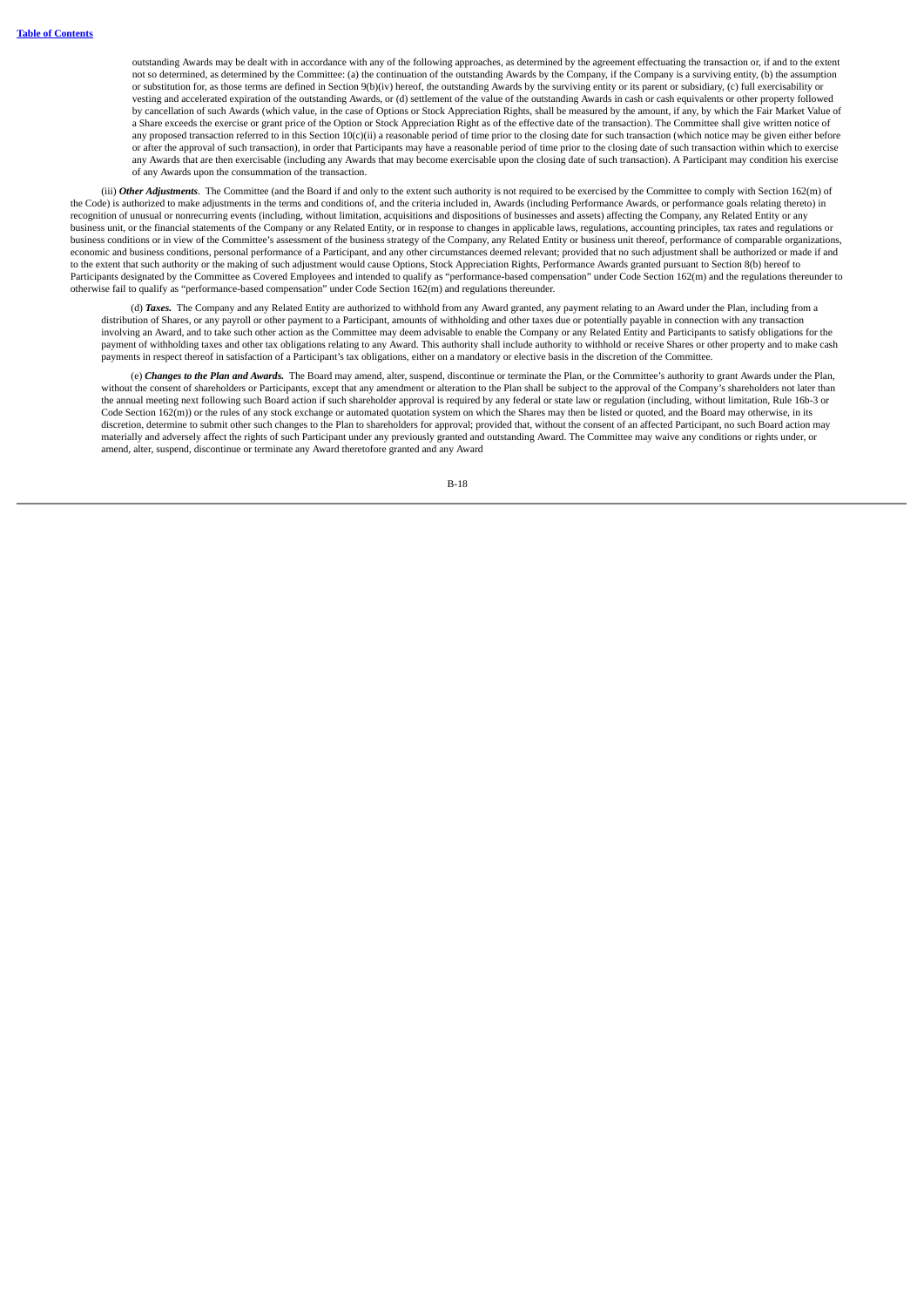Agreement relating thereto, except as otherwise provided in the Plan; provided that, without the consent of an affected Participant, no such Committee or the Board action may materially and adversely affect the rights of such Participant under such Award. Notwithstanding anything to the contrary, the Committee shall be authorized to amend any outstanding Option and/or Stock Appreciation Right to reduce the exercise price or grant price without the prior approval of the shareholders of the Company. In addition, the Committee shall be authorized to cancel outstanding Options and/or Stock Appreciation Rights replaced with Awards having a lower exercise price without the prior approval of the shareholders of the Company.

(f) *Limitation on Rights Conferred Under Plan.* Neither the Plan nor any action taken hereunder or under any Award shall be construed as (i) giving any Eligible Person or Participant the right to continue as an Eligible Person or Participant or in the employ or service of the Company or a Related Entity; (ii) interfering in any way with the right of the Company or a Related Entity to terminate any Eligible Person's or Participant's Continuous Service at any time, (iii) giving an Eligible Person or Participant any claim to be granted any Award under the Plan or to be treated uniformly with other Participants and Employees, or (iv) conferring on a Participant any of the rights of a shareholder of the Company including, without limitation, any right to receive dividends or distributions, any right to vote or act by written consent, any right to attend meetings of shareholders or any right to receive any information concerning the Company's business, financial condition, results of operation or prospects, unless and until such time as the Participant is duly issued Shares on the stock books of the Company in accordance with the terms of an Award. None of the Company, its officers or its directors shall have any fiduciary obligation to the Participant with respect to any Awards unless and until the Participant is duly issued Shares pursuant to the Award on the stock books of the Company in accordance with the terms of an Award. Neither the Company nor any of the Company's officers, directors, representatives or agents are granting any rights under the Plan to the Participant whatsoever, oral or written, express or implied, other than those rights expressly set forth in this Plan or the Award Agreement.

(g) *Unfunded Status of Awards; Creation of Trusts.* The Plan is intended to constitute an "unfunded" plan for incentive and deferred compensation. With respect to any payments not yet made to a Participant or obligation to deliver Shares pursuant to an Award, nothing contained in the Plan or any Award shall give any such Participant any rights that are greater than those of a general creditor of the Company; provided that the Committee may authorize the creation of trusts and deposit therein cash, Shares, other Awards or other property, or make other arrangements to meet the Company's obligations under the Plan. Such trusts or other arrangements shall be consistent with the "unfunded" status of the Plan unless the Committee otherwise determines with the consent of each affected Participant. The trustee of such trusts may be authorized to dispose of trust assets and reinvest the proceeds in alternative investments, subject to such terms and conditions as the Committee may specify and in accordance with applicable law.

(h) *Nonexclusivity of the Plan.* Neither the adoption of the Plan by the Board nor its submission to the shareholders of the Company for approval shall be construed as creating any limitations on the power of the Board or a committee thereof to adopt such other incentive arrangements as it may deem desirable including incentive arrangements and awards which do not qualify under Section 162(m) of the Code.

(i) Payments in the Event of Forfeitures; Fractional Shares. Unless otherwise determined by the Committee, in the event of a forfeiture of an Award with respect to which a Participant paid cash or other consideration, the Participant shall be repaid the amount of such cash or other consideration. No fractional Shares shall be issued or delivered pursuant to the Plan or any Award. The Committee shall determine whether cash, other Awards or other property shall be issued or paid in lieu of such fractional shares or whether such fractional shares or any rights thereto shall be forfeited or otherwise eliminated.

(j) *Governing Law.* The validity, construction and effect of the Plan, any rules and regulations under the Plan, and any Award Agreement shall be determined in accordance with the laws of the State of Delaware without giving effect to principles of conflict of laws, and applicable federal law.

(k) *Non-U.S. Laws.* The Committee shall have the authority to adopt such modifications, procedures, and subplans as may be necessary or desirable to comply with provisions of the laws of foreign countries in which the Company or its Related Entities may operate to assure the viability of the benefits from Awards granted to Participants performing services in such countries and to meet the objectives of the Plan.